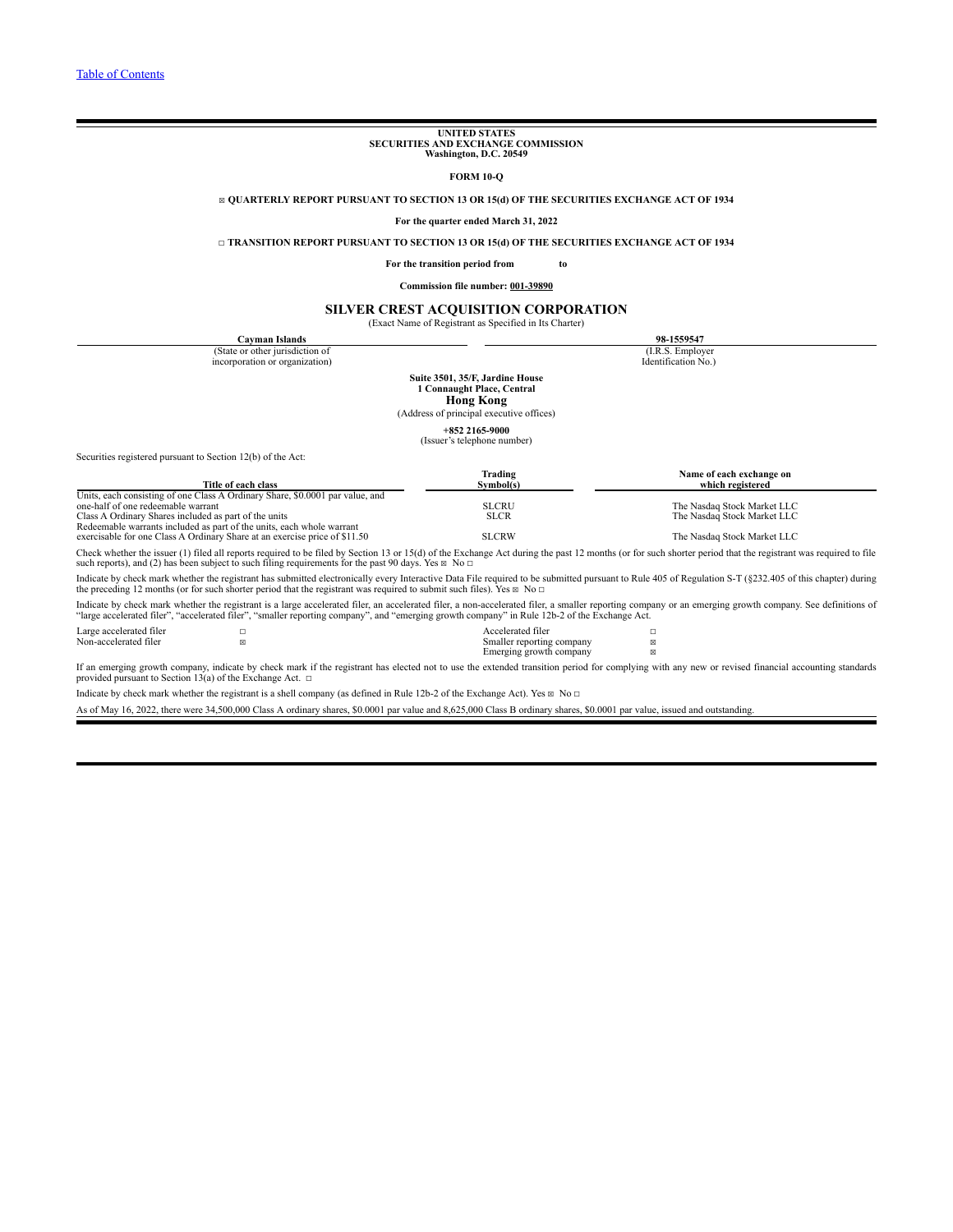# **SILVER CREST ACQUISITION CORPORATION**

# **FORM 10-Q FOR THE QUARTER ENDED MARCH 31, 2022 TABLE OF CONTENTS**

<span id="page-1-0"></span>

|                                                                                                                         | Page |
|-------------------------------------------------------------------------------------------------------------------------|------|
| Part I. Financial Information                                                                                           |      |
| Item 1. Condensed Financial Statements                                                                                  |      |
| Condensed Balance Sheets as of March 31, 2022 (Unaudited) and December 31, 2021                                         |      |
| Condensed Statements of Operations for the three months ended March 31, 2022 and 2021 (Unaudited)                       |      |
| Condensed Statements of Changes in Shareholders' Deficit for the three months ended March 31, 2022 and 2021 (Unaudited) |      |
| Condensed Statements of Cash Flows for the three months ended March 31, 2022 and 2021 (Unaudited)                       |      |
| Notes to Condensed Financial Statements (Unaudited)                                                                     |      |
| Item 2. Management's Discussion and Analysis of Financial Condition and Results of Operations                           | 20   |
| Item 3. Quantitative and Qualitative Disclosures About Market Risk                                                      | 24   |
| Item 4. Controls and Procedures                                                                                         | 24   |
| Part II. Other Information                                                                                              | 25   |
| Item 1. Legal Proceedings                                                                                               | 25   |
| Item 1A. Risk Factors                                                                                                   | 25   |
| <u>Item 2. Unregistered Sales of Equity Securities and Use of Proceeds</u>                                              | 26   |
| Item 3. Defaults Upon Senior Securities                                                                                 | 26   |
| Item 4. Mine Safety Disclosures                                                                                         | 27   |
| Item 5. Other Information                                                                                               | 27   |
| Item 6. Exhibits                                                                                                        | 28   |
| Part III. Signatures                                                                                                    | 29   |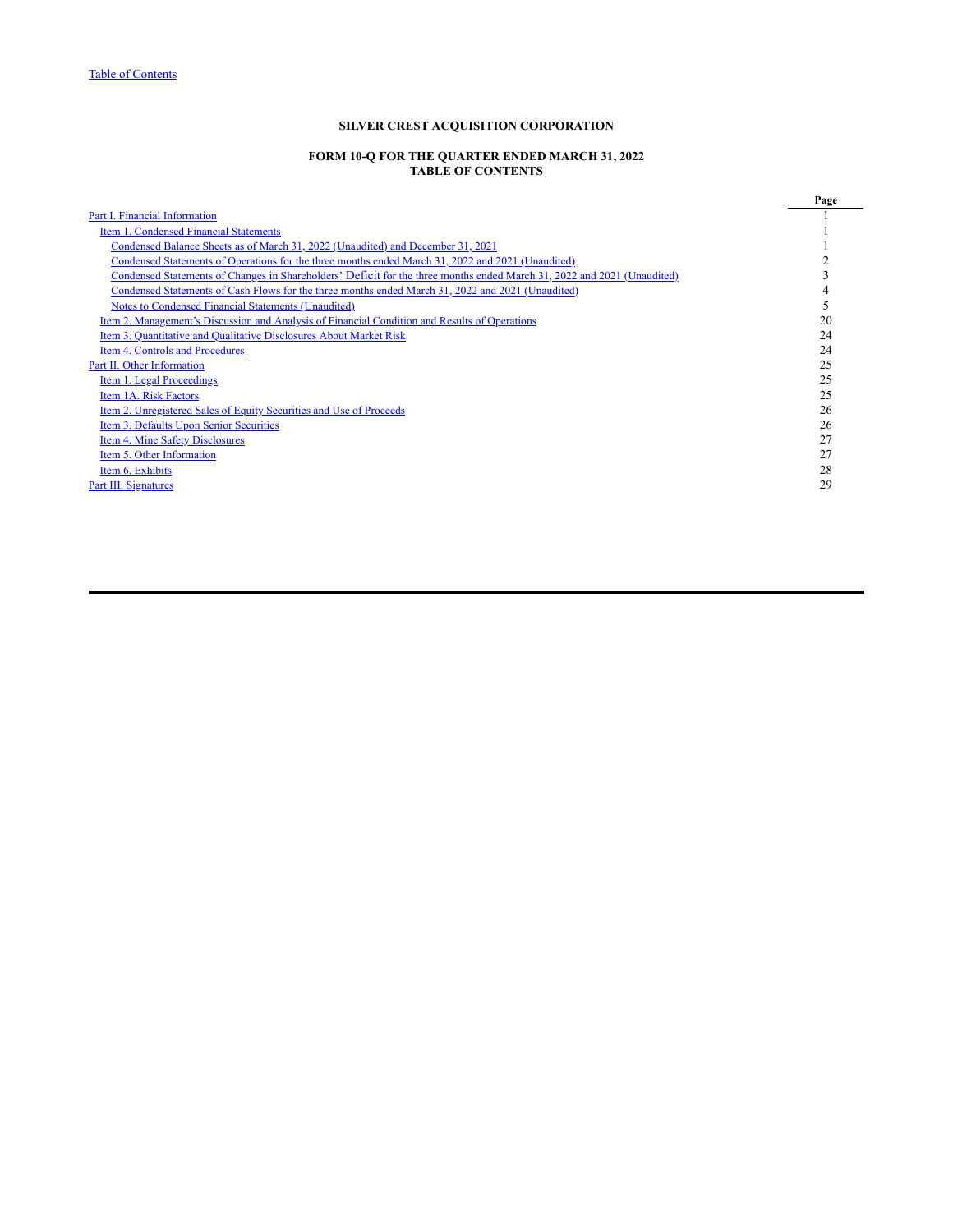# **PART I - FINANCIAL INFORMATION**

# <span id="page-2-1"></span><span id="page-2-0"></span>**Item 1. Condensed Financial Statements.**

## **SILVER CREST ACQUISITION CORPORATION CONDENSED BALANCE SHEETS**

<span id="page-2-2"></span>

|                                                                                                                                                               |              | March 31,           | December 31,      |
|---------------------------------------------------------------------------------------------------------------------------------------------------------------|--------------|---------------------|-------------------|
|                                                                                                                                                               |              | 2022<br>(Unaudited) | 2021              |
| <b>ASSETS</b>                                                                                                                                                 |              |                     |                   |
| Current assets                                                                                                                                                |              |                     |                   |
| Cash                                                                                                                                                          | $\mathbb{S}$ | 135,472             | \$<br>375,993     |
| Prepaid expenses                                                                                                                                              |              | 69,083              | 43,336            |
| <b>Total Current Assets</b>                                                                                                                                   |              | 204,555             | 419,329           |
| Investments held in Trust Account                                                                                                                             |              | 345, 133, 332       | 345, 104, 459     |
| <b>TOTAL ASSETS</b>                                                                                                                                           | \$           | 345, 337, 887       | \$<br>345,523,788 |
| <b>LIABILITIES AND SHAREHOLDERS' DEFICIT</b>                                                                                                                  |              |                     |                   |
| <b>Current liabilities</b>                                                                                                                                    |              |                     |                   |
| Accounts payable and accrued expenses                                                                                                                         | \$           | 6,131,533           | \$<br>5,001,789   |
| <b>Total Current Liabilities</b>                                                                                                                              |              | 6,131,533           | 5,001,789         |
| Deferred underwriting fee payable                                                                                                                             |              | 12,075,000          | 12,075,000        |
| <b>Warrant Liabilities</b>                                                                                                                                    |              | 11,767,500          | 15,982,880        |
| <b>Total Liabilities</b>                                                                                                                                      |              | 29,974,033          | 33,059,669        |
|                                                                                                                                                               |              |                     |                   |
| <b>Commitments</b>                                                                                                                                            |              |                     |                   |
| Class A ordinary shares subject to possible redemption $34,500,000$ shares at \$10.00 per share redemption                                                    |              |                     |                   |
| value as of March 31, 2022 and December 31, 2021                                                                                                              |              | 345,000,000         | 345,000,000       |
|                                                                                                                                                               |              |                     |                   |
| <b>Shareholders' Deficit</b>                                                                                                                                  |              |                     |                   |
| Preference shares, \$0,0001 par value; 2,000,000 shares authorized; none issued or outstanding                                                                |              |                     |                   |
| Class A ordinary shares, \$0.0001 par value; 200,000,000 shares authorized                                                                                    |              |                     |                   |
| Class B ordinary shares, \$0.0001 par value; 20,000,000 shares authorized; 8,625,000 shares issued and<br>outstanding at March 31, 2022 and December 31, 2021 |              | 863                 | 863               |
| Additional paid-in capital                                                                                                                                    |              |                     |                   |
| Accumulated deficit                                                                                                                                           |              | (29,637,009)        | (32, 536, 744)    |
| <b>Total Shareholders' Deficit</b>                                                                                                                            |              | (29, 636, 146)      | (32, 535, 881)    |
| TOTAL LIABILITIES AND SHAREHOLDERS' DEFICIT                                                                                                                   |              | 345, 337, 887       | \$<br>345,523,788 |

The accompanying notes are an integral part of the condensed financial statements.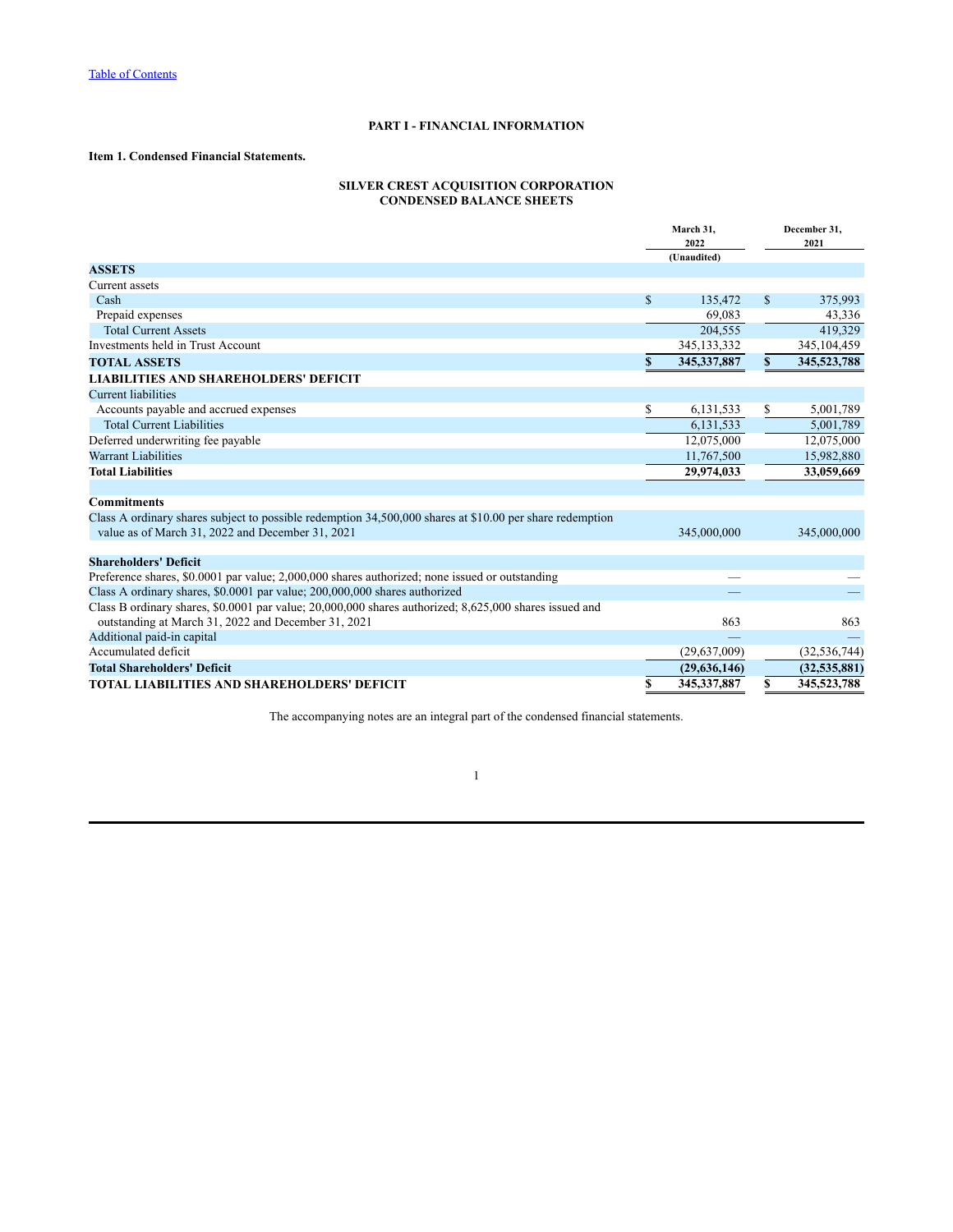#### **SILVER CREST ACQUISITION CORPORATION CONDENSED STATEMENTS OF OPERATIONS (UNAUDITED)**

<span id="page-3-0"></span>

|                                                                 | <b>Three Months Ended</b><br>March 31, |   |             |
|-----------------------------------------------------------------|----------------------------------------|---|-------------|
|                                                                 | 2022                                   |   | 2021        |
| Operating and formation costs                                   | 1,344,526                              |   | 1,019,567   |
| <b>Loss from operations</b>                                     | (1,344,526)                            |   | (1,019,567) |
| Other income:                                                   |                                        |   |             |
| Interest earned on marketable securities held in Trust Account  | 28,873                                 |   | 49,769      |
| Interest earned - Bank                                          | 8                                      |   | 12          |
| Change in fair value of warrant liability                       | 4,215,380                              |   | 8,368,000   |
| Total other income                                              | 4,244,261                              |   | 8,417,781   |
|                                                                 |                                        |   |             |
| Net income                                                      | 2,899,735                              | S | 7,398,214   |
| Weighted average shares outstanding, Class A ordinary shares    | 34,500,000                             |   | 29,871,951  |
| Basic and diluted net income per share, Class A ordinary shares | 0.07                                   |   | 0.19        |
|                                                                 |                                        |   |             |
| Weighted average shares outstanding, Class B ordinary shares    | 8,625,000                              |   | 8,474,085   |
| Basic and diluted net income per share, Class B ordinary shares | 0.07                                   |   | 0.19        |

The accompanying notes are an integral part of the unaudited condensed financial statements.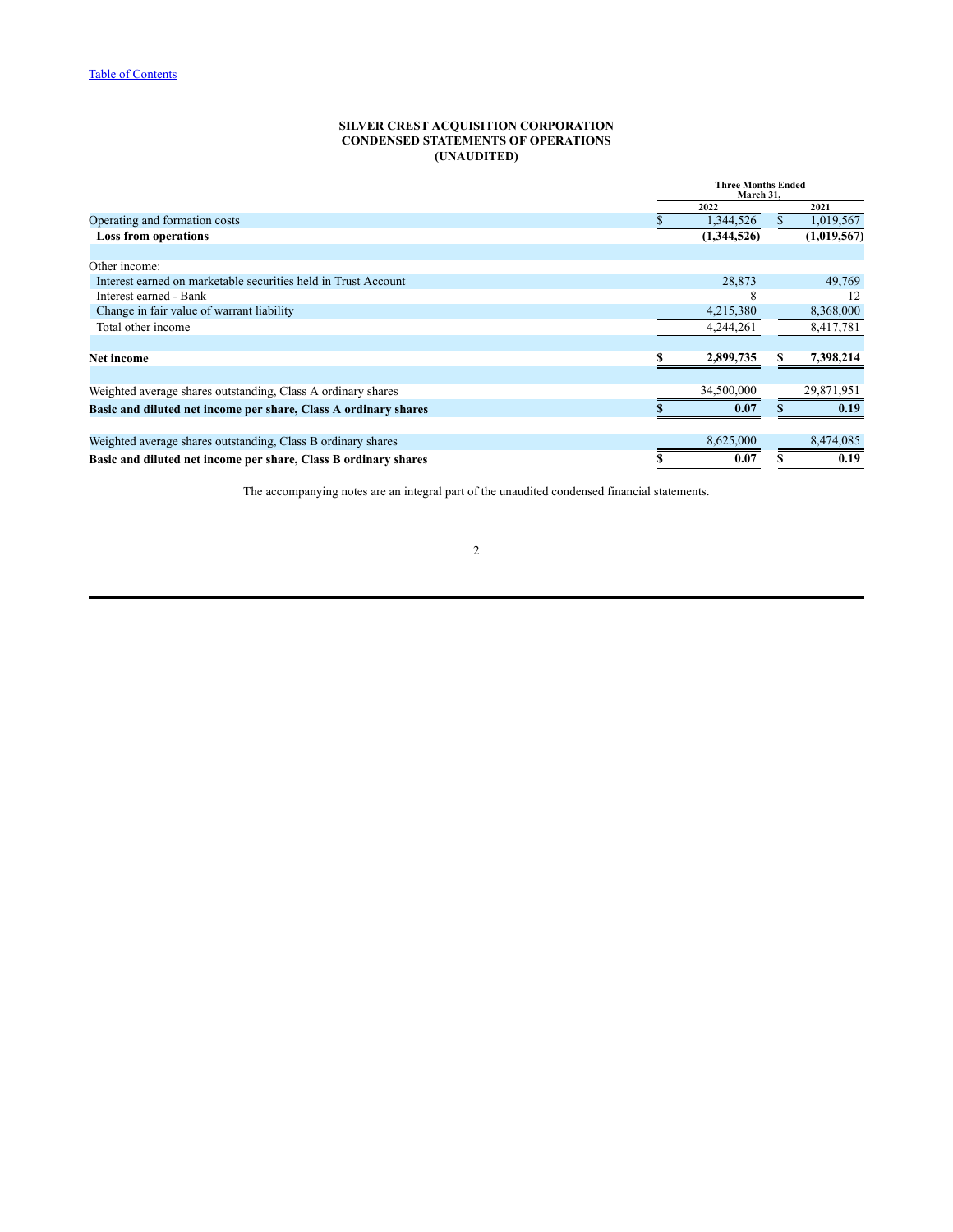# **SILVER CREST ACQUISITION CORPORATION CONDENSED STATEMENTS OF CHANGES IN SHAREHOLDERS' DEFICIT (UNAUDITED)**

# **THREE MONTHS ENDED MARCH 31, 2022**

<span id="page-4-0"></span>

|                             | <b>Class A</b><br><b>Ordinary Shares</b><br><b>Shares</b> | Amount                   | <b>Ordinary Shares</b><br><b>Shares</b> | <b>Class B</b> | Amount | <b>Additional</b><br>Paid-in<br>Capital | Accumulated<br>Deficit | <b>Total</b><br>Shareholders'<br>Deficit |
|-----------------------------|-----------------------------------------------------------|--------------------------|-----------------------------------------|----------------|--------|-----------------------------------------|------------------------|------------------------------------------|
| Balance – December 31, 2021 |                                                           |                          | 8.625.000                               |                | 863    |                                         | (32, 536, 744)         | (32,535,881)                             |
|                             |                                                           |                          |                                         |                |        |                                         |                        |                                          |
| Net income                  | $\overline{\phantom{a}}$                                  | $\overline{\phantom{a}}$ |                                         |                | _      | $\overline{\phantom{a}}$                | 2,899,735              | 2,899,735                                |
| Balance – March 31, 2022    | $\overline{\phantom{a}}$                                  |                          | 8.625.000                               |                | 863    |                                         | (29,637,009)           | (29,636,146)                             |

# **THREE MONTHS ENDED MARCH 31, 2021**

|                                                                    | <b>Ordinary Shares</b><br><b>Shares</b> | Class A | Amount | <b>Ordinary Shares</b><br><b>Shares</b> | <b>Class B</b> | Amount                   | Additional<br>Paid-in<br>Capital | Accumulated<br>Deficit | <b>Total</b><br>Shareholders'<br>Equity<br>(Deficit) |
|--------------------------------------------------------------------|-----------------------------------------|---------|--------|-----------------------------------------|----------------|--------------------------|----------------------------------|------------------------|------------------------------------------------------|
| <b>Balance</b> -December 31, 2020                                  | -                                       |         |        | 8.625.000                               |                | 863                      | 24.137                           | (5,000)                | 20,000                                               |
| Accretion for Class A ordinary shares subject to redemption amount |                                         |         |        |                                         |                |                          | (1,537,137)                      | (31, 470, 877)         | (33,008,014)                                         |
| Excess cash received over fair value of Private Placement Warrants | __                                      |         | $\sim$ | __                                      |                | $\overline{\phantom{a}}$ | 1,513,000                        |                        | 1,513,000                                            |
| Net income                                                         |                                         |         |        |                                         |                |                          |                                  | 7.398.214              | 7,398,214                                            |
| <b>Balance — March 31, 2021</b>                                    | _                                       |         |        | 8,625,000                               |                | 863                      |                                  | (24,077,663)           | (24,076,800)                                         |

The accompanying notes are an integral part of the unaudited condensed financial statements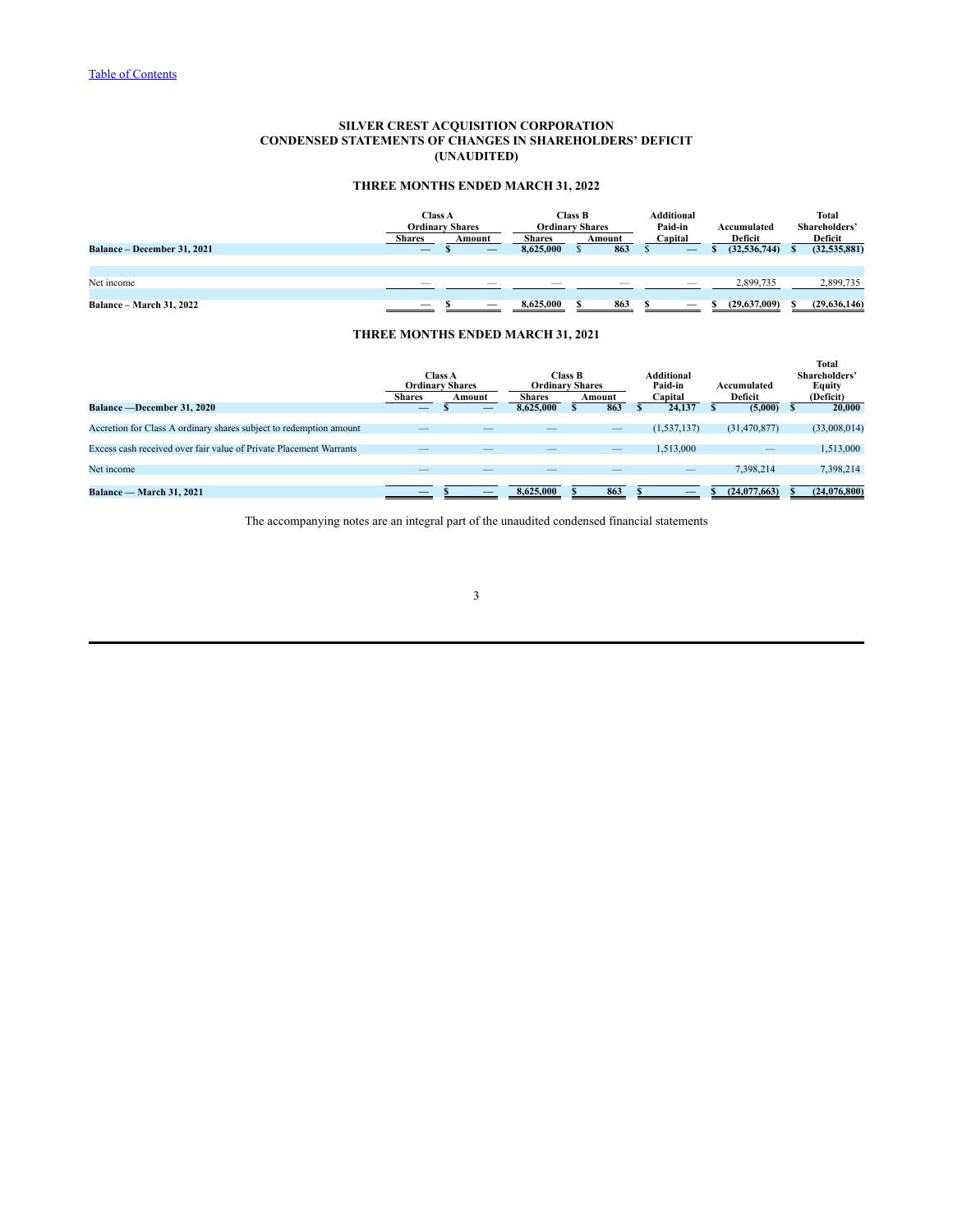# **SILVER CREST ACQUISITION CORPORATION CONDENSED STATEMENTS OF CASH FLOWS (UNAUDITED)**

<span id="page-5-0"></span>

|                                                                               | <b>Three Months Ended</b><br>March 31, |    |               |  |  |
|-------------------------------------------------------------------------------|----------------------------------------|----|---------------|--|--|
|                                                                               | 2022                                   |    | 2021          |  |  |
| <b>Cash Flows from Operating Activities:</b>                                  |                                        |    |               |  |  |
| Net income                                                                    | \$<br>2,899,735                        | \$ | 7,398,214     |  |  |
| Adjustments to reconcile net income to net cash used in operating activities: |                                        |    |               |  |  |
| Transaction costs incurred in connection with IPO                             |                                        |    | 820,326       |  |  |
| Interest earned on marketable securities held in Trust Account                | (28, 873)                              |    | (49,769)      |  |  |
| Change in fair value of warrant liabilities                                   | (4,215,380)                            |    | (8,368,000)   |  |  |
| Changes in operating assets and liabilities:                                  |                                        |    |               |  |  |
| Prepaid expenses                                                              | (25, 747)                              |    | (462, 112)    |  |  |
| Accounts payable and accrued expenses                                         | 1,129,744                              |    | 87,970        |  |  |
| Net cash used in operating activities                                         | (240, 521)                             |    | (573, 371)    |  |  |
| <b>Cash Flows from Investing Activities:</b>                                  |                                        |    |               |  |  |
| Investment of cash in Trust Account                                           |                                        |    | (345,000,000) |  |  |
| Net cash used in investing activities                                         |                                        |    | (345,000,000) |  |  |
| <b>Cash Flows from Financing Activities:</b>                                  |                                        |    |               |  |  |
| Proceeds from sale of Units, net of underwriting discounts paid               |                                        |    | 338,100,000   |  |  |
| Proceeds from sale of Private Placements Warrants                             |                                        |    | 8,900,000     |  |  |
| Repayment of promissory note-related party                                    |                                        |    | (182,670)     |  |  |
| Payment of offering costs                                                     |                                        |    | (358, 820)    |  |  |
| Net cash provided by financing activities                                     |                                        |    | 346,458,510   |  |  |
| <b>Net Change in Cash</b>                                                     | (240, 521)                             |    | 885,139       |  |  |
| Cash - Beginning of period                                                    | 375,993                                |    |               |  |  |
| Cash - End of period                                                          | \$<br>135,472                          | S. | 885,139       |  |  |
|                                                                               |                                        |    |               |  |  |
| Non-Cash investing and financing activities:                                  |                                        |    |               |  |  |
| Offering costs included in accrued offering costs                             | \$                                     |    | 1,150         |  |  |
| Offering costs paid through promissory note                                   |                                        |    | 26,198        |  |  |
| Payment of prepaid expenses through promissory note                           |                                        |    | 26,800        |  |  |
| Deferred underwriting fee payable                                             | \$                                     |    | 12,075,000    |  |  |

The accompanying notes are an integral part of the unaudited condensed financial statements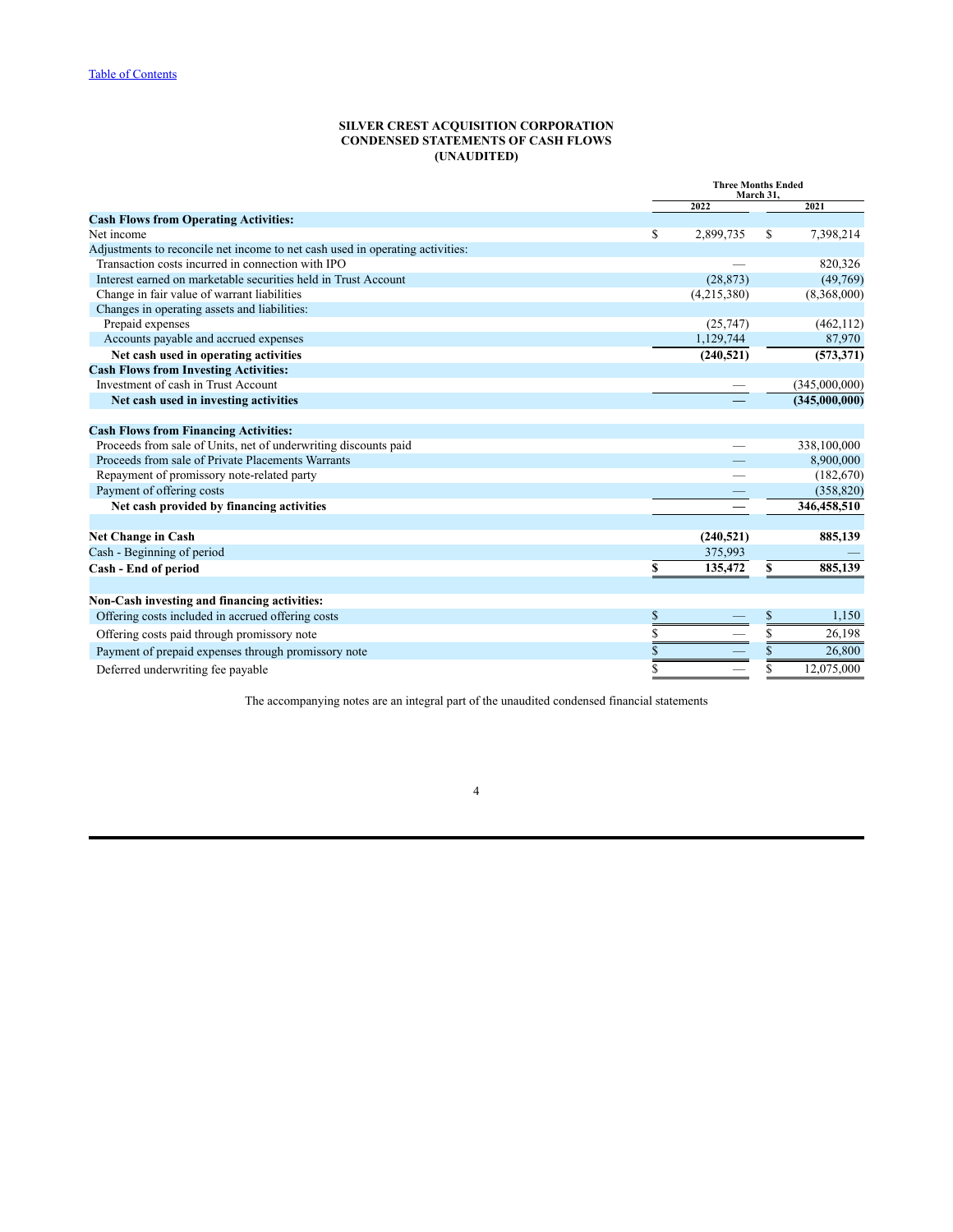#### <span id="page-6-0"></span>**NOTE 1. DESCRIPTION OF ORGANIZATION AND BUSINESS OPERATIONS**

Silver Crest Acquisition Corporation (the "Company") is a blank check company incorporated as a Cayman Islands exempted company on September 3, 2020. The Company was incorporated for the purpose of effecting a merger, share exchange, asset acquisition, share purchase, reorganization or similar business combination with one or more businesses or entities (a "Business Combination").

The Company is not limited to a particular industry or sector for purposes of consummating a Business Combination. The Company is an early stage and emerging growth company and, as such, the Company is subject to all of the risks associated with early stage and emerging growth companies.

As of March 31, 2022, the Company had not commenced any operations. All activity for the period from September 3, 2020 (inception) through March 31, 2022 relates to the Company's formation, the proposed initial public offering ("Initial Public Offering"), which is described below, and subsequent to the Initial Public Offering, identifying a target company for a Business Combination. The Company will not generate any operating revenues until after the completion of a Business Combination, at the earliest. The Company generates non-operating income in the form of interest income from the proceeds derived from the Initial Public Offering.

The registration statement for the Company's Initial Public Offering was declared effective on January 13, 2021. On January 19, 2021, the Company consummated the Initial Public Offering of 34,500,000 units (the "Units" and, with respect to the Class A ordinary shares included in the Units sold, the "Public Shares") which includes the full exercise by the underwriter of its over-allotment option in the amount of 4,500,000 Units, at \$10.00 per Unit, generating gross proceeds of \$345,000,000 which is described in Note 3.

Simultaneously with the closing of the Initial Public Offering, the Company consummated the sale of 8,900,000 warrants (the "Private Placement Warrants") at a price of \$1.00 per Private Placement Warrant in a private placement to Silver Crest Management LLC (the "Sponsor"), generating gross proceeds of \$8,900,000, which is described in Note 4.

Following the closing of the Initial Public Offering on January 19, 2021, an amount of \$345,000,000 (\$10.00 per Unit) from the net proceeds of the sale of the Units in the Initial Public Offering and the sale of the Private Placement Warrants was placed in a trust account (the "Trust Account"), and invested in U.S. government securities, within the meaning set forth in Section 2(a)(16) of the Investment Company Act of 1940, as amended (the "Investment Company Act"), with a maturity of 185 days or less, or in any open-ended investment company that holds itself out as a money market fund investing solely in U.S. Treasuries and meeting certain conditions under Rule 2a-7 of the Investment Company Act, as determined by the Company, until the earliest of: (i) the completion of a Business Combination and (ii) the distribution of the funds in the Trust Account to the Company's shareholders, as described below.

The Company's management has broad discretion with respect to the specific application of the net proceeds of the Initial Public Offering and the sale of the Private Placement Warrants, although substantially all of the net proceeds are intended to be applied generally toward consummating a Business Combination. The stock exchange listing rules require that the Business Combination must be with one or more operating businesses or assets with a fair market value equal to at least 80% of the assets held in the Trust Account (excluding the amount of deferred underwriting commissions and taxes payable on the interest earned on the Trust Account). The Company will only complete a Business Combination if the post-Business Combination company owns or acquires 50% or more of the issued and outstanding voting securities of the target or otherwise acquires a controlling interest in the target business sufficient for it not to be required to register as an investment company under the Investment Company Act. There is no assurance that the Company will be able to successfully effect a Business Combination.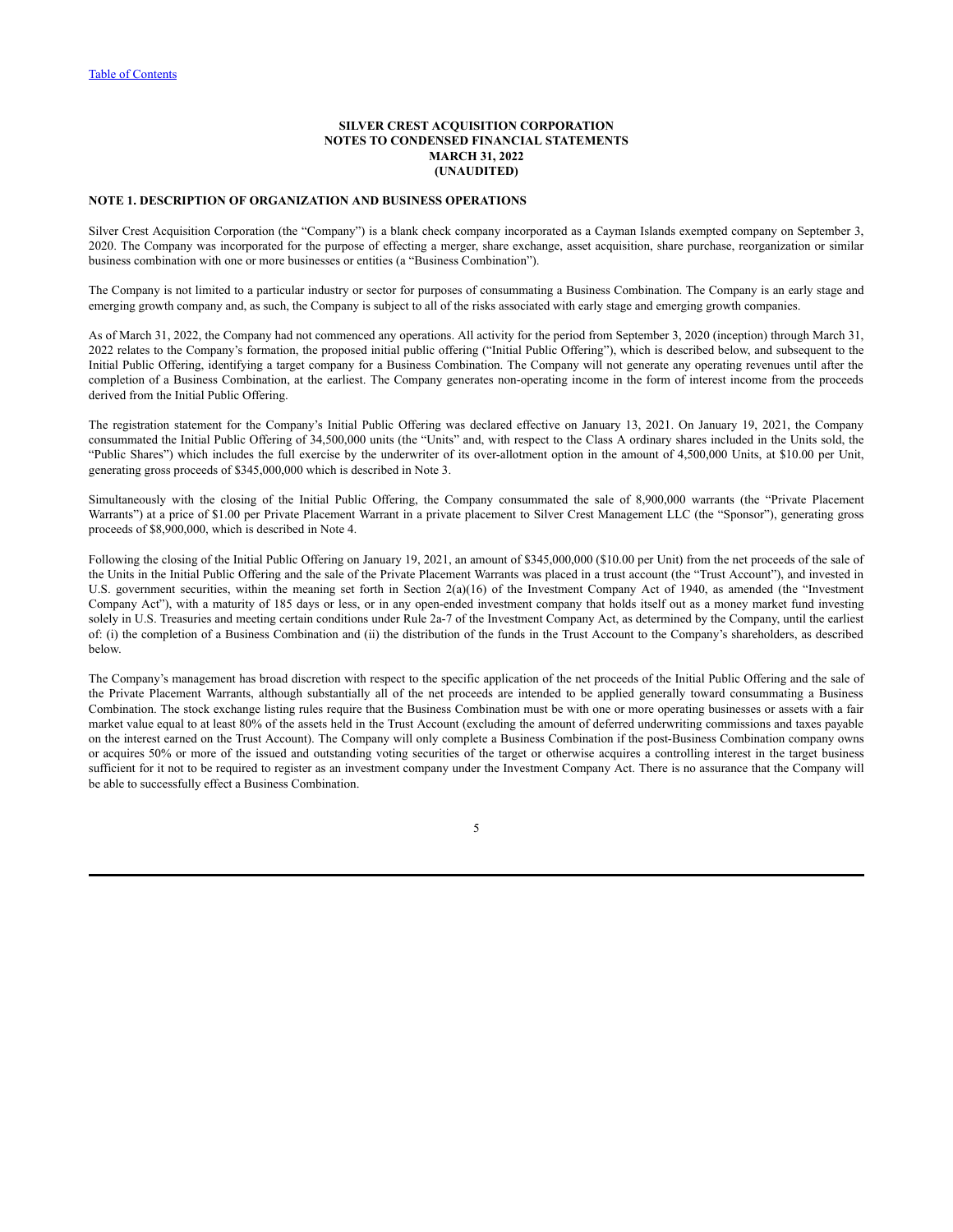The Company will provide the holders of the public shares (the "Public Shareholders") with the opportunity to redeem all or a portion of their public shares upon the completion of the Business Combination, either (i) in connection with a general meeting called to approve the Business Combination or (ii) by means of a tender offer. The decision as to whether the Company will seek shareholder approval of a Business Combination or conduct a tender offer will be made by the Company, solely in its discretion. The Public Shareholders will be entitled to redeem their Public Shares, equal to the aggregate amount then on deposit in the Trust Account, calculated as of two business days prior to the consummation of the Business Combination (initially anticipated to be \$10.00 per Public Share), including interest (which interest shall be net of taxes payable), divided by the number of then issued and outstanding public shares, subject to certain limitations as described in the Company's Annual Report on Form 10-K for the period ended December 31, 2021. The per-share amount to be distributed to the Public Shareholders who properly redeem their shares will not be reduced by the deferred underwriting commissions the Company will pay to the underwriter (as discussed in Note 6). There will be no redemption rights upon the completion of a Business Combination with respect to the Company's warrants.

The Company will proceed with a Business Combination only if the Company has net tangible assets of at least \$5,000,001 and, if the Company seeks shareholder approval, it receives an ordinary resolution under Cayman Islands law approving a Business Combination, which requires the affirmative vote of a majority of the shareholders who attend and vote at a general meeting of the Company. If a shareholder vote is not required and the Company does not decide to hold a shareholder vote for business or other legal reasons, the Company will, pursuant to its Amended and Restated Memorandum and Articles of Association, conduct the redemptions pursuant to the tender offer rules of the Securities and Exchange Commission ("SEC"), and file tender offer documents containing substantially the same information as would be included in a proxy statement with the SEC prior to completing a Business Combination. If the Company seeks shareholder approval in connection with a Business Combination, the Sponsor has agreed to vote its Founder Shares (as defined in Note 5) and any Public Shares purchased during or after the Initial Public Offering in favor of approving a Business Combination. Additionally, each Public Shareholder may elect to redeem their Public Shares, without voting, and if they do vote, irrespective of whether they vote for or against a proposed Business Combination.

Notwithstanding the foregoing, if the Company seeks shareholder approval of the Business Combination and the Company does not conduct redemptions pursuant to the tender offer rules, a Public Shareholder, together with any affiliate of such shareholder or any other person with whom such shareholder is acting in concert or as a "group" (as defined under Section 13 of the Securities Exchange Act of 1934, as amended (the "Exchange Act")), will be restricted from redeeming its shares with respect to more than an aggregate of 15% of the Public Shares without the Company's prior written consent.

The Sponsor has agreed (a) to waive its redemption rights with respect to any Founder Shares and Public Shares held by it in connection with the completion of a Business Combination and (b) not to propose an amendment to the Amended and Restated Memorandum and Articles of Association (i) to modify the substance or timing of the Company's obligation to allow redemption in connection with the Company's initial Business Combination or to redeem 100% of the Public Shares if the Company does not complete a Business Combination within the Combination Period (as defined below) or (ii) with respect to any other provision relating to shareholders' rights or pre-initial business combination activity, unless the Company provides the Public Shareholders with the opportunity to redeem their Public Shares upon approval of any such amendment at a per-share price, payable in cash, equal to the aggregate amount then on deposit in the Trust Account, including interest earned on the Trust account and not previously released to pay taxes, divided by the number of then issued and outstanding Public Shares.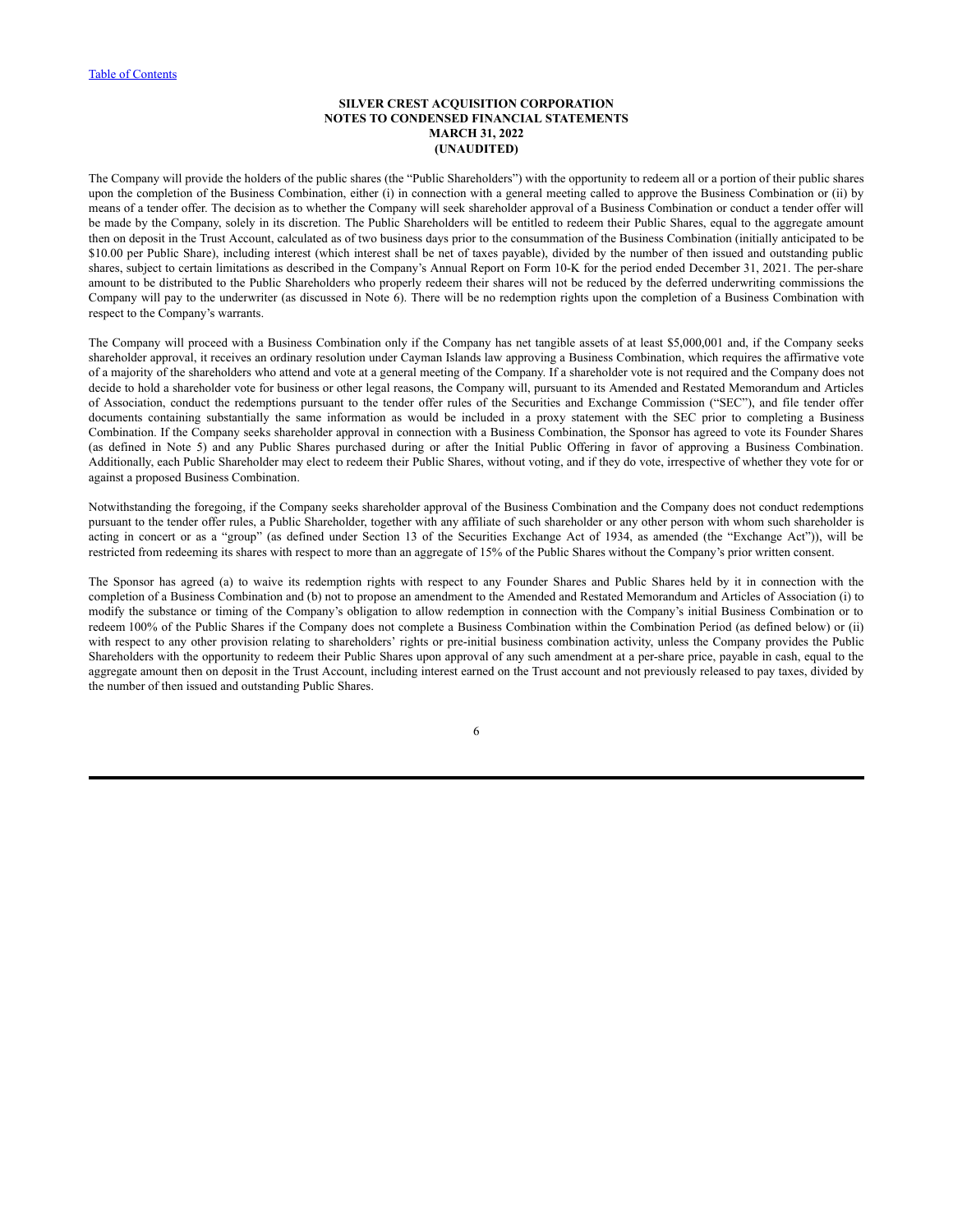The Company will have until January 19, 2023 to consummate a Business Combination (the "Combination Period"). However, if the Company has not completed a Business Combination within the Combination Period, the Company will (i) cease all operations except for the purpose of winding up, (ii) as promptly as reasonably possible but not more than ten business days thereafter, redeem 100% of the Public Shares, at a per-share price, payable in cash, equal to the aggregate amount then on deposit in the Trust Account, including interest earned and not previously released to the Company to pay our taxes, if any (less up to \$100,000 of interest to pay dissolution expenses), divided by the number of then issued and outstanding Public Shares, which redemption will completely extinguish the rights of the Public Shareholders as shareholders (including the right to receive further liquidating distributions, if any), and (iii) as promptly as reasonably possible following such redemption, subject to the approval of the Company's remaining Public Shareholders and its Board of Directors, liquidate and dissolve, subject in each case to the Company's obligations under Cayman Islands law to provide for claims of creditors and the requirements of other applicable law. There will be no redemption rights or liquidating distributions with respect to the Company's warrants, which will expire worthless if the Company fails to complete a Business Combination within the Combination Period.

The Sponsor has agreed to waive its rights to liquidating distributions from the Trust Account with respect to the Founder Shares it will receive if the Company fails to complete a Business Combination within the Combination Period. However, if the Sponsor or any of its respective affiliates acquire Public Shares, such Public Shares will be entitled to liquidating distributions from the Trust Account if the Company fails to complete a Business Combination within the Combination Period. The underwriter has agreed to waive its rights to the deferred underwriting commission (see Note 6) held in the Trust Account in the event the Company does not complete a Business Combination within the Combination Period, and in such event, such amounts will be included with the other funds held in the Trust Account that will be available to fund the redemption of the Public Shares. In the event of such distribution, it is possible that the per share value of the assets remaining available for distribution will be less than the Initial Public Offering price per Unit (\$10.00).

In order to protect the amounts held in the Trust Account, the Sponsor has agreed that it will be liable to the Company if and to the extent any claims by a third party (other than the Company's independent registered public accounting firm) for services rendered or products sold to the Company, or a prospective target business with which the Company has discussed entering into a transaction agreement, reduce the amount of funds in the Trust Account to below the lesser of (1) \$10.00 per Public Share and (2) the actual amount per Public Share held in the Trust Account as of the date of the liquidation of the Trust Account, if less than \$10.00 per Public Share, due to reductions in the value of trust assets, in each case net of the interest that may be withdrawn to pay taxes. This liability will not apply to any claims by a third party who executed a waiver of any and all rights to seek access to the Trust Account and as to any claims under the Company's indemnity of the underwriter of the Initial Public Offering against certain liabilities, including liabilities under the Securities Act of 1933, as amended (the "Securities Act"). In the event that an executed waiver is deemed to be unenforceable against a third party, the Sponsor will not be responsible to the extent of any liability for such third-party claims. The Company will seek to reduce the possibility that the Sponsor will have to indemnify the Trust Account due to claims of creditors by endeavoring to have all vendors, service providers (other than the Company's independent registered public accounting firm), prospective target businesses or other entities with which the Company does business, execute agreements with the Company waiving any right, title, interest or claim of any kind in or to monies held in the Trust Account.

#### **Liquidity and Capital Resources**

As of March 31, 2022, the Company had \$135,472 in its operating bank account and a working capital deficit of \$5,926,978. In order to finance transaction costs in connection with a Business Combination, the Sponsor or an affiliate of the Sponsor, or certain of the Company's officers and directors may, but are not obligated to, provide the Company Working Capital Loans (as defined below) (see Note 5). As of March 31, 2022 and December 31, 2021, there were no amounts outstanding under any Working Capital Loans.

The Company may raise additional capital through loans or additional investments from the Sponsor or its shareholders, officers, directors, or third parties. The Company's officers and directors and the Sponsor may but are not obligated to (except as described above), loan the Company funds, from time to time, in whatever amount they deem reasonable in their sole discretion, to meet the Company's working capital needs. Based on the foregoing, the Company believes it will have sufficient working capital and borrowing capacity from the Sponsor or an affiliate of the Sponsor, or certain of the Company's officers and directors to meet its needs through the consummation of a Business Combination.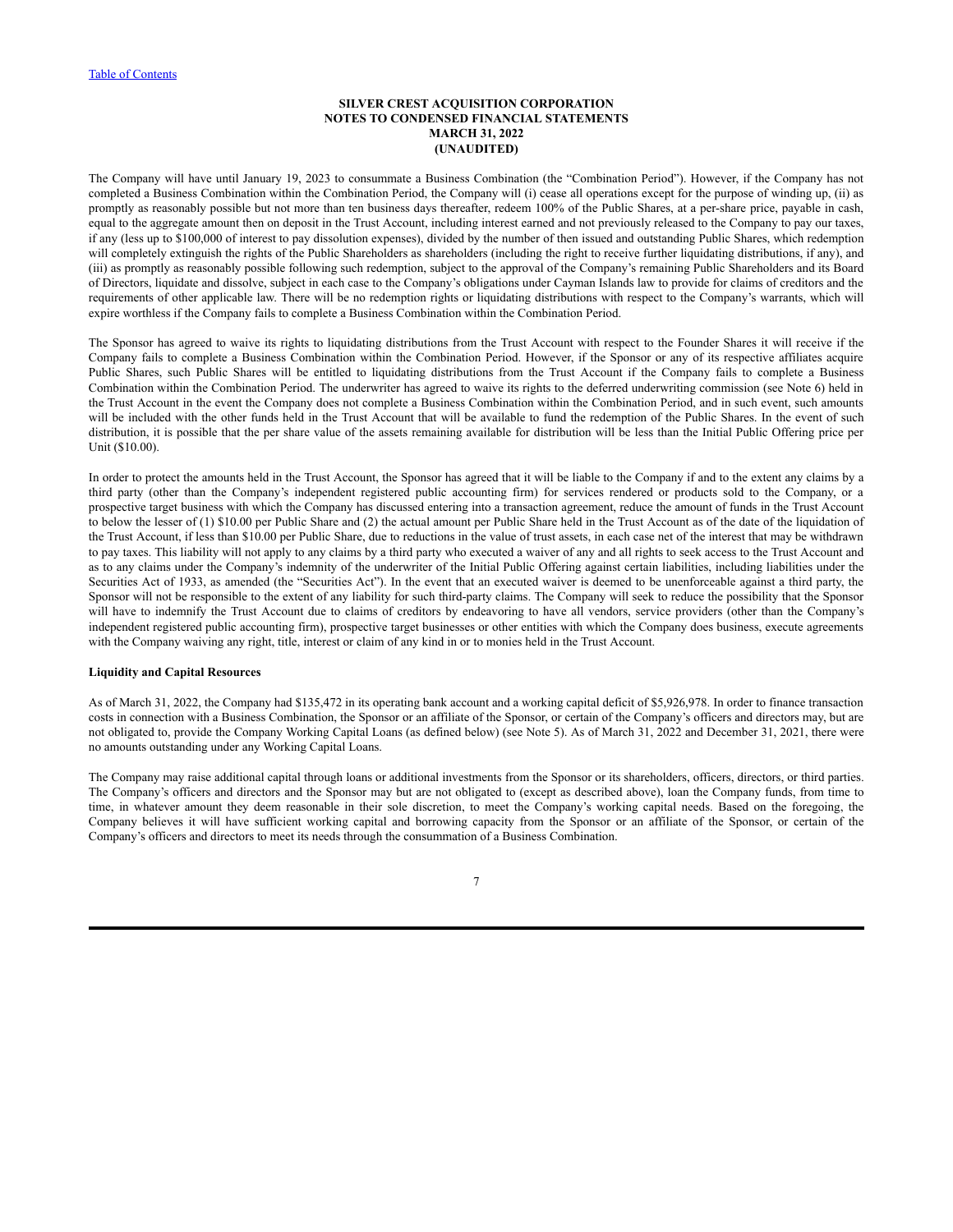The Company intends to complete a Business Combination by January 19, 2023. However, in the absence of a completed Business Combination, the Company may require additional capital. If the Company is unable to raise additional capital, it may be required to take additional measures to conserve liquidity, which could include, but not necessarily be limited to, suspending the pursuit of a Business Combination. The Company cannot provide any assurance that new financing will be available to it on commercially acceptable terms, if at all.

In connection with the Company's assessment of going concern considerations in accordance with Financial Accounting Standard Board ("FASB") Accounting Standards Update ("ASU") 2014-15, "Disclosures of Uncertainties about an Entity's Ability to Continue as a Going Concern," the Company has until January 19, 2023, to consummate a Business Combination. It is uncertain that the Company will be able to consummate a Business Combination by this time. If a Business Combination is not consummated by this date, there will be a mandatory liquidation and subsequent dissolution of the Company. Management has determined that the liquidity condition and mandatory liquidation, should a Business Combination not occur, and potential subsequent dissolution raises substantial doubt about the Company's ability to continue as a going concern. No adjustments have been made to the carrying amounts of assets or liabilities should the Company be required to liquidate after January 19, 2023.

### **NOTE 2. SUMMARY OF SIGNIFICANT ACCOUNTING POLICIES**

## *Basis of Presentation*

The accompanying condensed financial statements have been prepared in accordance with accounting principles generally accepted in the United States of America ("U.S. GAAP") for interim financial information and in accordance with the instructions to Form 10-Q and Article 8 of Regulation S-X of the Securities and Exchange Commission ("SEC"). Certain information or footnote disclosures normally included in financial statements prepared in accordance with U.S. GAAP have been condensed or omitted, pursuant to the rules and regulations of the SEC for interim financial reporting. Accordingly, they do not include all the information and footnotes necessary for a complete presentation of financial position, results of operations, or cash flows. In the opinion of management, the accompanying unaudited condensed financial statements include all adjustments, consisting of a normal recurring nature, which are necessary for a fair presentation of the financial position, operating results and cash flows for the periods presented.

The accompanying condensed financial statements should be read in conjunction with the Company's Annual Report on Form 10-K for the period ended December 31, 2021, as filed with the SEC on March 30, 2022. The interim results for the three months ended March 31, 2022 are not necessarily indicative of the results to be expected for the year ending December 31, 2022 or for any future periods.

### *Emerging Growth Company*

The Company is an "emerging growth company," as defined in Section 2(a) of the Securities Act, as modified by the Jumpstart Our Business Startups Act of 2012 (the "JOBS Act"), and it may take advantage of certain exemptions from various reporting requirements that are applicable to other public companies that are not emerging growth companies including, but not limited to, not being required to comply with the independent registered public accounting firm attestation requirements of Section 404 of the Sarbanes-Oxley Act, reduced disclosure obligations regarding executive compensation in its periodic reports and proxy statements, and exemptions from the requirements of holding a nonbinding advisory vote on executive compensation and shareholder approval of any golden parachute payments not previously approved.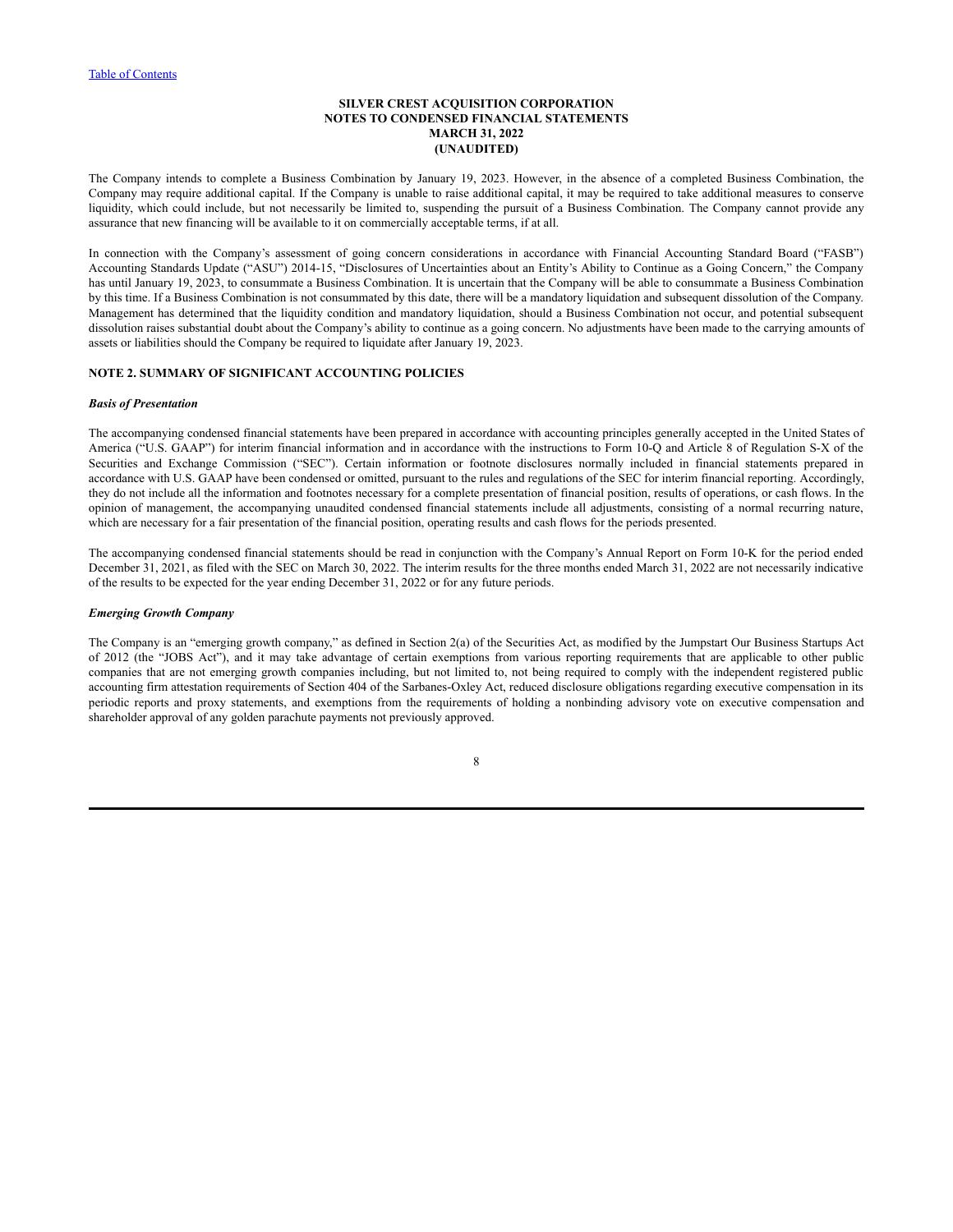Further, Section 102(b)(1) of the JOBS Act exempts emerging growth companies from being required to comply with new or revised financial accounting standards until private companies (that is, those that have not had a Securities Act registration statement declared effective or do not have a class of securities registered under the Exchange Act) are required to comply with the new or revised financial accounting standards. The JOBS Act provides that a company can elect to opt out of the extended transition period and comply with the requirements that apply to non-emerging growth companies but any such election to opt out is irrevocable. The Company has elected not to opt out of such extended transition period which means that when a standard is issued or revised and it has different application dates for public or private companies, the Company, as an emerging growth company, can adopt the new or revised standard at the time private companies adopt the new or revised standard. This may make comparison of the Company's financial statement with another public company which is neither an emerging growth company nor an emerging growth company which has opted out of using the extended transition period difficult or impossible because of the potential differences in accounting standards used.

#### *Use of Estimates*

The preparation of the condensed financial statements in conformity with U.S. GAAP requires the Company's management to make estimates and assumptions that affect the reported amounts of assets and liabilities and disclosure of contingent assets and liabilities at the date of the condensed financial statements and the reported amounts of revenues and expenses during the reporting period.

Making estimates requires management to exercise significant judgment. It is at least reasonably possible that the estimate of the effect of a condition, situation or set of circumstances that existed at the date of the financial statements, which management considered in formulating its estimate, could change in the near term due to one or more future confirming events. One of the more significant accounting estimates included in these financial statements is the determination of the fair value of the warrant liability. Such estimates may be subject to change as more current information becomes available and, accordingly, the actual results could differ significantly from those estimates.

#### *Cash and Cash Equivalents*

The Company considers all short-term investments with an original maturity of three months or less when purchased to be cash equivalents. The Company did not have any cash equivalents as of March 31, 2022 and December 31, 2021.

#### *Cash and Investments Held in Trust Account*

At March 31, 2022, substantially all of the assets held in the Trust Account were held in money market funds, which are invested primarily in U.S. Treasury securities. All of the Company's investments held in the Trust Account are classified as trading securities. Trading securities are presented on the balance sheets at fair value at the end of each reporting period. Gains and losses resulting from the change in fair value of investments held in Trust Account are included in interest earned on marketable securities held in Trust Account in the accompanying condensed statements of operations. The estimated fair values of investments held in Trust Account are determined using available market information.

# *Of ering Costs*

Offering costs consisted of legal, accounting, underwriting fees and other costs incurred through the balance sheet date that are directly related to the Initial Public Offering. Offering costs were allocated to the separable financial instruments issued in the Initial Public Offering based on a relative fair value basis, compared to total proceeds received. Offering costs allocated to warrant liabilities were expensed as incurred in the condensed statements of operations. Offering costs associated with the Class A ordinary shares issued were initially charged to temporary equity and then accreted to ordinary shares subject to redemption upon the completion of the Initial Public Offering. Offering costs amounting to \$19,510,840 were accreted to equity upon the completion of the Initial Public Offering, and \$820,326 of the offering costs were related to the warrant liabilities and charged to the condensed statement of operations.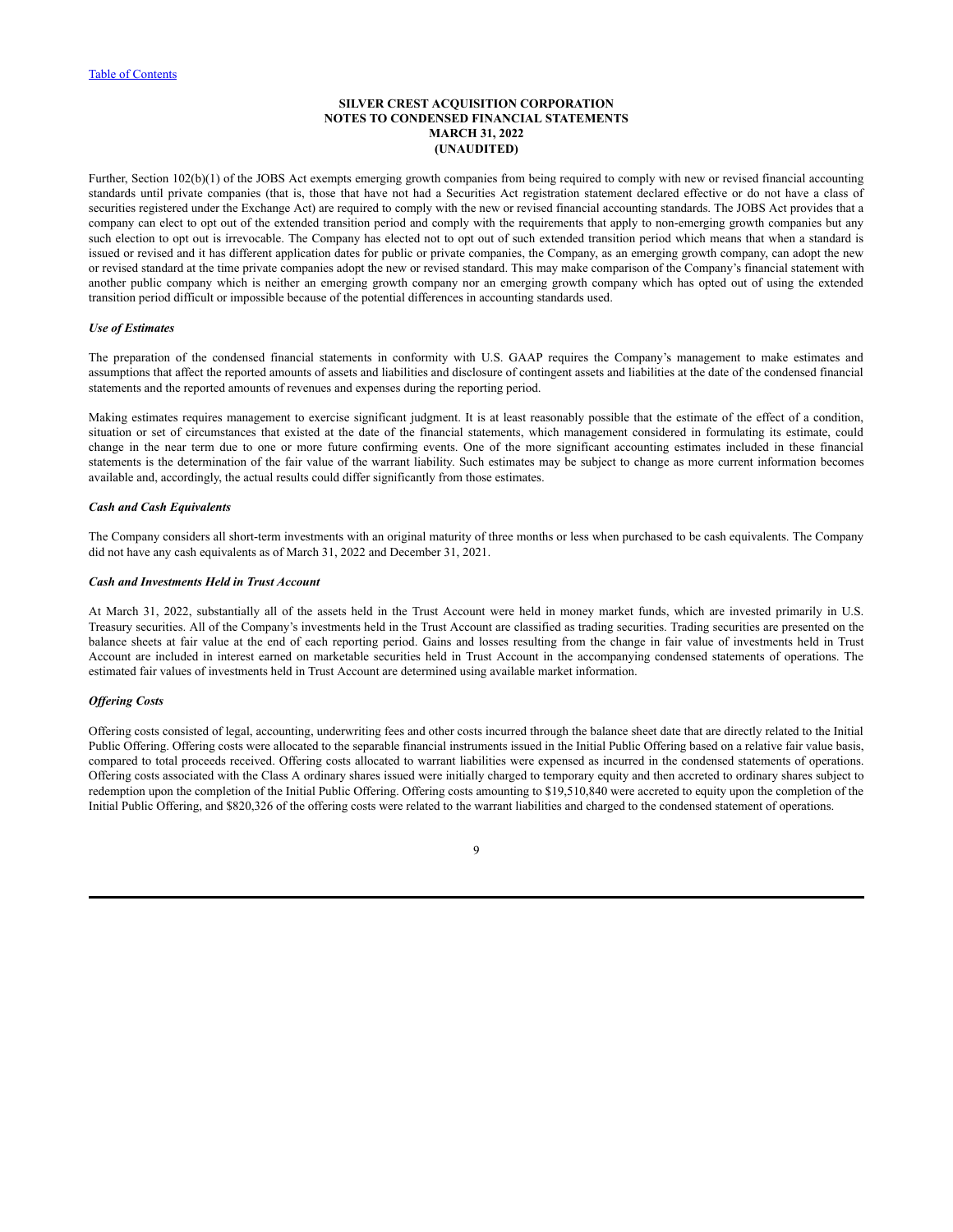#### *Class A Ordinary Shares Subject to Possible Redemption*

The Company accounts for its Class A ordinary shares subject to possible redemption in accordance with the guidance in Accounting Standards Codification ("ASC") Topic 480, "Distinguishing Liabilities from Equity." Class A ordinary shares subject to mandatory redemption are classified as a liability instrument and are measured at fair value. Conditionally redeemable ordinary shares (including ordinary shares that feature redemption rights that are either within the control of the holder or subject to redemption upon the occurrence of uncertain events not solely within the Company's control) are classified as temporary equity. At all other times, ordinary shares are classified as shareholders' equity. The Company's ordinary shares feature certain redemption rights that are considered to be outside of the Company's control and subject to occurrence of uncertain future events. Accordingly, at March 31, 2022 and December 31, 2021, Class A ordinary shares subject to possible redemption are presented as temporary equity, outside of the shareholders' deficit section of the Company's condensed balance sheets.

The Company recognizes changes in redemption value immediately as they occur and adjusts the carrying value of redeemable ordinary shares to equal the redemption value at the end of each reporting period. Immediately upon the closing of the Initial Public Offering, the Company recognized the accretion from initial book value to redemption amount value. The change in the carrying value of redeemable Class A ordinary shares resulted in charges against additional paid-in capital and accumulated deficit.

At March 31, 2022 and December 31, 2021, the Class A ordinary shares reflected in the condensed balance sheets are reconciled in the following table:

| Gross proceeds                                         | S. | 345,000,000  |
|--------------------------------------------------------|----|--------------|
| Less:                                                  |    |              |
| Proceeds allocated to Public Warrants                  |    | (14,317,500) |
| Class A ordinary shares issuance costs                 |    | (18,690,514) |
| Plus:                                                  |    |              |
| Accretion of carrying value to redemption value        |    | 33,008,014   |
| Class A ordinary shares subject to possible redemption |    | 345,000,000  |

#### *Warrant Liabilities*

The Company does not use derivative instruments to hedge exposures to cash flow, market, or foreign currency risks. The Company evaluates all of its financial instruments, including issued stock purchase warrants, to determine if such instruments are derivatives or contain features that qualify as embedded derivatives, pursuant to ASC 480 and FASB ASC Topic 815, "Derivatives and Hedging" ("ASC 815"). The Company accounts for the Public Warrants and Private Placement Warrants (together with the Public Warrants, the "Warrants") in accordance with the guidance contained in ASC 815-40 under which the Warrants do not meet the criteria for equity treatment and must be recorded as liabilities. Accordingly, the Company classifies the Warrants as liabilities at their fair value and adjusts the Warrants to fair value at each reporting period. This liability is subject to re-measurement at each balance sheet date until exercised, and any change in fair value is recognized in the Company's condensed statements of operations. The Warrants for periods where no observable traded price was available are valued using a binomial lattice model incorporating the Cox-Ross-Rubenstein methodology.

#### *Income Taxes*

The Company accounts for income taxes under ASC Topic 740, "Income Taxes," which prescribes a recognition threshold and a measurement attribute for the financial statement recognition and measurement of tax positions taken or expected to be taken in a tax return. For those benefits to be recognized, a tax position must be more likely than not to be sustained upon examination by taxing authorities. The Company's management determined that the Cayman Islands is the Company's major tax jurisdiction. The Company recognizes accrued interest and penalties related to unrecognized tax benefits as income tax expense. As of March 31, 2022 and December 31, 2021, there were no unrecognized tax benefits and no amounts accrued for interest and penalties. The Company is currently not aware of any issues under review that could result in significant payments, accruals or material deviation from its position.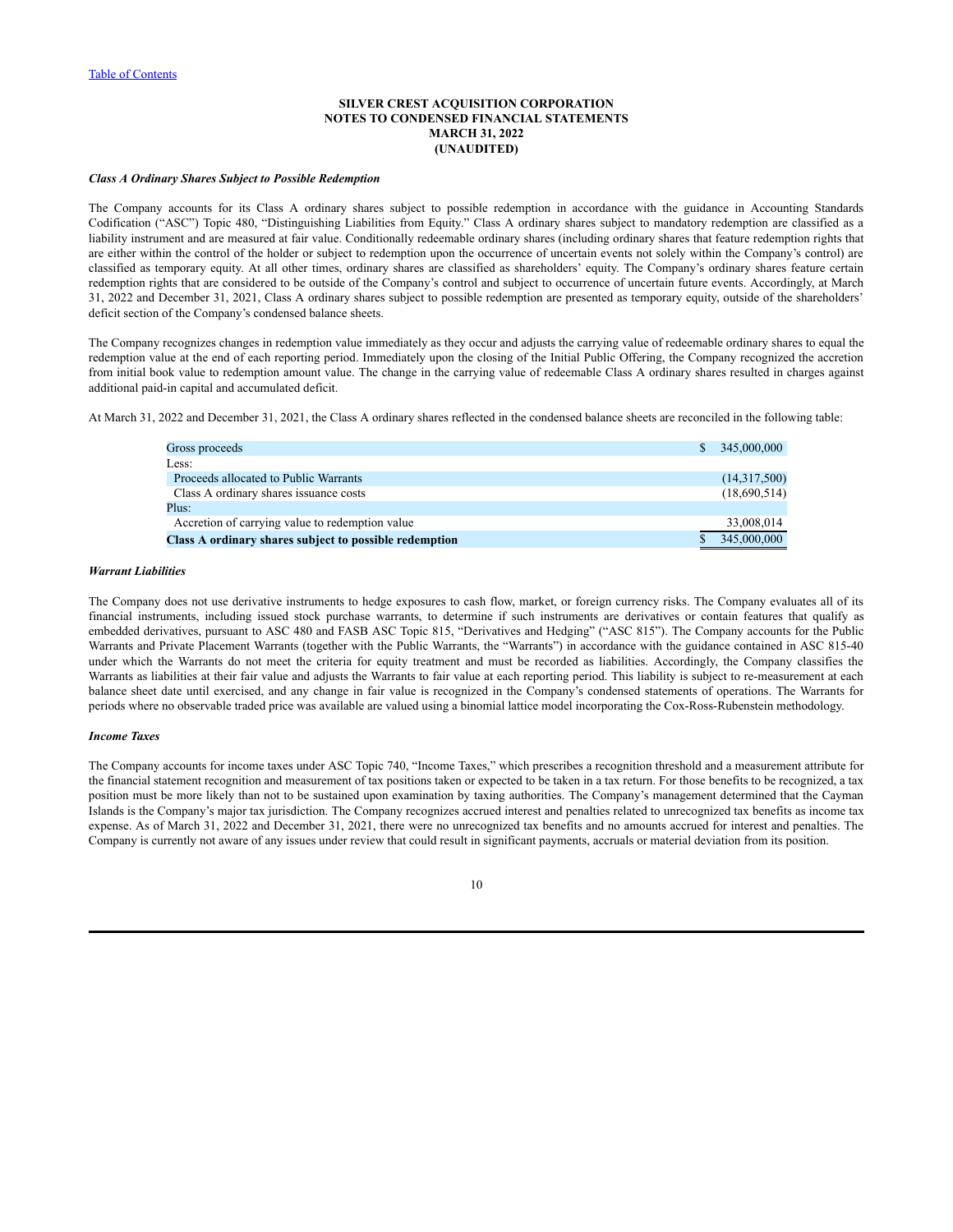The Company is considered to be an exempted Cayman Islands company with no connection to any other taxable jurisdiction and is presently not subject to income taxes or income tax filing requirements in the Cayman Islands or the United States. As such, the Company's tax provision was zero for the period presented.

### *Net Income per Ordinary Share*

The Company complies with accounting and disclosure requirements of FASB ASC Topic 260, "Earnings Per Share". The Company has two classes of shares, which are referred to as Class A ordinary shares and Class B ordinary shares. Income and losses are shared pro rata between the two classes of shares.Net income per ordinary share is computed by dividing net income by the weighted average number of ordinary shares outstanding for the period. Accretion associated with the redeemable shares of Class A ordinary shares is excluded from earnings per share as the redemption value approximates fair value.

The calculation of diluted income per share does not consider the effect of the warrants issued in connection with the (i) Initial Public Offering, and (ii) the private placement since the exercise of the warrants is contingent upon the occurrence of future events. The warrants are exercisable to purchase, 26,150,000 Class A ordinary shares in the aggregate. As of March 31, 2022 and 2021, the Company did not have any dilutive securities or other contracts that could, potentially, be exercised or converted into ordinary shares and then share in the earnings of the Company. As a result, diluted net loss per ordinary share is the same as basic net income per ordinary share for the periods presented.

The following table reflects the calculation of basic and diluted net income per ordinary share (in dollars, except per share amounts):

|                                                       | <b>Three Months Ended</b><br>March 31. |                |      |           |    |                |              |                |  |  |
|-------------------------------------------------------|----------------------------------------|----------------|------|-----------|----|----------------|--------------|----------------|--|--|
|                                                       |                                        |                | 2022 |           |    | 2021           |              |                |  |  |
|                                                       |                                        | <b>Class A</b> |      | Class B   |    | <b>Class A</b> |              | <b>Class B</b> |  |  |
| Basic and diluted net income per ordinary share       |                                        |                |      |           |    |                |              |                |  |  |
| Numerator:                                            |                                        |                |      |           |    |                |              |                |  |  |
| Allocation of net income                              |                                        | 2,319,788      |      | 579.947   | S. | 5.763.284      | <sup>S</sup> | 1,634,930      |  |  |
| Denominator:                                          |                                        |                |      |           |    |                |              |                |  |  |
| Basic and diluted weighted average shares outstanding |                                        | 34,500,000     |      | 8.625,000 |    | 29,871,951     |              | 8,474,085      |  |  |
| Basic and diluted net income per ordinary share       |                                        | 0.07           |      | 0.07      |    | 0.19           |              | 0.19           |  |  |

## *Concentration of Credit Risk*

Financial instruments that potentially subject the Company to concentrations of credit risk consist of cash accounts in a financial institution, which, at times may exceed the Federal Deposit Insurance Corporation coverage limit of \$250,000. The Company has not experienced losses on these accounts, and management believes the Company is not exposed to significant risks on such account.

#### *Fair Value of Financial Instruments*

The fair value of the Company's assets and liabilities, excluding the warrant liability which qualify as financial instruments under ASC Topic 820, "Fair Value Measurement," approximate the carrying amounts represented in the accompanying condensed balance sheets, primarily due to their short-term nature other than the warrant liabilities (see Note 9).

# **NOTE 3. PUBLIC OFFERING**

Pursuant to the Initial Public Offering, the Company sold 34,500,000 Units, inclusive of 4,500,000 Units sold to the underwriters upon the underwriters' election to fully exercise their over-allotment option, at a purchase price of \$10.00 per Unit. Each Unit consists of one Class A ordinary share and one-half of one redeemable warrant ("Public Warrant"). Each whole Public Warrant entitles the holder to purchase one Class A ordinary share at an exercise price of \$11.50 per whole share (see Note 8).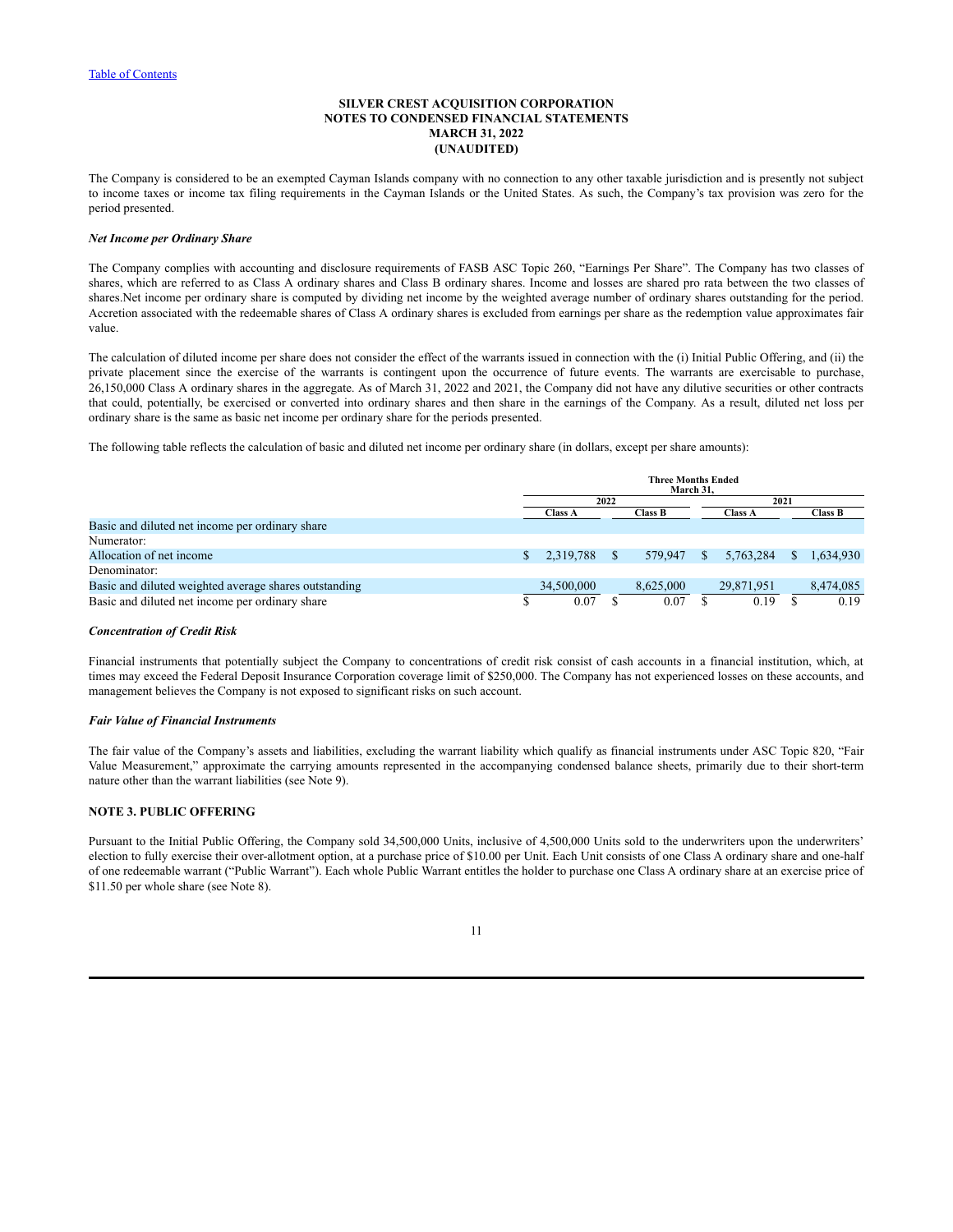# **NOTE 4. PRIVATE PLACEMENT**

Simultaneously with the closing of the Initial Public Offering, the Sponsor purchased an aggregate of 8,900,000 Private Placement Warrants at a price of \$1.00 per Private Placement Warrant, for an aggregate purchase price of \$8,900,000 (\$1,513,000 represents cash paid in excess of fair value), in a private placement. Each Private Placement Warrant is exercisable to purchase one Class A ordinary share at a price of \$11.50 per share, subject to adjustment (see Note 8). A portion of the proceeds from the Private Placement Warrants were added to the proceeds from the Initial Public Offering held in the Trust Account. If the Company does not complete a Business Combination within the Combination Period, the proceeds from the sale of the Private Placement Warrants will be used to fund the redemption of the Public Shares (subject to the requirements of applicable law) and the Private Placement Warrants will expire worthless.

#### **NOTE 5. RELATED PARTY TRANSACTIONS**

#### *Founder Shares*

In September 2020, the Sponsor paid \$25,000 to cover certain offering and formation costs of the Company in consideration for 7,187,500 Class B ordinary shares (the "Founder Shares"). On January 13, 2021, the Company effected a share dividend, resulting in 8,625,000 Class B ordinary shares outstanding.

The Sponsor has agreed, subject to limited exceptions, not to transfer, assign or sell any of the Founder Shares until the earliest of: (A) one year after the completion of a Business Combination and (B) subsequent to a Business Combination, (x) if the closing price of Class A ordinary shares equals or exceeds \$12.00 per share (as adjusted for share sub-divisions, share dividends, rights issuances, reorganizations, recapitalizations and the like) for any 20 trading days within any 30-trading day period commencing at least 150 days after a Business Combination, or (y) the date on which the Company completes a liquidation, merger, share exchange or other similar transaction that results in all of the Public Shareholders having the right to exchange their Class A ordinary shares for cash, securities or other property.

#### *Administrative Services Agreement*

The Company entered into an agreement, commencing January 13, 2021 through the earlier of the consummation of a Business Combination or the Company's liquidation, to pay the Sponsor a monthly fee of \$10,000 for office space, utilities, secretarial and administrative services. For the three months ended March 31, 2022 and 2021, the Company incurred \$30,000 in fees for these services, of which, \$120,000 and \$30,000 of such fees are included in accrued expenses in the accompanying condensed balance sheets.

### *Promissory Note — Related Party*

On January 5, 2021, the Sponsor issued an unsecured promissory note to the Company (the "Promissory Note"), pursuant to which the Company could borrow up to an aggregate principal amount of \$300,000. The Promissory Note was non-interest bearing and payable on the earlier of (i) September 30, 2021 or (ii) the consummation of the Initial Public Offering. As December 31, 2020, there was \$129,671 outstanding which was repaid with the proceeds from the Initial Public Offering. The note was then terminated.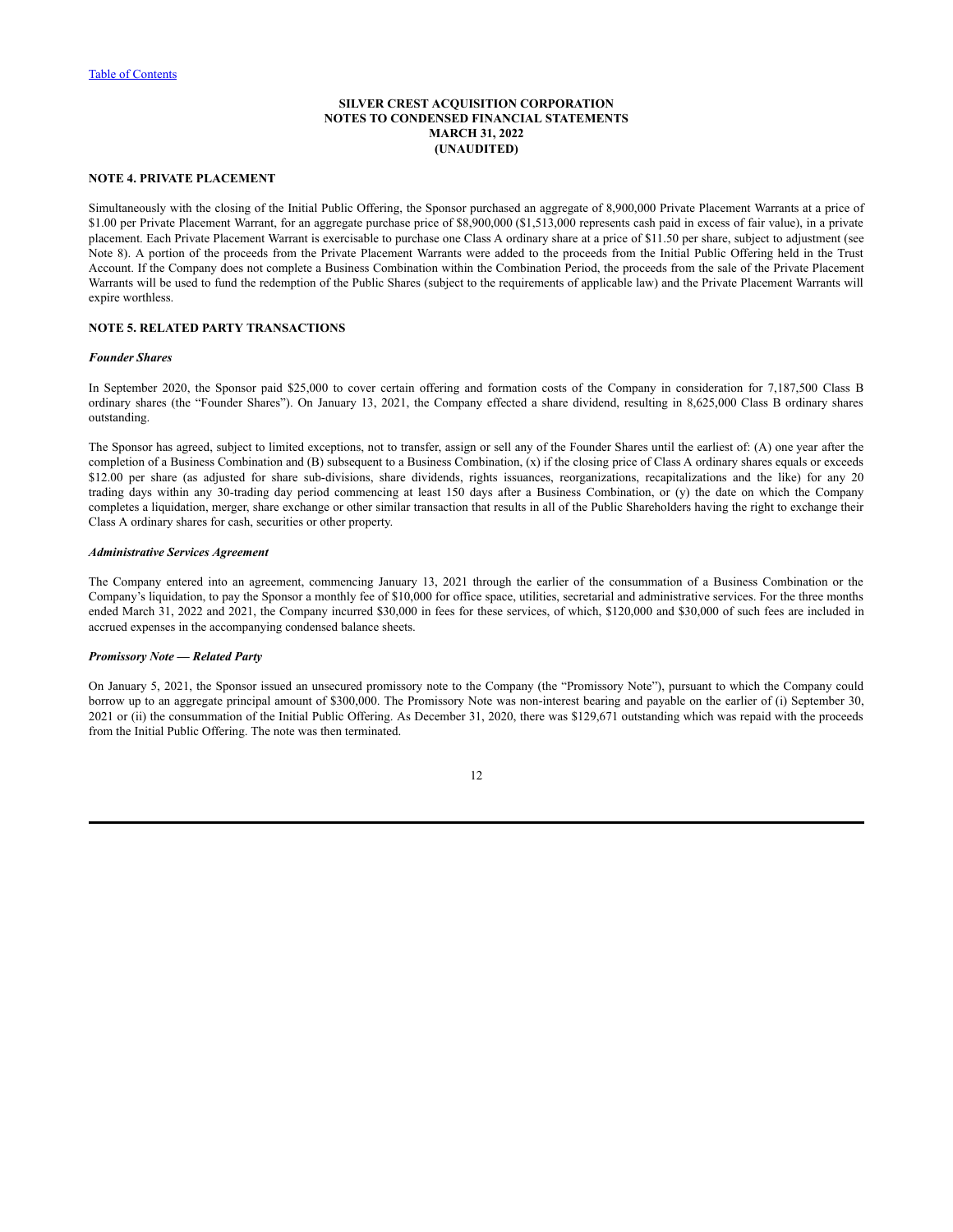#### *Related Party Loans*

In order to finance transaction costs in connection with a Business Combination, the Sponsor or an affiliate of the Sponsor, or certain of the Company's officers and directors may, but are not obligated to, loan the Company funds as may be required ("Working Capital Loans"). If the Company completes a Business Combination, the Company would repay the Working Capital Loans out of the proceeds of the Trust Account released to the Company. Otherwise, the Working Capital Loans would be repaid only out of funds held outside the Trust Account. In the event that a Business Combination does not close, the Company may use a portion of proceeds held outside the Trust Account to repay the Working Capital Loans, but no proceeds held in the Trust Account would be used to repay the Working Capital Loans. Except for the foregoing, the terms of such Working Capital Loans, if any, have not been determined and no written agreements exist with respect to such loans. The Working Capital Loans would either be repaid upon consummation of a Business Combination, without interest, or, at the lender's discretion, up to \$1,500,000 of such Working Capital Loans may be convertible into warrants of the post-Business Combination entity at a price of \$1.00 per warrant. The warrants would be identical to the Private Placement Warrants. As of March 31, 2022 and December 31, 2021, the Company had no outstanding borrowings under the Working Capital Loans.

#### **NOTE 6. COMMITMENTS**

# *Risks and Uncertainties*

Management continues to evaluate the impact of the COVID-19 pandemic and has concluded that while it is reasonably possible that the virus could have a negative effect on the Company's financial position, results of its operations and/or search for a target company, the specific impact is not readily determinable as of the date of these condensed financial statements. The condensed financial statements do not include any adjustments that might result from the outcome of this uncertainty.

In February 2022, the Russian Federation and Belarus commenced a military action with the country of Ukraine. As a result of this action, various nations, including the United States, have instituted economic sanctions against the Russian Federation and Belarus. Further, the impact of this action and related sanctions on the world economy is not determinable as of the date of these condensed financial statements. The specific impact on the Company's financial condition, results of operations, and cash flows is also not determinable as of the date of these condensed financial statements.

#### *Registration and Shareholders Rights*

Pursuant to a registration and shareholders rights agreement entered into on January 13, 2021, the holders of the Founder Shares, Private Placement Warrants and any warrants that may be issued upon conversion of Working Capital Loans (and any Class A ordinary shares issuable upon the exercise of the Private Placement Warrants and warrants that may be issued upon conversion of the Working Capital Loans) will have registration rights to require the Company to register a sale of any of the securities held by them pursuant to a registration and shareholder rights agreement. The holders of these securities are entitled to make up to three demands, excluding short form demands, that the Company register such securities. In addition, the holders have certain "piggy-back" registration rights with respect to registration statements filed subsequent to the completion of a Business Combination. However, the registration and shareholder rights agreement provide that the Company will not permit any registration statement filed under the Securities Act to become effective until termination of the applicable lockup period. The registration rights agreement does not contain liquidating damages or other cash settlement provisions resulting from delays in registering the Company's securities. The Company will bear the expenses incurred in connection with the filing of any such registration statements.

## *Underwriting Agreement*

The underwriter is entitled to a deferred fee of \$0.35 per Unit, or \$12,075,000 in the aggregate. The deferred fee will become payable to the underwriter from the amounts held in the Trust Account solely in the event that the Company completes a Business Combination, subject to the terms of the underwriting agreement.

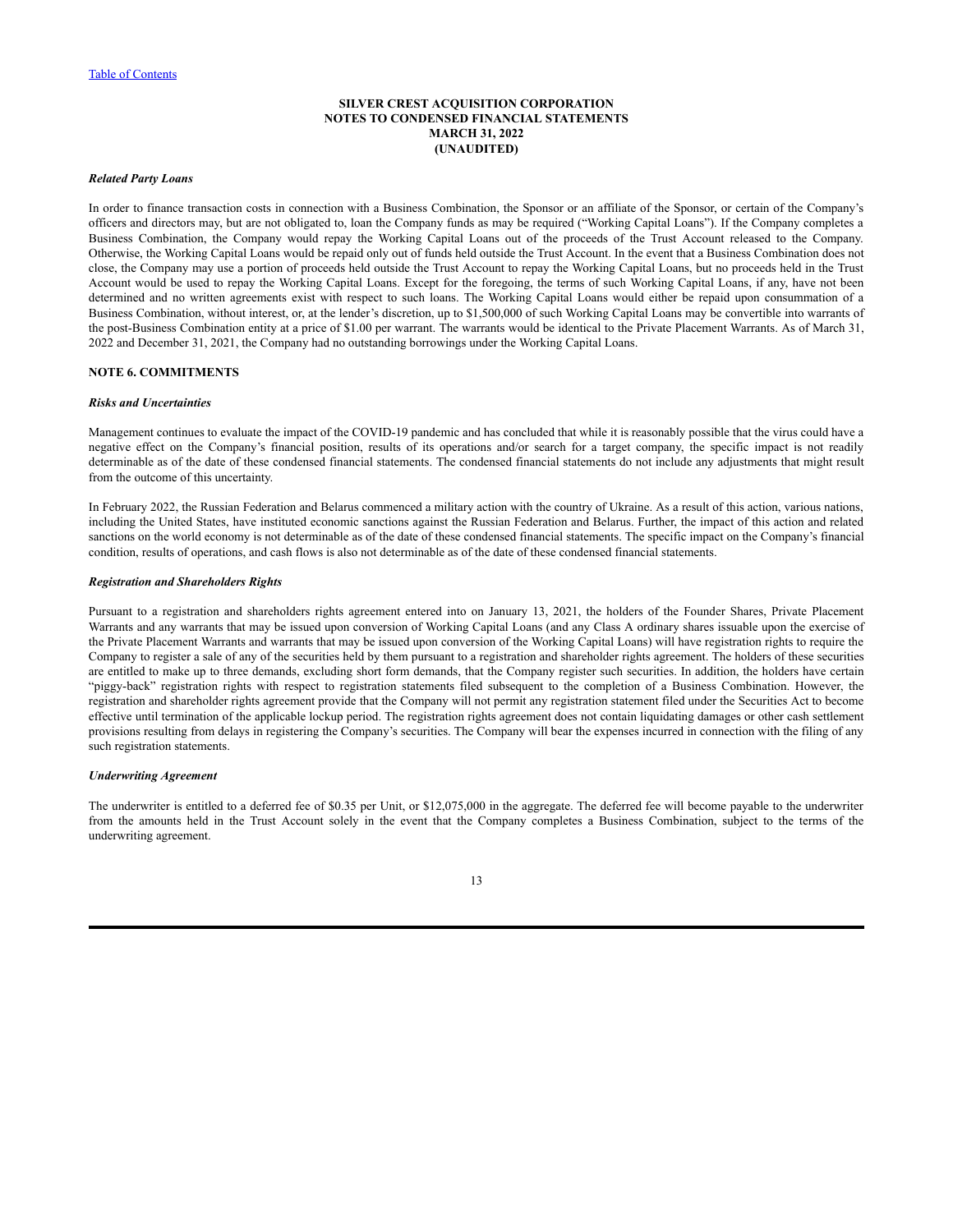#### *Merger Agreement*

On August 13, 2021, Silver Crest entered into an Agreement and Plan of Merger (the "Merger Agreement") with TH International Limited, a Cayman Islands exempted company ("THIL"), and Miami Swan Ltd, a Cayman Islands exempted company and wholly owned subsidiary of THIL ("Merger Sub").

On March 9, 2022, the Company entered into Amendment No. 2 (the "Merger Agreement Amendment") to the previously disclosed Agreement and Plan of Merger (the "Merger Agreement"), dated August 13, 2021.

Pursuant to the Merger Agreement and subject to the terms and conditions set forth therein, (i) Merger Sub will merge with and into Silver Crest (the "First Merger"), with Silver Crest surviving the First Merger as a wholly owned subsidiary of THIL, and (ii) Silver Crest will merge with and into THIL (the "Second Merger" and together with the First Merger, the "Mergers"), with THIL surviving the Second Merger (the "Business Combination").

Pursuant to the Merger Agreement and subject to the approval of the Silver Crest shareholders, among other things, (i) immediately prior to the effective time of the First Merger (the "First Effective Time"), each Class B Ordinary Share of Silver Crest, par value \$0.0001 per share ("Class B Shares"), outstanding immediately prior to the First Effective Time will be automatically converted into one Class A Ordinary Share of Silver Crest, par value \$0.0001 per share ("Class A Shares") and, after giving effect to such automatic conversion and the Unit Separation (as defined below), at the First Effective Time and as a result of the First Merger, each issued and outstanding Class A Share will no longer be outstanding and will automatically be converted into the right of the holder thereof to receive one ordinary share of THIL ("THIL Ordinary Share") after giving effect to the Share Split (as defined below), and (ii) each issued and outstanding warrant of Silver Crest sold to the public and to Silver Crest Management LLC, a Cayman Islands limited liability company ("Sponsor"), in a private placement in connection with Silver Crest's initial public offering ("Silver Crest Warrants") will automatically and irrevocably be assumed by THIL and converted into a corresponding warrant exercisable for THIL Ordinary Shares ("THIL Warrants"). Immediately prior to the First Effective Time, the Class A Shares and the public Silver Crest Warrants comprising each issued and outstanding unit of Silver Crest ("Silver Crest Unit"), consisting of one Class A Share and one-half of one public Silver Crest Warrant, will be automatically separated ("Unit Separation") and the holder thereof will be deemed to hold one Class A Share and one-half of one public Silver Crest Warrant. No fractional public Silver Crest Warrants will be issued in connection with such separation such that if a holder of such Silver Crest Units would be entitled to receive a fractional public Silver Crest Warrant upon such separation, the number of public Silver Crest Warrants to be issued to such holder upon such separation will be rounded down to the nearest whole number of public Silver Crest Warrants and no cash will be paid in lieu of such fractional public Silver Crest Warrants.

In conjunction with the Business Combination, it is expected that an independent company will be incorporated in China with the sole purpose of safeguarding the retention and use of data of THIL's guests ("NewCo"). THIL will not own any equity interest in NewCo, which will enter into a long-term contract to provide services to THIL on a cost-only basis. THIL believes that the creation and operation of NewCo directly addresses the valid concerns highlighted by recent statements by the Cyberspace Administration of China ("CAC") as they have been articulated to date. THIL will inform CAC (and, as appropriate, other regulators) of the plans and operation of NewCo and fully appreciates that THIL's and NewCo's operations remain subject to review by CAC and other regulators.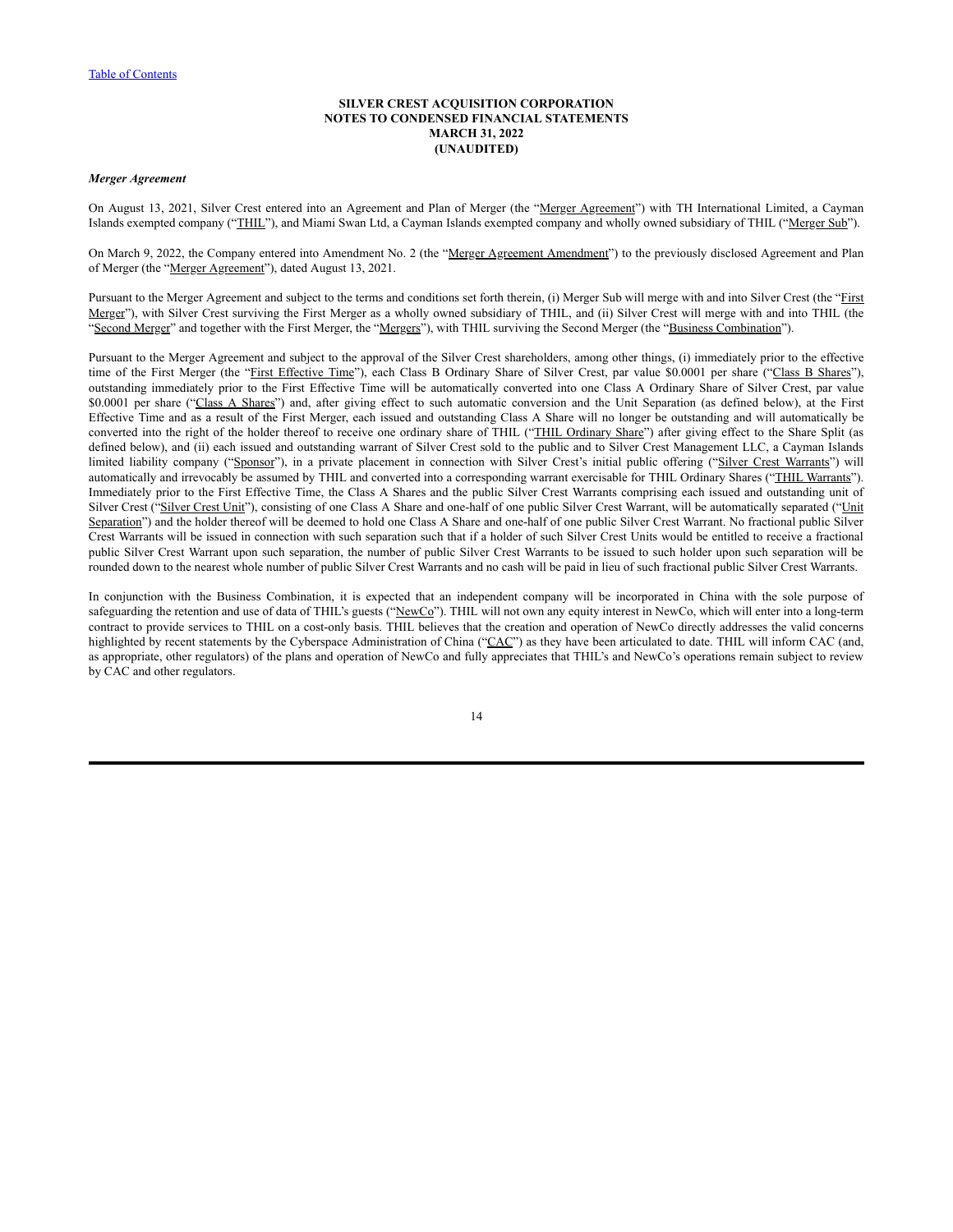#### *Conditions to Closing*

The consummation of the Business Combination is conditioned upon, among other things: (i) receipt of the required approval by the Silver Crest shareholders; (ii) after giving effect to the exercise of the redemption rights of the Silver Crest shareholders (the "Silver Crest Shareholder Redemption"), Silver Crest having at least \$5,000,001 of net tangible assets immediately after the First Effective Time; (iii) the absence of any law or governmental order enjoining, prohibiting or making illegal the consummation of the Mergers; (iv) the approval for listing of THIL Ordinary Shares, THIL Warrants and THIL Ordinary Shares underlying THIL Warrants to be issued in connection with the Mergers upon the Closing (as defined in the Merger Agreement) on Nasdaq, subject only to official notice of issuance thereof; (v) effectiveness of the Registration Statement (as defined below) in accordance with the Securities Act of 1933, as amended (the "Securities Act") and the absence of any stop order issued by the SEC which remains in effect with respect to the Registration Statement; and (vi) completion of the recapitalization of THIL's share capital in accordance with the terms of the Merger Agreement and THIL's organizational documents.

The obligations of THIL and Merger Sub to consummate the Business Combination is also conditioned upon, among other things: (i) the accuracy of the representations and warranties of Silver Crest (subject to certain materiality standards set forth in the Merger Agreement); (ii) material compliance by Silver Crest with its pre-closing covenants; and (iii) the funds contained in Silver Crest's trust account (after giving effect to the Silver Crest Shareholder Redemption), together with the aggregate amount of proceeds from any PIPE Financing (as defined below), and the aggregate amount of proceeds from the Permitted Equity Financing (as defined below) (but only if the amount received by THIL in any PIPE Financing is equal to or exceeds \$100,000,000), equaling or exceeding (x) \$250,000,000, in the event that the aggregate amount of proceeds from the PIPE Financing equals or exceeds \$100,000,000, or (y) \$175,000,000, in the event that the aggregate amount of proceeds from the PIPE Financing is less than \$100,000,000.

On January 30, 2022, the Company entered into Amendment No. 1 (the "First Amendment") to the previously disclosed Merger Agreement, dated August 13, 2021, by and among the Company, THIL, and Merger Sub. Pursuant to the First Amendment, the Company, THIL and Merger Sub agreed to extend the Termination Date (as defined in the Merger Agreement) to March 1, 2022, after which either the Company or THIL may terminate the Merger Agreement.

On March 9, 2022, the Company entered into Amendment No. 2 (the "Second Amendment") to the previously disclosed Merger Agreement, dated August 13, 2021, by and among the Company, THIL, and Merger Sub, as amended on January 30, 2022. The Second Amendment amended the terms of the merger agreement to, among other things: extend the termination date (as defined in the Merger Agreement) to June 30, 2022; reduce the pre-transaction equity value of THIL from \$1.688 billion to \$1.4 billion; remove the minimum cash condition; shorten the exclusivity period applicable to the Company to May 1, 2022; and simplify the board of directors to a single class of directors each elected annually.

See the Current Reports on Form 8-K filed with the SEC on January 31, 2022 and March 9, 2022 for further information.

## *Sponsor Lock-Up Agreement*

Concurrently with the execution and delivery of the Merger Agreement, THIL and Sponsor entered into a Sponsor Lock-Up Agreement (the "Sponsor Lock-Up Agreement"), pursuant to which Sponsor, among other things, agreed not to transfer any THIL Ordinary Shares held by it immediately after the Closing, any THIL Ordinary Shares issuable upon the exercise of options or warrants to purchase THIL Ordinary Shares held by it immediately after the Closing (along with such options or warrants themselves) or any THIL Ordinary Shares acquirable upon the conversion, exercise or exchange of any securities convertible into or exercisable or exchangeable for THIL Ordinary Shares held by it immediately after the Closing (along with such securities themselves) (such THIL Ordinary Shares, options, warrants and securities, collectively, the "Sponsor Locked-Up Shares") during the applicable lock-up period, subject to customary exceptions. The lock-up period applicable to the Sponsor Locked-Up Shares will be (i) with respect to 100% of the Sponsor Locked-Up Shares, six months from and after the Closing Date, (ii) with respect to 80% of the Sponsor Locked-Up Shares, twelve months from and after the Closing Date and (iii) with respect to 50% of the Sponsor Locked-Up Shares, eighteen months from and after the Closing Date.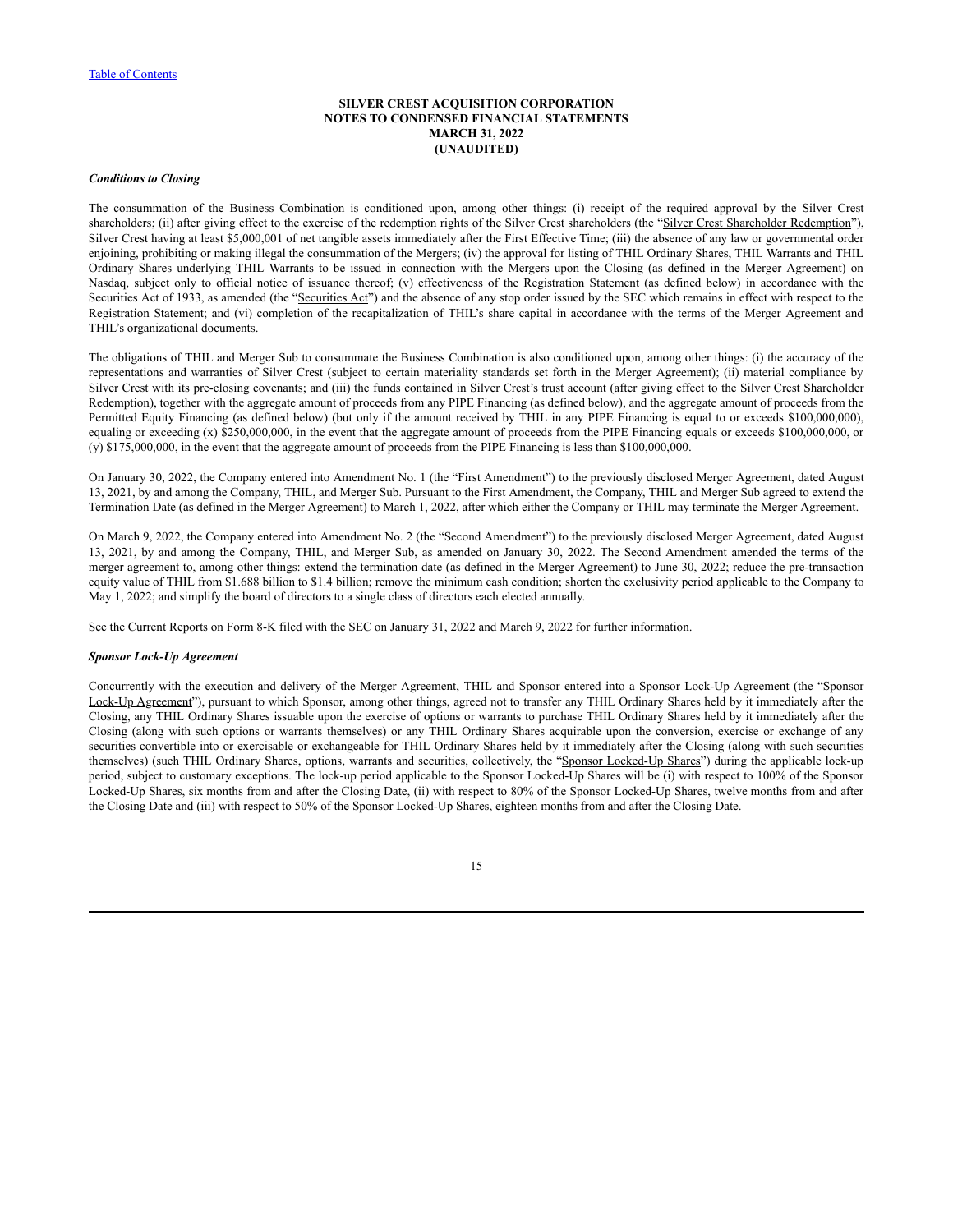# **NOTE 7. SHAREHOLDERS' DEFICIT**

**Preference Shares** — The Company is authorized to issue 2,000,000 preference shares with a par value of \$0.0001 per share, with such designations, voting and other rights as may be determined from time to time by the Company's board of directors. At March 31, 2022 and December 31, 2021, there were no preference shares issued or outstanding.

*Class A Common Shares* — The Company is authorized to issue 200,000,000 Class A ordinary shares, with a par value of \$0.0001 per share. Holders of Class A ordinary shares are entitled to one vote for each share. At March 31, 2022 and December 31, 2021, there were 34,500,000 Class A ordinary shares issued and outstanding, including Class A ordinary shares subject to possible redemption which are presented as temporary equity.

*Class B Common Shares* — The Company is authorized to issue 20,000,000 Class B ordinary shares, with a par value of \$0.0001 per share. Holders of the Class B ordinary shares are entitled to one vote for each share. At March 31, 2022 and December 31, 2021, there were 8,625,000 Class B ordinary shares issued and outstanding.

Holders of Class A ordinary shares and Class B ordinary shares will vote together as a single class on all other matters submitted to a vote of shareholders, except as required by law.

The Class B ordinary shares will automatically convert into Class A ordinary shares at the time of a Business Combination or earlier at the option of the holders thereof at a ratio such that the number of Class A ordinary shares issuable upon conversion of all Founder Shares will equal, in the aggregate, on an as-converted basis, 20% of the sum of (i) the total number of ordinary shares issued and outstanding upon the completion of the Initial Public Offering, plus (ii) the total number of Class A ordinary shares issued or deemed issued or issuable upon conversion or exercise of any equity-linked securities or rights issued or deemed issued by the Company in connection with or in relation to the consummation of a Business Combination, excluding any Class A ordinary shares or equity-linked securities exercisable for or convertible into Class A ordinary shares issued, deemed issued or to be issued to any seller in a Business Combination and any Private Placement Warrants issued to the sponsor, its affiliates or any member of management team upon conversion of Working Capital Loans. In no event will the Class B ordinary shares convert into Class A ordinary shares at a rate of less than one-to-one.

## **NOTE 8. WARRANT LIABILITIES**

As of March 31, 2022 and December 31, 2021, there were 17,250,000 Public Warrants and 8,900,000 Private Placement Warrants outstanding. Public Warrants may only be exercised for a whole number of shares. No fractional shares will be issued upon exercise of the Public Warrants. The Public Warrants will become exercisable on the later of (a) 30 days after the completion of a Business Combination and (b) one year from the closing of the Initial Public Offering. The Public Warrants will expire five years from the completion of a Business Combination or earlier upon redemption or liquidation.

The Company will not be obligated to deliver any Class A ordinary shares pursuant to the exercise of a warrant and will have no obligation to settle such warrant exercise unless a registration statement under the Securities Act with respect to the Class A ordinary shares underlying the warrants is then effective and a prospectus relating thereto is current, subject to the Company satisfying its obligations with respect to registration, or a valid exemption from registration is available. No warrant will be exercisable and the Company will not be obligated to issue a Class A ordinary share upon exercise of a warrant unless the Class A ordinary share issuable upon such warrant exercise has been registered, qualified or deemed to be exempt under the securities laws of the state of residence of the registered holder of the warrants.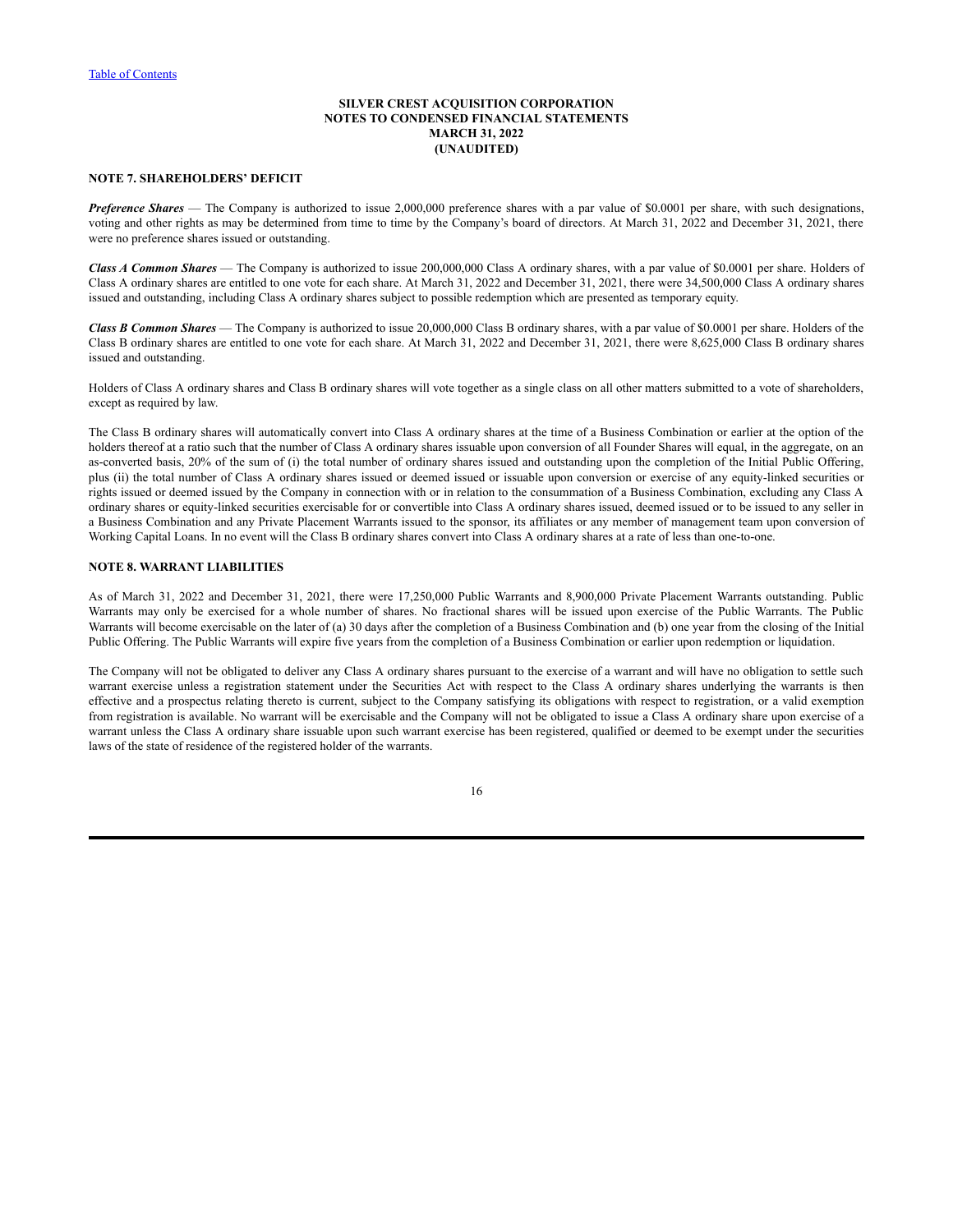The Company has agreed that as soon as practicable, but in no event later than 20 business days, after the closing of a Business Combination, it will use its commercially reasonable efforts to file with the SEC a registration statement for the registration, under the Securities Act, of the Class A ordinary shares issuable upon exercise of the warrants, and the Company will use its commercially reasonable efforts to cause the same to become effective within 60 business days after the closing of a Business Combination, and to maintain the effectiveness of such registration statement and a current prospectus relating to those Class A ordinary shares until the warrants expire or are redeemed, as specified in the warrant agreement; provided that if the Company's Class A ordinary shares are at the time of any exercise of a warrant not listed on a national securities exchange such that they satisfy the definition of a "covered security" under Section 18(b)(1) of the Securities Act, the Company may, at its option, require holders of Public Warrants who exercise their warrants to do so on a "cashless basis" in accordance with Section 3(a)(9) of the Securities Act and, in the event the Company so elect, the Company will not be required to file or maintain in effect a registration statement, but the Company will use its commercially reasonably efforts to register or qualify the shares under applicable blue sky laws to the extent an exemption is not available. If a registration statement covering the Class A ordinary shares issuable upon exercise of the warrants is not effective by the 60th day after the closing of a Business Combination, warrant holders may, until such time as there is an effective registration statement and during any period when the Company will have failed to maintain an effective registration statement, exercise warrants on a "cashless basis" in accordance with Section 3(a)(9) of the Securities Act or another exemption, but the Company will use its commercially reasonably efforts to register or qualify the shares under applicable blue sky laws to the extent an exemption is not available.

Redemption of warrants when the price per Class A ordinary share equals or exceeds \$18.00. Once the warrants become exercisable, the Company may redeem the outstanding warrants (except as described with respect to the Private Placement Warrants):

- in whole and not in part;
- at a price of \$0.01 per warrant;
- upon a minimum of 30 days' prior written notice of redemption to each warrant holder; and
- if, and only if, the closing price of the Class A ordinary shares equals or exceeds \$18.00 per share (as adjusted) for any 20 trading days within a 30-trading day period ending three trading days before the Company sends the notice of redemption to the warrant holders.

If and when the warrants become redeemable by the Company, the Company may exercise its redemption right even if it is unable to register or qualify the underlying securities for sale under all applicable state securities laws.

Redemption of warrants when the price per Class A ordinary share equals or exceeds \$10.00. Once the warrants become exercisable, the Company may redeem the outstanding warrants:

- in whole and not in part;
- at \$0.10 per warrant upon a minimum of 30 days' prior written notice of redemption; provided that holders will be able to exercise their warrants on a cashless basis prior to redemption and receive that number of shares determined based on the redemption date and the fair market value of the Class A ordinary shares;
- if, and only if, the closing price of the Class A ordinary shares equal or exceeds \$10.00 per public share (as adjusted) for any 20 trading days within the 30-trading day period ending three trading days before the Company sends the notice of redemption of the warrant holders; and
- if the closing price of the Class A ordinary shares for any 20 trading days within a 30-trading day period ending on the third trading day prior to the date on which the Company sends the notice of redemption to the warrant holders is less than \$18.00 per share (as adjusted), the Private Placement Warrants must also be concurrently called for redemption on the same terms as the outstanding Public Warrants, as described above.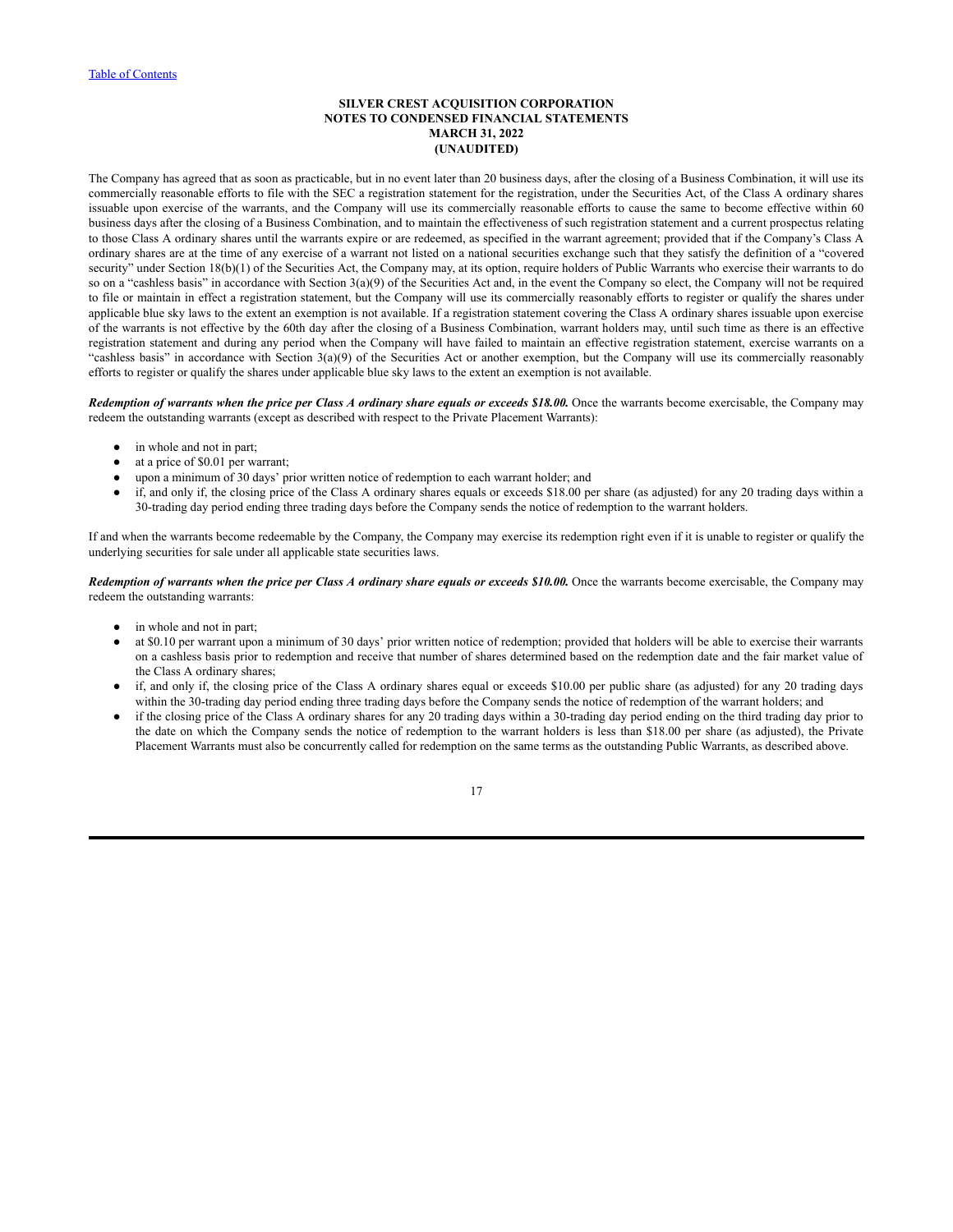If the Company calls the Public Warrants for redemption, as described above, its management will have the option to require any holder that wishes to exercise the Public Warrants to do so on a "cashless basis," as described in the warrant agreement. The exercise price and number of ordinary shares issuable upon exercise of the Public Warrants may be adjusted in certain circumstances including in the event of a share dividend, extraordinary dividend or recapitalization, reorganization, merger or consolidation. However, except as described below, the Public Warrants will not be adjusted for issuances of ordinary shares at a price below its exercise price. Additionally, in no event will the Company be required to net cash settle the Public Warrants. If the Company is unable to complete a Business Combination within the Combination Period and the Company liquidates the funds held in the Trust Account, holders of Public Warrants will not receive any of such funds with respect to their Public Warrants, nor will they receive any distribution from the Company's assets held outside of the Trust Account with respect to such Public Warrants. Accordingly, the Public Warrants may expire worthless.

In addition, if (x) the Company issues additional Class A ordinary shares or equity-linked securities for capital raising purposes in connection with the closing of a Business Combination at an issue price or effective issue price of less than \$9.20 per Class A ordinary share (with such issue price or effective issue price to be determined in good faith by the Company's board of directors and, in the case of any such issuance to the Sponsor or its affiliates, without taking into account any Founder Shares held by the Sponsor or such affiliates, as applicable, prior to such issuance) (the "Newly Issued Price"), (y) the aggregate gross proceeds from such issuances represent more than 60% of the total equity proceeds, and interest thereon, available for the funding of a Business Combination on the date of the consummation of a Business Combination (net of redemptions), and (z) the volume weighted average trading price of its Class A ordinary shares during the 20 trading day period starting on the trading day prior to the day on which the Company consummates its Business Combination (such price, the "Market Value") is below \$9.20 per share, the exercise price of the warrants will be adjusted (to the nearest cent) to be equal to 115% of the higher of the Market Value and the Newly Issued Price, and the \$18.00 per share redemption trigger price will be adjusted (to the nearest cent) to be equal to 180% of the higher of the Market Value and the Newly Issued Price, and the \$10.00 per share redemption trigger price will be adjusted (to the nearest cent) to be equal to the higher of the Market Value and the Newly Issued Price.

The Private Placement Warrants are identical to the Public Warrants underlying the Units sold in the Initial Public Offering, except that the Private Placement Warrants and the Class A ordinary shares issuable upon the exercise of the Private Placement Warrants will not be transferable, assignable or salable until 30 days after the completion of a Business Combination, subject to certain limited exceptions. Additionally, the Private Placement Warrants will be exercisable on a cashless basis and be non-redeemable, except as described above, so long as they are held by the initial purchasers or their permitted transferees. If the Private Placement Warrants are held by someone other than the initial purchasers or their permitted transferees, the Private Placement Warrants will be redeemable by the Company and exercisable by such holders on the same basis as the Public Warrants.

# **NOTE 9. FAIR VALUE MEASUREMENTS**

The fair value of the Company's financial assets and liabilities reflects management's estimate of amounts that the Company would have received in connection with the sale of the assets or paid in connection with the transfer of the liabilities in an orderly transaction between market participants at the measurement date. In connection with measuring the fair value of its assets and liabilities, the Company seeks to maximize the use of observable inputs (market data obtained from independent sources) and to minimize the use of unobservable inputs (internal assumptions about how market participants would price assets and liabilities). The following fair value hierarchy is used to classify assets and liabilities based on the observable inputs and unobservable inputs used in order to value the assets and liabilities:

- Level 1: Quoted prices in active markets for identical assets or liabilities. An active market for an asset or liability is a market in which transactions for the asset or liability occur with sufficient frequency and volume to provide pricing information on an ongoing basis.
- Level 2: Observable inputs other than Level 1 inputs. Examples of Level 2 inputs include quoted prices in active markets for similar assets or liabilities and quoted prices for identical assets or liabilities in markets that are not active.

Level 3: Unobservable inputs based on assessment of the assumptions that market participants would use in pricing the asset or liability.

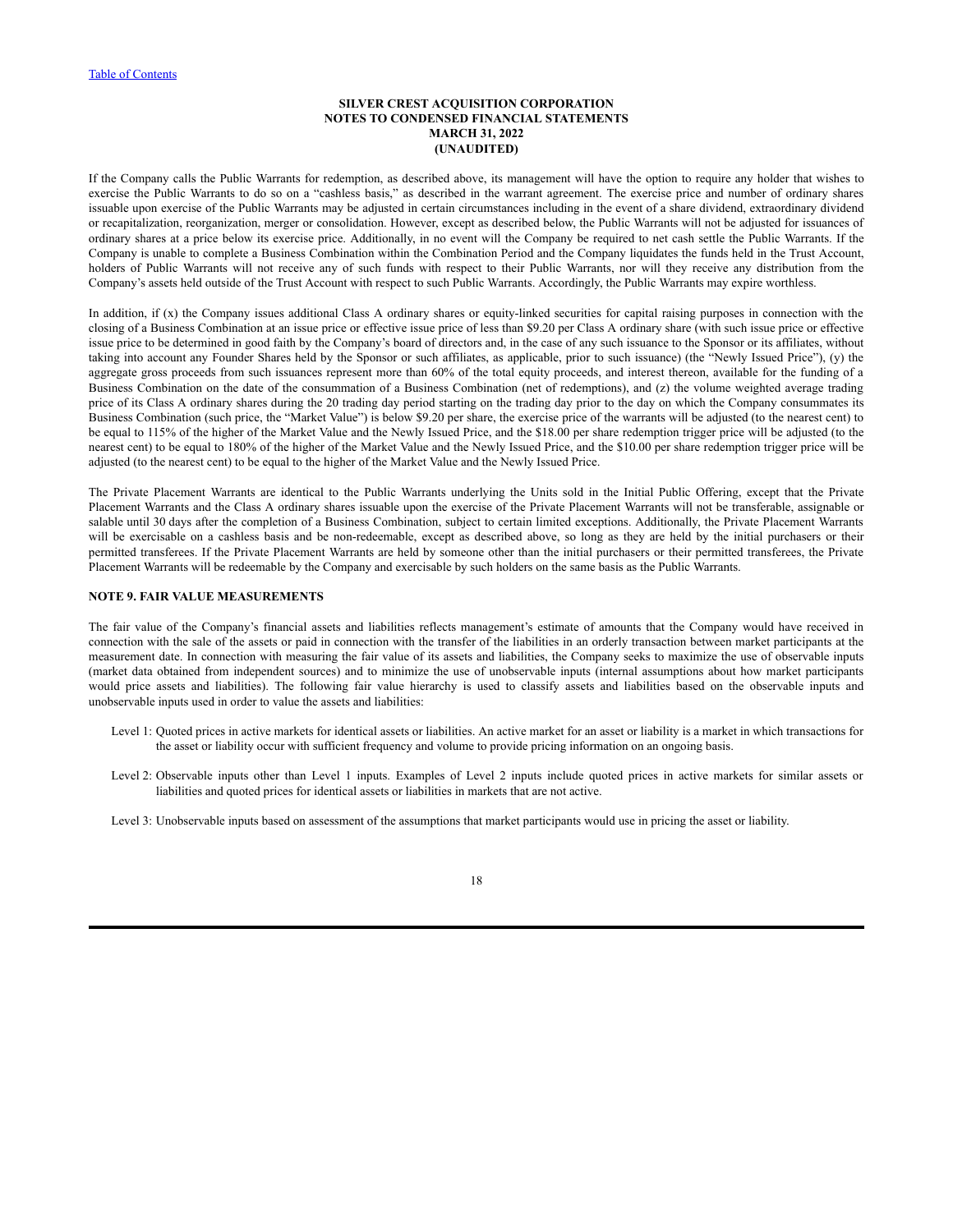At March 31, 2022, substantially all of the assets held in the Trust Account were held in money market funds, which are invested primarily in U.S. Treasury securities. All of the Company's investments held in the Trust Account are classified as trading securities. Trading securities are presented on the balance sheets at fair value at the end of each reporting period. Gains and losses resulting from the change in fair value of investments held in Trust Account are included in interest earned on marketable securities held in Trust Account in the accompanying condensed statements of operations. The estimated fair values of investments held in Trust Account are determined using available market information.

At March 31, 2022, assets held in the Trust Account were comprised of \$345,133,332 in Money Market Funds. During the three months ended March 31, 2022, the Company did not withdraw any interest income from the Trust Account.

At December 31, 2021, assets held in the Trust Account were comprised of \$345,104,459 in U.S. Treasury securities. During the year ended December 31, 2021, the Company did not withdraw any interest income from the Trust Account.

The following table presents information about the Company's assets and liabilities that are measured at fair value on a recurring basis at March 31, 2022 and December 31, 2021 which indicates the fair value hierarchy of the valuation inputs the Company utilized to determine such fair value.

| <b>Description</b>                               | Level | March 31.<br>2022 | December 31.<br>2021 |
|--------------------------------------------------|-------|-------------------|----------------------|
| Assets:                                          |       |                   |                      |
| Cash and Investments held in Trust Account       |       | 342, 133, 332     | 345.104.459          |
| Liabilities:                                     |       |                   |                      |
| Warrant Liabilities – Public Warrants            |       | 7,762,500         | 10,543,200           |
| Warrant Liabilities – Private Placement Warrants |       | 4.005.000         | 5.439.680            |

The Warrants were accounted for as liabilities in accordance with ASC 815-40 and are presented within warrant liabilities on the Company's accompanying condensed balance sheets. The warrant liabilities are measured at fair value at inception and on a recurring basis, with changes in fair value presented within change in fair value of warrant liabilities in the condensed statements of operations.

The Warrants were initially valued using a binomial lattice model, which is considered to be a Level 3 fair value measurement. The binomial lattice model's primary unobservable input utilized in determining the fair value of the Private Placement Warrants is the expected volatility of the ordinary shares. The expected volatility as of the Initial Public Offering date was derived from observable public warrant pricing on comparable 'blank-check' companies without an identified target. The subsequent measurements of the Public Warrants after the detachment of the Public Warrants from the Units are classified as Level 1 due to the use of an observable market quote in an active market under the ticker SLCRW. For periods subsequent to the detachment of the Public Warrants from the Units, the closing price of the Public Warrant price was used as the fair value of the Warrants as of each relevant date. The subsequent measurements of the Private Placement Warrants after the detachment of the Public Warrants from the Units are classified as Level 2 due to the use of an observable market quote for a similar asset in an active market.

Transfers to/from Levels 1, 2 and 3 are recognized at the end of the reporting period in which a change in valuation technique or methodology occurs. There were no transfers to/from Levels 1,2 and 3 for the three months ended March 31, 2022.

Due to the Make-Whole provision, the Company determined that Level 2 is appropriate to value the Private Placement Warrants.

# **NOTE 10. SUBSEQUENT EVENTS**

On April 11, 2022, the Company entered into an unsecured, non-interest-bearing promissory note with the Sponsor to borrow up to \$850,000 to pay for working capital to be payable on the earlier of January 19, 2023, or the consummation of a Business Combination.

The Company evaluated subsequent events and transactions that occurred after the condensed balance sheet date up to the date that the unaudited condensed financial statements were issued. Based upon this review, the Company did not identify any subsequent events that would have required recognition or disclosure in the condensed financial statements.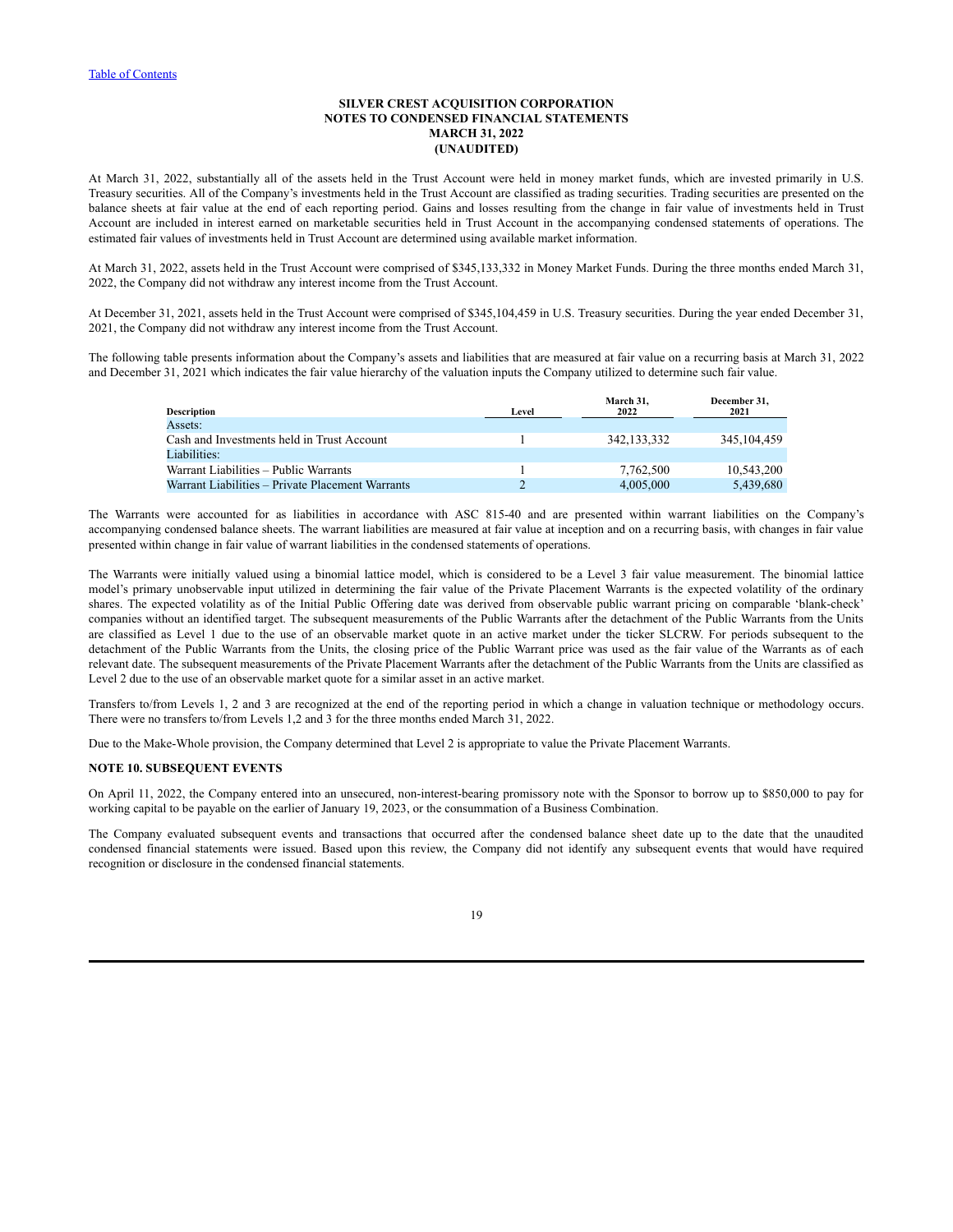## <span id="page-21-0"></span>**Item 2. Management's Discussion and Analysis of Financial Condition and Results of Operations**

References in this report (the "Quarterly Report") to "we," "us" or the "Company" refer to Silver Crest Acquisition Corporation. References to our "management" or our "management team" refer to our officers and directors, and references to the "Sponsor" refer to Silver Crest Management LLC. The following discussion and analysis of the Company's financial condition and results of operations should be read in conjunction with the unaudited condensed financial statements and the notes thereto contained elsewhere in this Quarterly Report. Certain information contained in the discussion and analysis set forth below includes forward-looking statements that involve risks and uncertainties.

# **Special Note Regarding Forward-Looking Statements**

This Quarterly Report includes "forward-looking statements" within the meaning of Section 27A of the Securities Act of 1933, as amended (the "Securities Act") and Section 21E of the Securities Exchange Act of 1934, as amended (the "Exchange Act") that are not historical facts and involve risks and uncertainties that could cause actual results to differ materially from those expected and projected. All statements, other than statements of historical fact included in this Quarterly Report including, without limitation, statements in this "Management's Discussion and Analysis of Financial Condition and Results of Operations" regarding the Company's financial position, business strategy and the plans and objectives of management for future operations, are forward-looking statements. Words such as "expect," "believe," "anticipate," "intend," "estimate," "seek" and variations and similar words and expressions are intended to identify such forward-looking statements. Such forward-looking statements relate to future events or future performance, but reflect management's current beliefs, based on information currently available. A number of factors could cause actual events, performance or results to differ materially from the events, performance and results discussed in the forward-looking statements. For information identifying important factors that could cause actual results to differ materially from those anticipated in the forward-looking statements, please refer to the Risk Factors section of the Company's Annual Report on Form 10-K for the period ended December 31, 2021, filed with the U.S. Securities and Exchange Commission (the "SEC"), and in Part II, Item 1A of this report. The Company's securities filings can be accessed on the EDGAR section of the SEC's website at www.sec.gov. Except as expressly required by applicable securities law, the Company disclaims any intention or obligation to update or revise any forward-looking statements whether as a result of new information, future events or otherwise.

#### **Overview**

We are a blank check company incorporated as a Cayman Islands exempted company on September 3, 2020. The Company was incorporated for the purpose of effecting a merger, share exchange, asset acquisition, share purchase, reorganization or similar business combination with one or more businesses or entities (a "Business Combination"). We intend to effectuate our Business Combination using cash derived from the proceeds of the Initial Public Offering and the sale of the Private Placement Warrants, our shares, debt or a combination of cash, shares and debt.

We expect to continue to incur significant costs in the pursuit of our acquisition plans. We cannot assure you that our plans to complete a Business Combination will be successful.

#### **Recent Developments**

On August 13, 2021, the Company entered into an Agreement and Plan of Merger (the "Merger Agreement") with TH International Limited, a Cayman Islands exempted company ("THIL"), and Miami Swan Ltd, a Cayman Islands exempted company and wholly owned subsidiary of THIL ("Merger Sub").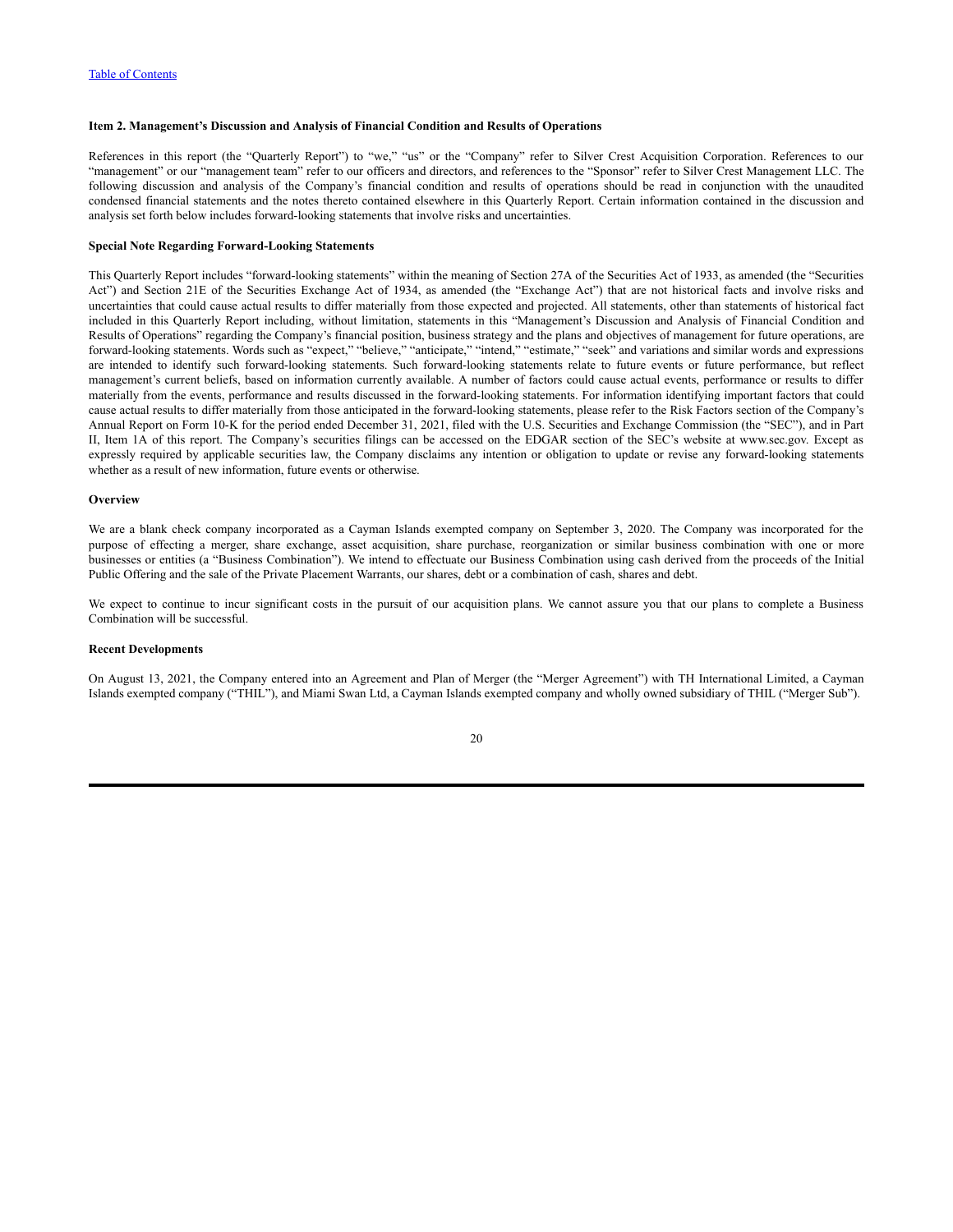Pursuant to the Merger Agreement, among other transactions and on the terms and subject to the conditions set forth therein, (i) Merger Sub will merge with and into the Company (the "First Merger"), with the Company surviving the First Merger as a wholly owned subsidiary of THIL, (ii) the Company will merge with and into THIL (the "Second Merger" and together with the First Merger, the "Mergers"), with THIL surviving the Second Merger, (iii) immediately prior to the effective time of the First Merger (the "First Effective Time"), each Class B ordinary share of the Company outstanding immediately prior to the First Effective Time will be automatically converted into one Class A ordinary share of the Company and, after giving effect to such automatic conversion and the Unit Separation (as defined below), at the First Effective Time and as a result of the First Merger, each issued and outstanding Class A ordinary share will no longer be outstanding and will automatically be converted into the right of the holder thereof to receive one ordinary share of THIL ("THIL Ordinary Share"), after giving effect to the Share Split (as defined below), and (iv) each issued and outstanding Warrant will automatically and irrevocably be assumed by THIL and converted into a corresponding warrant exercisable for THIL Ordinary Shares.

Immediately prior to the First Effective Time, our Class A ordinary shares and Warrants comprising each issued and outstanding Unit, consisting of one Class A Share and one-half of one Public Warrant, will be automatically separated ("Unit Separation") and the holder thereof will be deemed to hold one Class A ordinary share and one-half of one Public Warrant. No fractional Public Warrants will be issued in connection with such separation such that if a holder of such Units would be entitled to receive a fractional Public Warrant upon such separation, the number of Public Warrants to be issued to such holder upon such separation will be rounded down to the nearest whole number of Public Warrants and no cash will be paid in lieu of such fractional Public Warrants.

Immediately prior to the First Effective Time, THIL will effect a share split of each THIL Ordinary Share into such number of THIL Ordinary Shares, calculated in accordance with the terms of the Merger Agreement, such that each THIL Ordinary Share will have a value of \$10.00 per share after giving effect to such share split (the "Share Split").

On January 30, 2022, the Company entered into Amendment No. 1 (the "First Amendment") to the previously disclosed Merger Agreement, dated August 13, 2021, by and among the Company, THIL, and Merger Sub. Pursuant to the First Amendment, the Company, THIL and Merger Sub agreed to extend the Termination Date (as defined in the Merger Agreement) to March 1, 2022, after which either the Company or THIL may terminate the Merger Agreement.

On March 9, 2022, the Company entered into Amendment No. 2 (the "Second Amendment") to the previously disclosed Merger Agreement, dated August 13, 2021, by and among the Company, THIL, and Merger Sub, as amended on January 30, 2022. The Second Amendment amended the terms of the merger agreement to, among other things: extend the termination date (as defined in the Merger Agreement) to June 30, 2022; reduce the pre-transaction equity value of THIL from \$1.688 billion to \$1.4 billion; remove the minimum cash condition; shorten the exclusivity period applicable to the Company to May 1, 2022; and simplify the board of directors to a single class of directors each elected annually.

The consummation of the proposed Mergers is subject to certain conditions as further described in the Merger Agreement.

For more information about the Merger Agreement and the proposed Mergers, see our Current Reports on Form 8-K filed with the SEC on August 16, 2021, August 19, 2021, January 31, 2022, March 9, 2022 and subsequent filings with the SEC. Unless specifically stated, this Form 10-K does not give effect to the proposed Mergers and does not contain a description of the risks associated with the proposed Mergers. Such risks and effects relating to the proposed Mergers will be described in a Form F-4 registration statement filed by THIL.

### **Results of Operations**

We have neither engaged in any operations nor generated any revenues to date. Our only activities from September 3, 2020 (inception) through March 31, 2022 were organizational activities, those necessary to prepare for the Initial Public Offering, described below, and identifying a target company for a Business Combination. We do not expect to generate any operating revenues until after the completion of our Business Combination. We generate nonoperating income in the form of interest income on marketable securities held in the Trust Account. We incur expenses as a result of being a public company (for legal, financial reporting, accounting and auditing compliance), as well as for due diligence expenses.

For the three months ended March 31, 2022, we had a net income of approximately \$2.9 million, which primarily consists of a change in fair value of warrant liability of approximately \$4.2 million, interest income from the bank of approximately \$8 and interest earned on investment held in Trust Account of approximately \$29,000, offset by formation and operation costs of approximately \$1.3 million.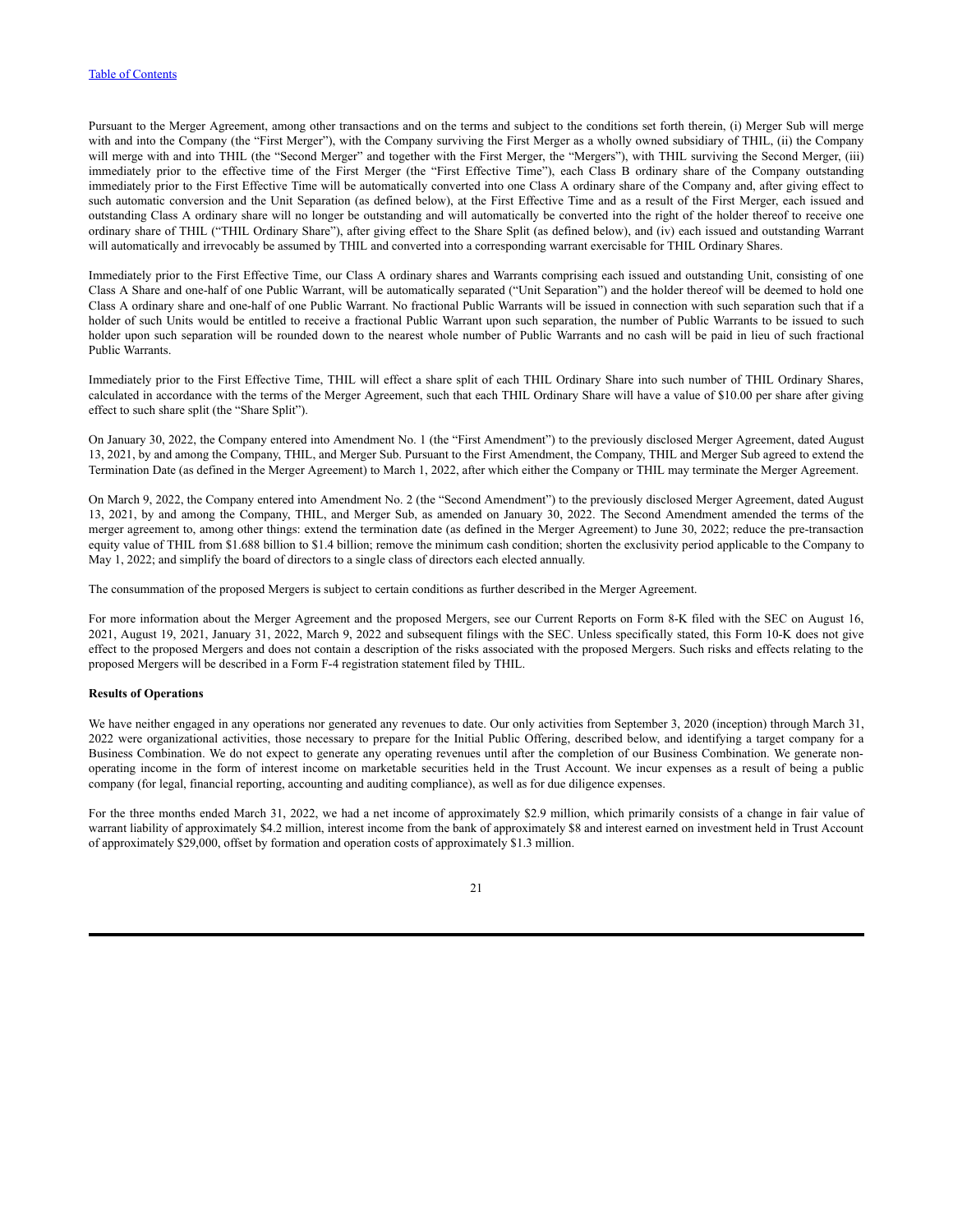## Table of [Contents](#page-1-0)

For the three months ended March 31, 2021, we had net income of approximately \$7.4 million, which primarily consists of income of approximately \$8.4 million derived from the changes in fair value of the warrant liabilities, interest earned on investment held in Trust Account of approximately \$50,000 and interest income in bank of \$12, offset by operation costs of approximately \$1 million.

## **Liquidity and Capital Resources**

On January 19, 2021, we consummated the Initial Public Offering of 34,500,000 Units which includes the full exercise by the underwriter of its overallotment option in the amount of 4,500,000 Units, at \$10.00 per Unit, generating gross proceeds of \$345 million which is described in Note 3. Simultaneously with the closing of the Initial Public Offering, we consummated the sale of 8,900,000 Private Placement Warrants at a price of \$1.00 per Private Placement Warrant in a private placement to the Sponsor, generating gross proceeds of \$8.9 million.

For the three months ended March 31, 2022, cash used in operating activities was approximately \$0.2 million. Net loss of approximately \$2.9 million was affected by non-cash charges related to the change in fair value of the warrant liabilities of approximately \$4.2 million, and interest earned on investment held in Trust Account of approximately \$29,000. Changes in operating assets and liabilities provided approximately \$1.1 million of cash for operating activities.

For the three months ended March 31, 2021, cash used in operating activities was approximately \$0.6 million. Net loss of approximately \$7.4 million was affected by non-cash charges related to the change in fair value of the warrant liabilities of approximately \$8.4 million, transaction costs associated with the warrant liabilities of approximately \$0.8 million and interest earned on investment held in Trust Account of approximately \$50,000. Changes in operating assets and liabilities used approximately \$0.4 million of cash for operating activities.

As of March 31, 2022, we had cash and marketable securities held in the Trust Account of approximately \$345 million (including \$28,874 of interest income) consisting of U.S. Treasury Bills with a maturity of 185 days or less. We may withdraw interest from the Trust Account to pay taxes, if any. We intend to use substantially all of the funds held in the Trust Account, including any amounts representing interest earned on the Trust Account (less income taxes payable), to complete our Business Combination. To the extent that our share capital or debt is used, in whole or in part, as consideration to complete our Business Combination, the remaining proceeds held in the Trust Account will be used as working capital to finance the operations of the target business or businesses, make other acquisitions and pursue our growth strategies.

As of March 31, 2022, we had cash of approximately \$0.14 million. We intend to use the funds held outside the Trust Account primarily to identify and evaluate target businesses, perform business due diligence on prospective target businesses, travel to and from the offices, plants or similar locations of prospective target businesses or their representatives or owners, review corporate documents and material agreements of prospective target businesses, and structure, negotiate and complete a Business Combination.

In order to fund working capital deficiencies or finance transaction costs in connection with a Business Combination, the Sponsor, or certain of our officers and directors or their affiliates may, but are not obligated to, loan us funds as may be required. If we complete a Business Combination, we would repay such loaned amounts. In the event that a Business Combination does not close, we may use a portion of the working capital held outside the Trust Account to repay such loaned amounts but no proceeds from our Trust Account would be used for such repayment. Up to \$1.5 million of such Working Capital Loans may be convertible into warrants of the post-Business Combination entity at a price of \$1.00 per warrant. The warrants would be identical to the Private Placement Warrants.

We do not believe we will need to raise additional funds in order to meet the expenditures required for operating our business. However, if our estimate of the costs of identifying a target business, undertaking in-depth due diligence and negotiating a Business Combination are less than the actual amount necessary to do so, we may have insufficient funds available to operate our business prior to our Business Combination. Moreover, we may need to obtain additional financing either to complete our Business Combination or because we become obligated to redeem a significant number of our Public Shares upon consummation of our Business Combination, in which case we may issue additional securities or incur debt in connection with such Business Combination.

On April 11, 2022, the Company entered into an unsecured, non-interest-bearing promissory note with the Sponsor to borrow up to \$850,000 to pay for working capital to be payable on the earlier of January 19, 2023, or the consummation of a Business Combination.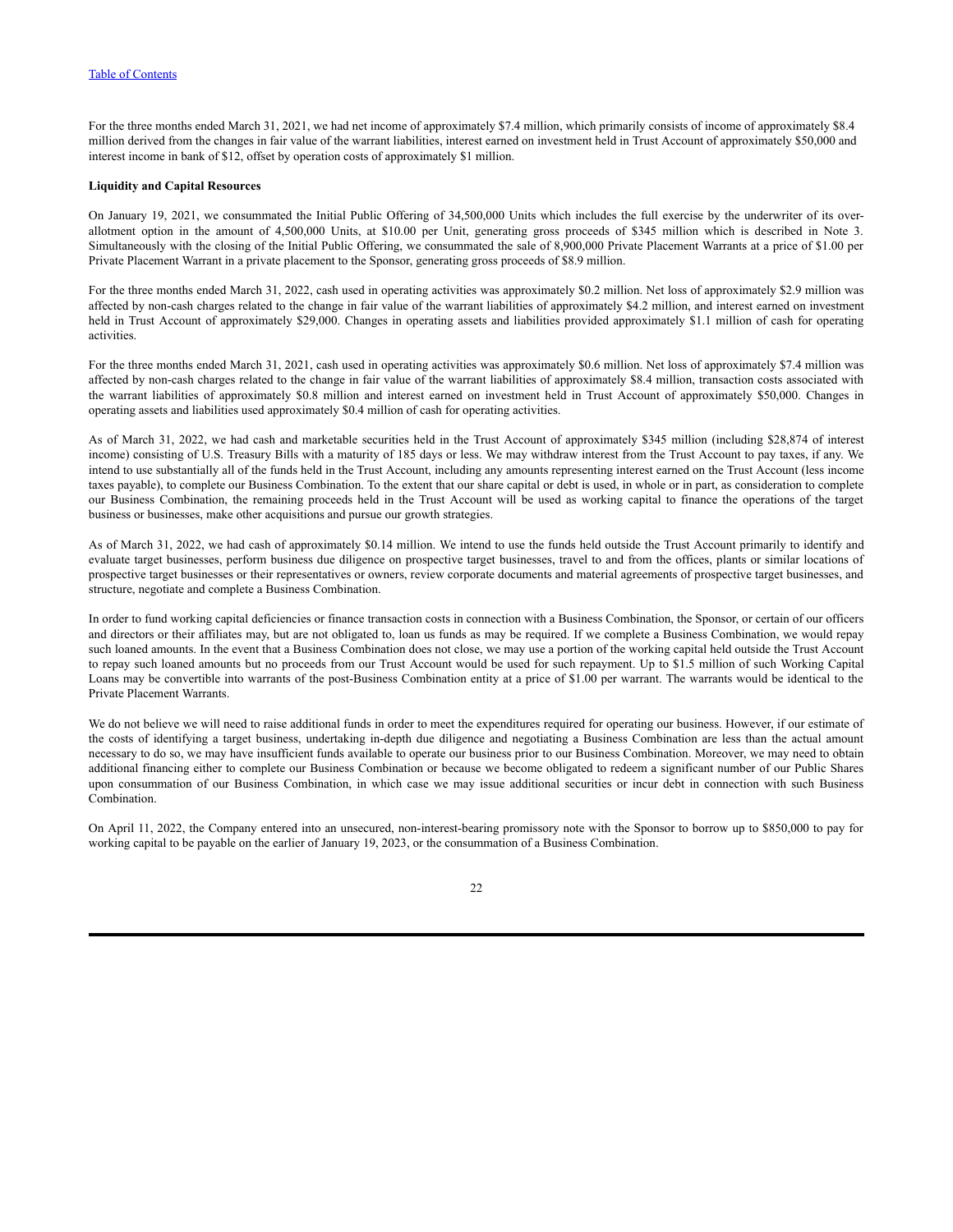### **Off-Balance Sheet Arrangements**

We have no obligations, assets or liabilities, which would be considered off-balance sheet arrangements as of March 31, 2022. We do not participate in transactions that create relationships with unconsolidated entities or financial partnerships, often referred to as variable interest entities, which would have been established for the purpose of facilitating off-balance sheet arrangements. We have not entered into any off-balance sheet financing arrangements, established any special purpose entities, guaranteed any debt or commitments of other entities, or purchased any non-financial assets.

#### **Contractual obligations**

We do not have any long-term debt, capital lease obligations, operating lease obligations or long-term liabilities, other than an agreement to pay an affiliate of our sponsor a monthly fee of \$10,000 for office space, utilities and secretarial and administrative support. We began incurring these fees in January 2021 and will continue to incur these fees monthly until the earlier of the completion of the Business Combination and our liquidation.

The underwriter is entitled to a deferred fee of \$0.35 per Unit, or \$12,075,000 in the aggregate. The deferred fee will become payable to the underwriter from the amounts held in the Trust Account solely in the event that the Company completes a Business Combination, subject to the terms of the underwriting agreement.

#### **Critical Accounting Policies**

The preparation of condensed financial statements and related disclosures in conformity with accounting principles generally accepted in the United States of America requires management to make estimates and assumptions that affect the reported amounts of assets and liabilities, disclosure of contingent assets and liabilities at the date of the financial statements, and income and expenses during the periods reported. Actual results could materially differ from those estimates. We have identified the following critical accounting policies:

#### *Warrant Liabilities*

We do not use derivative instruments to hedge exposures to cash flow, market, or foreign currency risks. We evaluate all of our financial instruments, including issued stock purchase warrants, to determine if such instruments are derivatives or contain features that qualify as embedded derivatives, pursuant to Accounting Standards Codification ("ASC") Topic 480 and ASC 815. We account for the Warrants in accordance with the guidance contained in ASC 815 under which the Warrants do not meet the criteria for equity treatment and must be recorded as liabilities. Accordingly, we classify the Warrants as liabilities at their fair value and adjust the Warrants to fair value at each reporting period. This liability is subject to re-measurement at each balance sheet date until exercised, and any change in fair value is recognized in our condensed statements of operations. The Private Placement Warrants and the Public Warrants for periods where no observable traded price was available are valued using a Monte Carlo simulation. For periods subsequent to the detachment of the Public Warrants from the Units, the Public Warrant quoted market price was used as the fair value as of each relevant date.

## *Class A Ordinary Shares Subject to Possible Redemption*

We account for our ordinary shares subject to possible conversion in accordance with the guidance in ASC 480, "Distinguishing Liabilities from Equity." Ordinary shares subject to mandatory redemption are classified as a liability instrument and measured at fair value. Conditionally redeemable ordinary shares (including ordinary shares that feature redemption rights that are either within the control of the holder or subject to redemption upon the occurrence of uncertain events not solely within our control) are classified as temporary equity. At all other times, ordinary shares are classified as shareholders' equity. Our ordinary shares feature certain redemption rights that are considered to be outside of our control and subject to occurrence of uncertain future events. Accordingly, ordinary shares subject to possible redemption are presented at redemption value as temporary equity, outside of the shareholders' deficit section of our condensed balance sheets.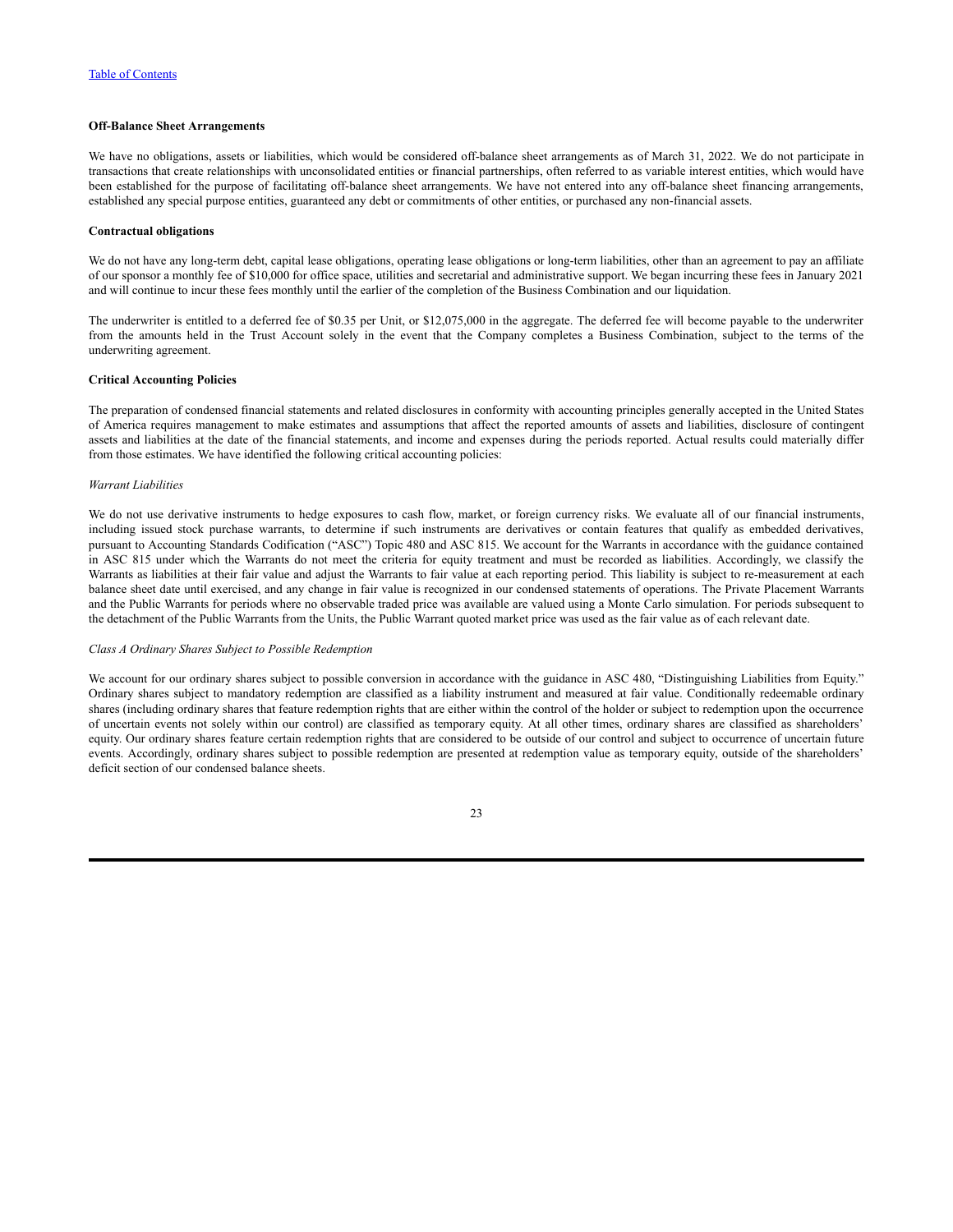## *Net Income Per Ordinary Share*

Net income per ordinary share is computed by dividing net loss by the weighted average number of ordinary shares outstanding during the period.The Company has two classes of shares, which are referred to as class A ordinary shares and class B ordinary shares. Income and losses are shared pro rate between the two classes of shares. Accretion associated with the redeemable shares of Class A ordinary shares is excluded from earnings per share as the redemption value approximates fair value.

## *Recent Accounting Standards*

In August 2020, the Financial Accounting Standards Board ("FASB") issued Accounting Standards Update ("ASU") 2020-06, "Debt — Debt with Conversion and Other Options (Subtopic 470-20) and Derivatives and Hedging — Contracts in Entity's Own Equity" (Subtopic 815-40) ("ASU 2020-06") to simplify accounting for certain financial instruments. ASU 2020-06 eliminates the current models that require separation of beneficial conversion and cash conversion features from convertible instruments and simplifies the derivative scope exception guidance pertaining to equity classification of contracts in an entity's own equity. The new standard also introduces additional disclosures for convertible debt and freestanding instruments that are indexed to and settled in an entity's own equity. ASU 2020-06 amends the diluted earnings per share guidance, including the requirement to use the ifconverted method for all convertible instruments. ASU 2020-06 is effective January 1, 2022 and should be applied on a full or modified retrospective basis, with early adoption permitted beginning on January 1, 2021. We adopted ASU 2020-06 effective as of January 1, 2021. The adoption of ASU 2020-06 did not have an impact on our financial statements.

Management does not believe that any other recently issued, but not yet effective, accounting standards, including the standard referenced in the next paragraph, if currently adopted, would have a material effect on our condensed financial statements.

#### <span id="page-25-0"></span>**Item 3. Quantitative and Qualitative Disclosures About Market Risk**

Not required for smaller reporting companies.

#### <span id="page-25-1"></span>**Item 4. Controls and Procedures**

# **Evaluation of Disclosure Controls and Procedures**

Disclosure controls and procedures are designed to ensure that information required to be disclosed by us in our Exchange Act reports (as defined under Section 13 of the Securities Exchange Act of 1934, as amended (the "Exchange Act")), is recorded, processed, summarized, and reported within the time periods specified in the SEC's rules and forms, and that such information is accumulated and communicated to our management, including our principal executive officers and principal financial officer or persons performing similar functions, as appropriate to allow timely decisions regarding required disclosure.

As required by Rules 13a-15 and 15d-15 under the Exchange Act, our Chief Executive Officer, who also serves as our principal financial officer, carried out an evaluation of the effectiveness of the design and operation of our disclosure controls and procedures as of March 31, 2022. Based upon his evaluation, our Chief Executive Officer and principal financial officer concluded that our disclosure controls and procedures (as defined in Rules 13a-15 (e) and 15d-15 (e) under the Exchange Act) were not effective, due to the material weakness in our internal control over financial reporting related to the Company's accounting for complex financial instruments. As a result, we performed additional analysis as deemed necessary to ensure that our financial statements were prepared in accordance with U.S. generally accepted accounting principles. Accordingly, management believes that the financial statements includedin this Form 10-Q present fairly in all material respects our financial position, results of operations and cash flows for the period presented.

Management has identified a material weakness in internal controls related to the accounting for complex financial instruments. While we have processes to identify and appropriately apply applicable accounting requirements, we plan to continue to enhance our system of evaluating and implementing the accounting standards that apply to our financial statements, including through enhanced analyses by our personnel and third-party professionals with whom we consult regarding complex accounting applications. The elements of our remediation plan can only be accomplished over time, and we can offer no assurance that these initiatives will ultimately have the intended effects.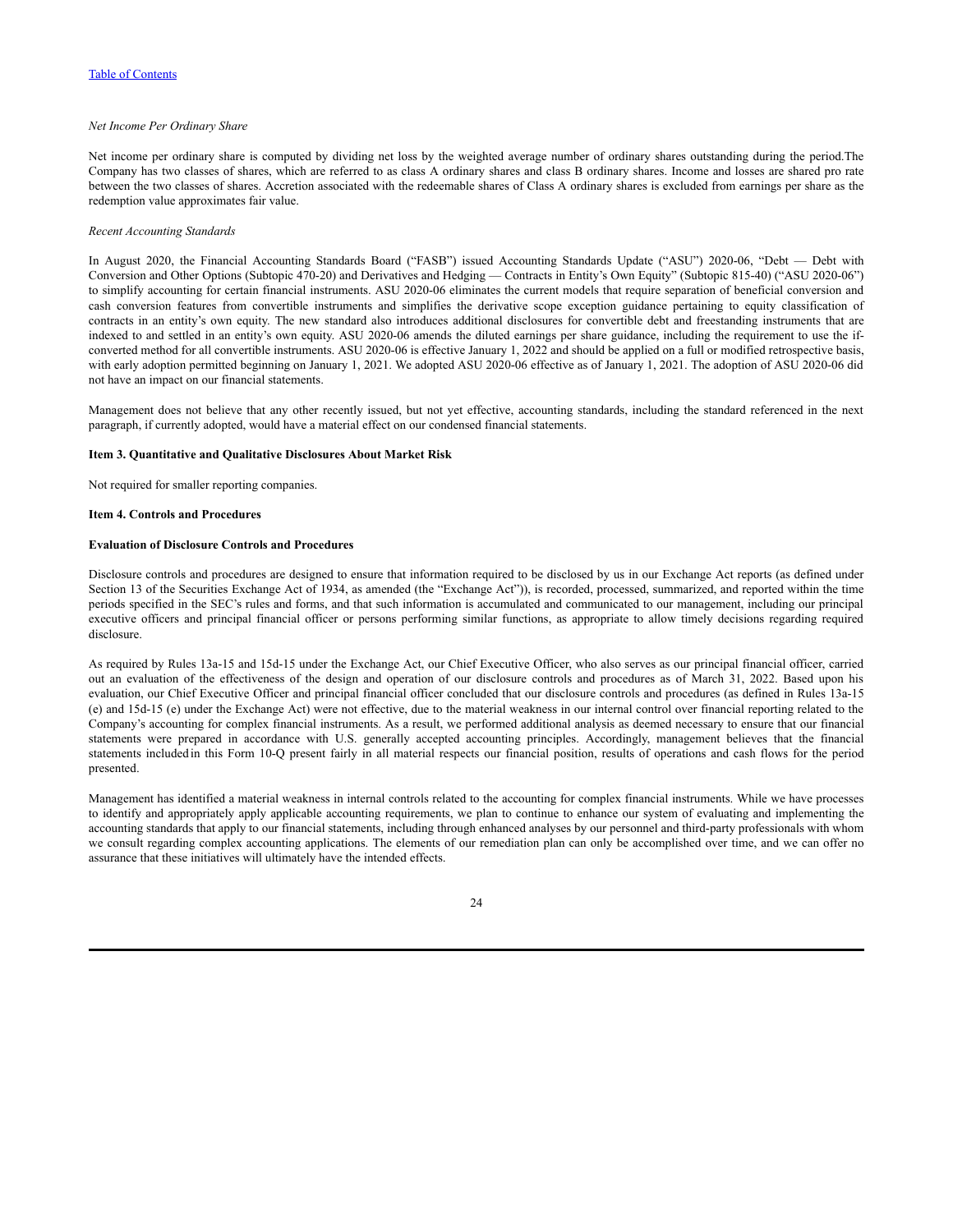Management has implemented remediation steps to improve our internal control over financial reporting. Specifically, we expanded and improved our review process for complex securities and related accounting standards. We plan to further improve this process by enhancing access to accounting literature, identification of third-party professionals with whom to consult regarding complex accounting applications and consideration of additional staff with the requisite experience and training to supplement existing accounting professionals.

#### *Changes in Internal Control over Financial Reporting*

Other then as set forth above, there were no changes in our internal control over financial reporting (as such term is defined in Rules 13a-15(f) and 15d-15(f) of the Exchange Act) during the most recent fiscal quarter that have materially affected, or are reasonably likely to materially affect, our internal control over financial reporting.

# **PART II - OTHER INFORMATION**

#### <span id="page-26-1"></span><span id="page-26-0"></span>**Item 1. Legal Proceedings**

None

## <span id="page-26-2"></span>**Item 1A. Risk Factors**

## We have identified a material weakness in our internal control over financial reporting as of March 31, 2022. If we are unable to develop and maintain an effective system of internal control over financial reporting, we may not be able to accurately report our financial results in a timely manner, which may adversely affect investor confidence in us and materially and adversely affect our business and operating results.

As described elsewhere in this Quarterly Report on Form 10-Q, we have identified a material weakness in our internal control over financial reporting related to the Company's accounting and reporting of complex financial instruments, including application of ASC 480-10-S99-3A to its accounting classification of public shares. As a result of this material weakness, our management has concluded that our disclosure controls and procedures were not effective as of March 31, 2022. See Part I. Item 4. Controls and Procedures included in this Quarterly Report on Form 10-Q. We have taken a number of measures to remediate the material weaknesses described herein. However, if we are unable to remediate our material weaknesses in a timely manner or we identify additional material weaknesses, we may be unable to provide required financial information in a timely and reliable manner and we may incorrectly report financial information. Likewise, if our financial statements are not filed on a timely basis, we could be subject to sanctions or investigations by the stock exchange on which our ordinary shares are listed, the SEC or other regulatory authorities. The existence of material weaknesses in internal control over financial reporting could adversely affect our reputation or investor perceptions of us, which could have a negative effect on the trading price of our shares. We can give no assurance that the measures we have taken and plan to take in the future will remediate the material weakness identified or that any additional material weaknesses or restatements of financial results will not arise in the future due to a failure to implement and maintain adequate internal control over financial reporting or circumvention of these controls. Even if we are successful in strengthening our controls and procedures, in the future those controls and procedures may not be adequate to prevent or identify irregularities or errors or to facilitate the fair presentation of our financial statements.

A material weakness is a deficiency, or a combination of deficiencies, in internal control over financial reporting such that there is a reasonable possibility that a material misstatement of our annual or interim financial statements will not be prevented, or detected and corrected on a timely basis.

Effective internal controls are necessary for us to provide reliable financial reports and prevent fraud. We continue to evaluate steps to remediate the material weakness. These remediation measures may be time consuming and costly and there is no assurance that these initiatives will ultimately have the intended effects.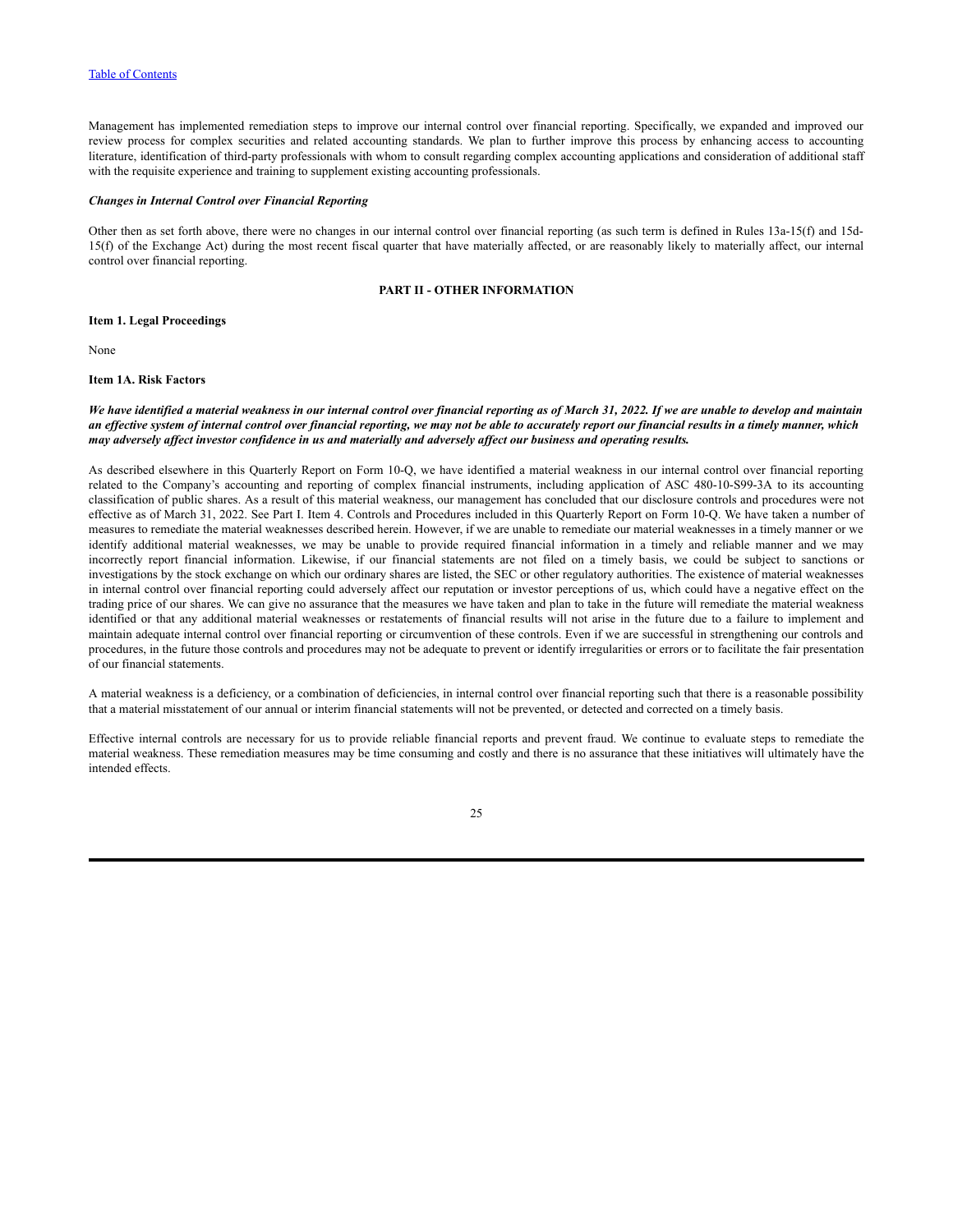If we identify any new material weaknesses in the future, any such newly identified material weakness could limit our ability to prevent or detect a misstatement of our accounts or disclosures that could result in a material misstatement of our annual or interim financial statements. In such case, we may be unable to maintain compliance with securities law requirements regarding timely filing of periodic reports in addition to applicable stock exchange listing requirements, investors may lose confidence in our financial reporting and our stock price may decline as a result. We cannot assure you that any measures we may take in the future, will be sufficient to avoid potential future material weaknesses.

### Changes in laws or regulations, or a failure to comply with any laws and regulations, may adversely affect our business, including our ability to *negotiate and complete our initial business combination, and results of operations.*

We are subject to laws and regulations enacted by national, regional and local governments. In particular, we are required to comply with certain SEC and other legal requirements. Compliance with, and monitoring of, applicable laws and regulations may be difficult, time consuming and costly. Those laws and regulations and their interpretation and application may also change from time to time and those changes could have a material adverse effect on our business, investments and results of operations. In addition, a failure to comply with applicable laws or regulations, as interpreted and applied, could have a material adverse effect on our business, including our ability to negotiate and complete our initial business combination, and results of operations.

On March 30, 2022, the SEC issued proposed rules relating to, among other items, enhancing disclosures in business combination transactions involving SPACs and private operating companies; amending the financial statement requirements applicable to transactions involving shell companies; requiring incremental disclosure for projections and eliminating the Private Securities Litigation Reform Act safe harbor for forwarding-looking statements, in each case included in SEC filings in connection with proposed business combination transactions; increasing the potential liability of certain participants in proposed business combination transactions; and a potential safe harbor from regulation under the Investment Company Act if SPACs meet certain requirements. These rules, if adopted, whether in the form proposed or in revised form, may impact the involvement of target companies and other market participants, including investment banks, in the SPAC market, may materially adversely affect our ability to negotiate and complete our initial business combination and, furthermore, may materially increase the costs and time related thereto.

## <span id="page-27-0"></span>**Item 2. Unregistered Sales of Equity Securities and Use of Proceeds.**

On January 19, 2021, we consummated the Initial Public Offering of 34,500,000 Units. The Units were sold at an offering price of \$10.00 per unit, generating total gross proceeds of \$345 million. UBS Investment Bank acted as sole book-running of the Initial Public Offering. The securities in the offering were registered under the Securities Act on registration statement on Form S-1 (No. 333-25156). The Securities and Exchange Commission declared the registration statements effective on January 13, 2021.

Simultaneous with the consummation of the Initial Public Offering, the Sponsor and consummated the private placement of an aggregate of 8,900,000 warrants at a price of \$1.00 per warrant, generating total proceeds of \$8.9 million. Each Unit consists of one Class A ordinary share and one-half of one Public Warrant. Each Private Placement Warrant is exercisable to purchase one Class A ordinary share at a price of \$11.50 per share, subject to adjustment The issuance was made pursuant to the exemption from registration contained in Section 4(a)(2) of the Securities Act.

The Private Warrants are identical to the warrants underlying the Units sold in the Initial Public Offering, except that the Private Warrants are not transferable, assignable or salable until after the completion of a Business Combination, subject to certain limited exceptions.

Of the gross proceeds received from the Initial Public Offering, the exercise of the over-allotment option and the Private Placement Warrants, an aggregate of \$345 million was placed in the Trust Account.

We paid a total of \$6.9 million in cash underwriting discounts and commissions and \$0.5 million for other costs and expenses related to the Initial Public Offering. In addition, the underwriters agreed to defer up to \$12.1 million in underwriting discounts and commissions.

For a description of the use of the proceeds generated in our Initial Public Offering, see Part I, Item 2 of this Quarterly Report.

## <span id="page-27-1"></span>**Item 3. Defaults Upon Senior Securities**

None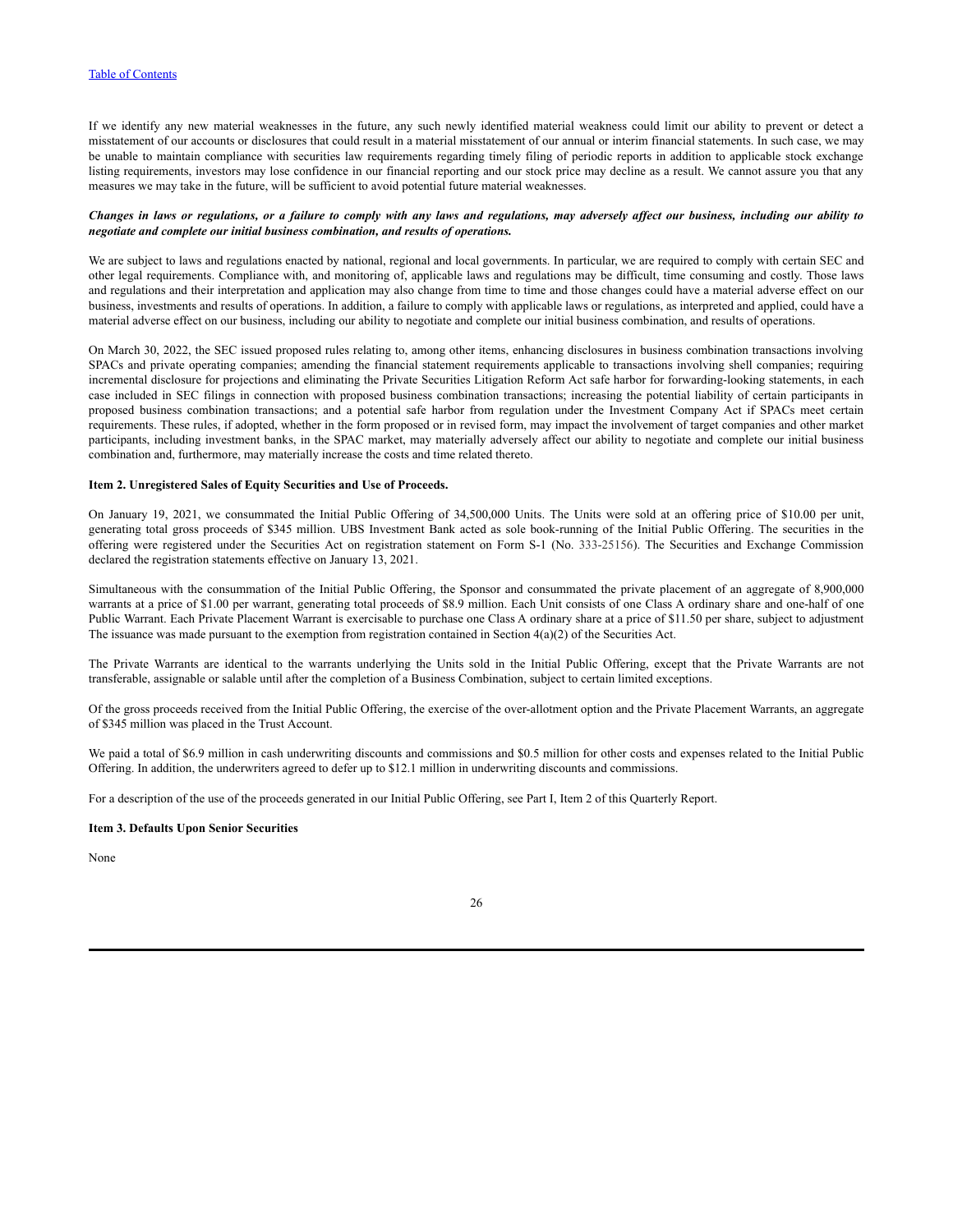# Table of [Contents](#page-1-0)

# <span id="page-28-0"></span>**Item 4. Mine Safety Disclosures**

None

# <span id="page-28-1"></span>**Item 5. Other Information**

None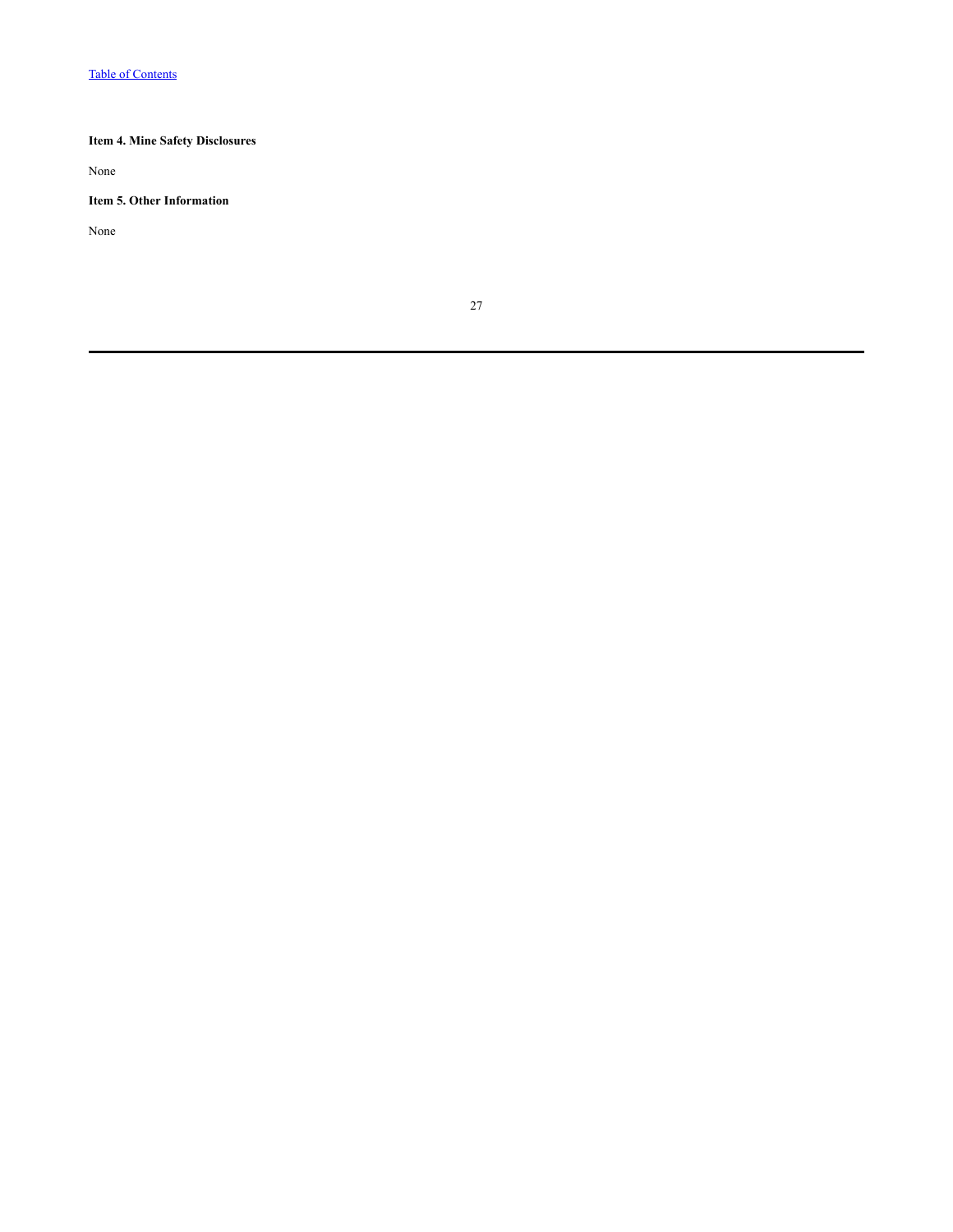# <span id="page-29-0"></span>**Item 6. Exhibits**

**No. Description of Exhibit**

The following exhibits are filed as part of, or incorporated by reference into, this Quarterly Report on Form 10-Q.

| 2.1            | Agreement and Plan of Merger by and among the Company, TH International Limited and Miami Swan (incorporated by reference to Exhibit 2.1 to the       |
|----------------|-------------------------------------------------------------------------------------------------------------------------------------------------------|
|                | Company's Current Report on Form 8-K, as filed with the U.S. Securities and Exchange Commission on August 19, 2021)                                   |
| 2.2            | Amendment No. 1 to the Agreement and Plan of Merger by and among the Company, TH International Limited and Miami Swan (incorporated by                |
|                | reference to Exhibit 2.1 to the Company's Current Report on Form 8-K, as filed with the U.S. Securities and Exchange Commission on January 31, 2022)  |
| 2.3            | Amendment No. 2 to the Agreement and Plan of Merger by and among the Company, TH International Limited and Miami Swan (incorporated by                |
|                | reference to Exhibit 2.1 to the Company's Current Report on Form 8-K, as filed with the U.S. Securities and Exchange Commission on March 9, 2022)     |
| 10.1           | Amendment No. 1 to Voting and Support Agreement, dated March 9, 2022, between the Sponsor and TH International Limited (incorporated by               |
|                | reference to Exhibit 10.1 to the Company's Current Report on Form 8-K, as filed with the U.S. Securities and Exchange Commission on March 9, 2022)    |
| $31.1*$        | Certification of Principal Executive Officer Pursuant to Securities Exchange Act Rules 13a-14(a), as adopted Pursuant to Section 302 of the Sarbanes- |
|                | Oxley Act of 2002                                                                                                                                     |
| $31.2*$        | Certification of Principal Financial Officer Pursuant to Securities Exchange Act Rules 13a-14(a), as adopted Pursuant to Section 302 of the Sarbanes- |
|                | Oxley Act of 2002                                                                                                                                     |
| $32.1*$        | Certification of Principal Executive Officer Pursuant to 18 U.S.C. Section 1350, as adopted Pursuant to Section 906 of the Sarbanes-Oxley Act of 2002 |
| $32.2*$        | Certification of Principal Financial Officer Pursuant to 18 U.S.C. Section 1350, as adopted Pursuant to Section 906 of the Sarbanes-Oxley Act of 2002 |
| $101$ . INS*   | <b>XBRL</b> Instance Document                                                                                                                         |
| $101.SCH*$     | XBRL Taxonomy Extension Schema Document                                                                                                               |
| $101.CAL*$     | XBRL Taxonomy Extension Calculation Linkbase Document                                                                                                 |
| $101.$ DEF $*$ | XBRL Taxonomy Extension Definition Linkbase Document                                                                                                  |
| $101.LAB*$     | XBRL Taxonomy Extension Labels Linkbase Document                                                                                                      |
| 101.PRE*       | XBRL Taxonomy Extension Presentation Linkbase Document                                                                                                |
| $104*$         | Cover Page Interactive Data File (embedded within the Inline XBRL document)                                                                           |
|                |                                                                                                                                                       |

\* Filed herewith.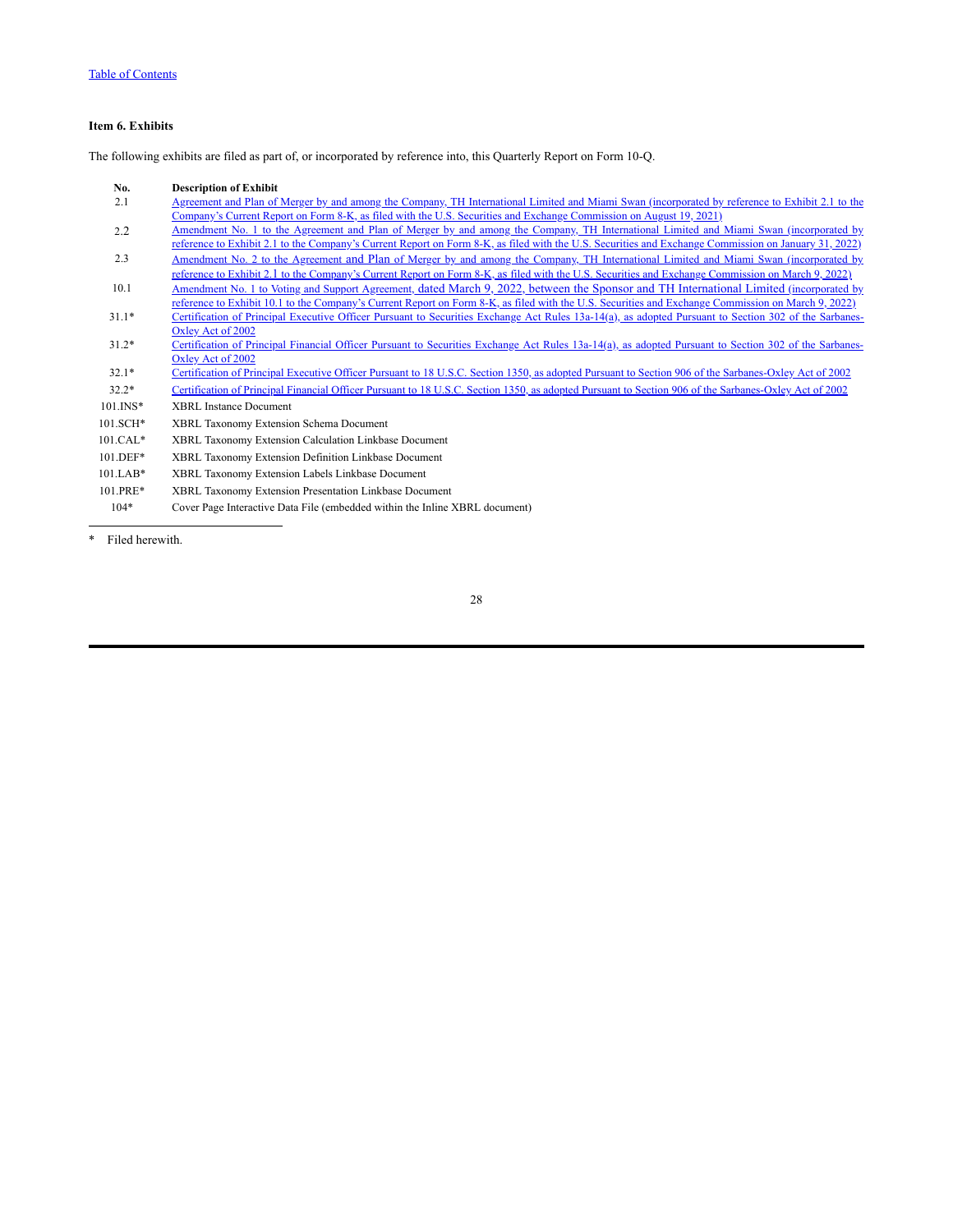# **SIGNATURES**

<span id="page-30-0"></span>In accordance with the requirements of the Exchange Act, the registrant caused this report to be signed on its behalf by the undersigned, thereunto duly authorized.

**SILVER CREST ACQUISITION CORPORATION**

Date: May 16, 2022 By: /s/ Ho Cheung

Name: Ho Cheung

Title: Chief Executive Officer (Principal Executive, Financial and Accounting Officer)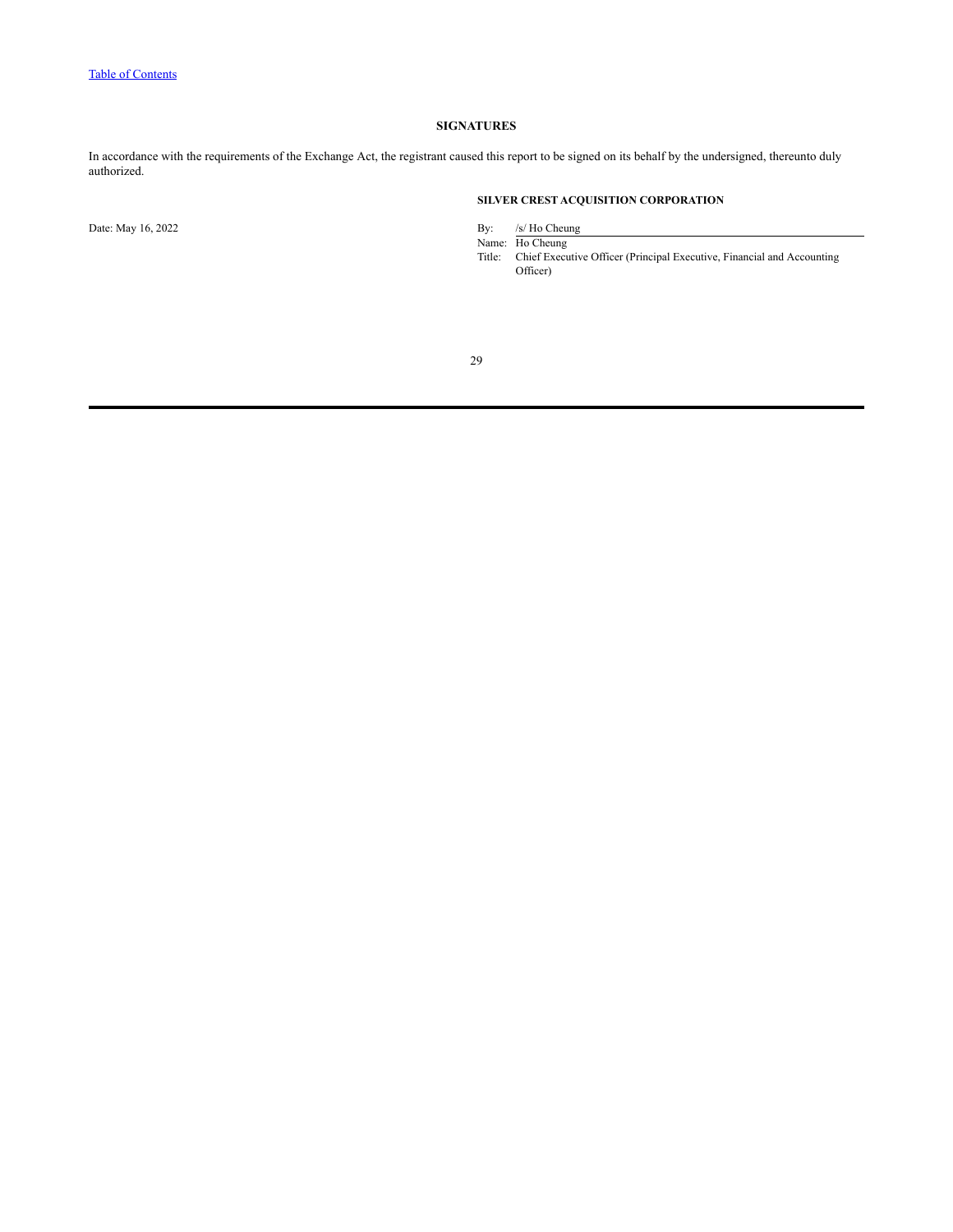## **CERTIFICATION PURSUANT TO RULE 13a-14 AND 15d-14 UNDER THE SECURITIES EXCHANGE ACT OF 1934, AS AMENDED**

I, Ho Cheung, certify that:

1.I have reviewed this Quarterly Report on Form 10-Q for the quarter ended March 31, 2022 of Silver Crest Acquisition Corporation;

2.Based on my knowledge, this report does not contain any untrue statement of a material fact or omit to state a material fact necessary to make the statements made, in light of the circumstances under which such statements were made, not misleading with respect to the period covered by this report;

3.Based on my knowledge, the financial statements, and other financial information included in this report, fairly present in all material respects the financial condition, results of operations and cash flows of the registrant as of, and for, the periods presented in this report;

4.The registrant's other certifying officer and I are responsible for establishing and maintaining disclosure controls and procedures (as defined in Exchange Act Rules 13a-15(e) and 15d-15(e)) for the registrant and have:

a.Designed such disclosure controls and procedures, or caused such disclosure controls and procedures to be designed under our supervision, to ensure that material information relating to the registrant, including its consolidated subsidiaries, is made known to us by others within those entities, particularly during the period in which this report is being prepared;

b. Designed such internal control over financial reporting, or caused such internal control over financial reporting to be designed under our supervision, to provide reasonable assurance regarding the reliability of financial reporting and the preparation of financial statements for external purposes in accordance with generally accepted accounting principles;

c.Evaluated the effectiveness of the registrant's disclosure controls and procedures and presented in this report our conclusions about the effectiveness of the disclosure controls and procedures, as of the end of the period covered by this report based on such evaluation; and

d.Disclosed in this report any change in the registrant's internal control over financial reporting that occurred during the registrant's most recent fiscal quarter (the registrant's fourth fiscal quarter in the case of an annual report) that has materially affected, or is reasonably likely to materially affect, the registrant's internal control over financial reporting; and

5.The registrant's other certifying officer and I have disclosed, based on our most recent evaluation of internal control over financial reporting, to the registrant's auditors and the audit committee of the registrant's board of directors (or persons performing the equivalent functions):

a.All significant deficiencies and material weaknesses in the design or operation of internal control over financial reporting which are reasonably likely to adversely affect the registrant's ability to record, process, summarize and report financial information; and

b.Any fraud, whether or not material, that involves management or other employees who have a significant role in the registrant's internal controls over financial reporting.

Date: May 16, 2022 /s/ Ho Cheung

Name: Ho Cheung

Title: Chief Executive Officer (Principal Executive Officer)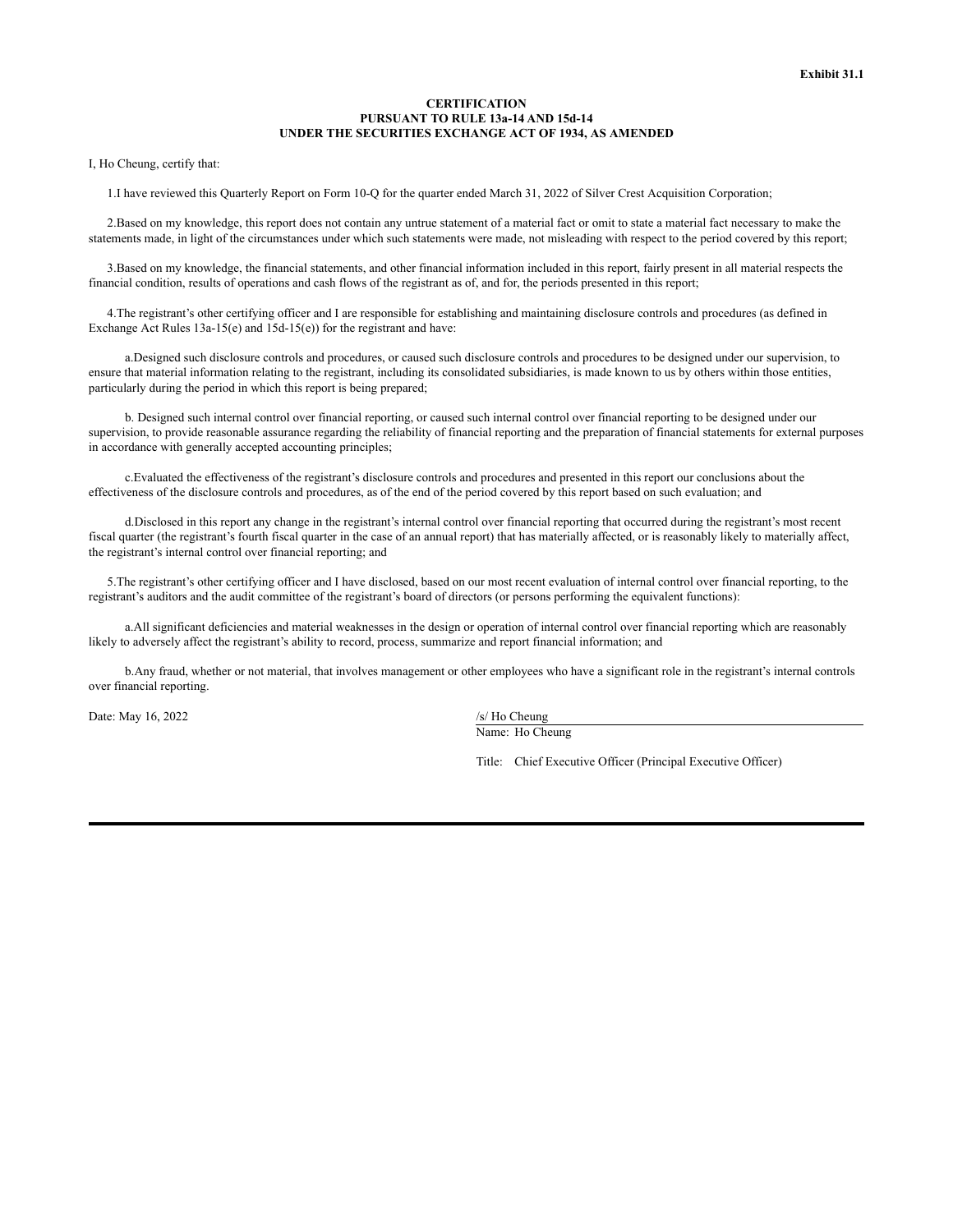## **CERTIFICATION PURSUANT TO RULE 13a-14 AND 15d-14 UNDER THE SECURITIES EXCHANGE ACT OF 1934, AS AMENDED**

I, Ho Cheung, certify that:

1.I have reviewed this Quarterly Report on Form 10-Q for the quarter ended March 31, 2022 of Silver Crest Acquisition Corporation;

2.Based on my knowledge, this report does not contain any untrue statement of a material fact or omit to state a material fact necessary to make the statements made, in light of the circumstances under which such statements were made, not misleading with respect to the period covered by this report;

3.Based on my knowledge, the financial statements, and other financial information included in this report, fairly present in all material respects the financial condition, results of operations and cash flows of the registrant as of, and for, the periods presented in this report;

4.The registrant's other certifying officer and I are responsible for establishing and maintaining disclosure controls and procedures (as defined in Exchange Act Rules 13a-15(e) and 15d-15(e)) for the registrant and have:

a.Designed such disclosure controls and procedures, or caused such disclosure controls and procedures to be designed under our supervision, to ensure that material information relating to the registrant, including its consolidated subsidiaries, is made known to us by others within those entities, particularly during the period in which this report is being prepared;

b. Designed such internal control over financial reporting, or caused such internal control over financial reporting to be designed under our supervision, to provide reasonable assurance regarding the reliability of financial reporting and the preparation of financial statements for external purposes in accordance with generally accepted accounting principles;

c.Evaluated the effectiveness of the registrant's disclosure controls and procedures and presented in this report our conclusions about the effectiveness of the disclosure controls and procedures, as of the end of the period covered by this report based on such evaluation; and

d.Disclosed in this report any change in the registrant's internal control over financial reporting that occurred during the registrant's most recent fiscal quarter (the registrant's fourth fiscal quarter in the case of an annual report) that has materially affected, or is reasonably likely to materially affect, the registrant's internal control over financial reporting; and

5.The registrant's other certifying officer and I have disclosed, based on our most recent evaluation of internal control over financial reporting, to the registrant's auditors and the audit committee of the registrant's board of directors (or persons performing the equivalent functions):

a.All significant deficiencies and material weaknesses in the design or operation of internal control over financial reporting which are reasonably likely to adversely affect the registrant's ability to record, process, summarize and report financial information; and

b.Any fraud, whether or not material, that involves management or other employees who have a significant role in the registrant's internal controls over financial reporting.

Date: May 16, 2022 /s/ Ho Cheung

Name: Ho Cheung

Title: Chief Executive Officer (Principal Financial Officer)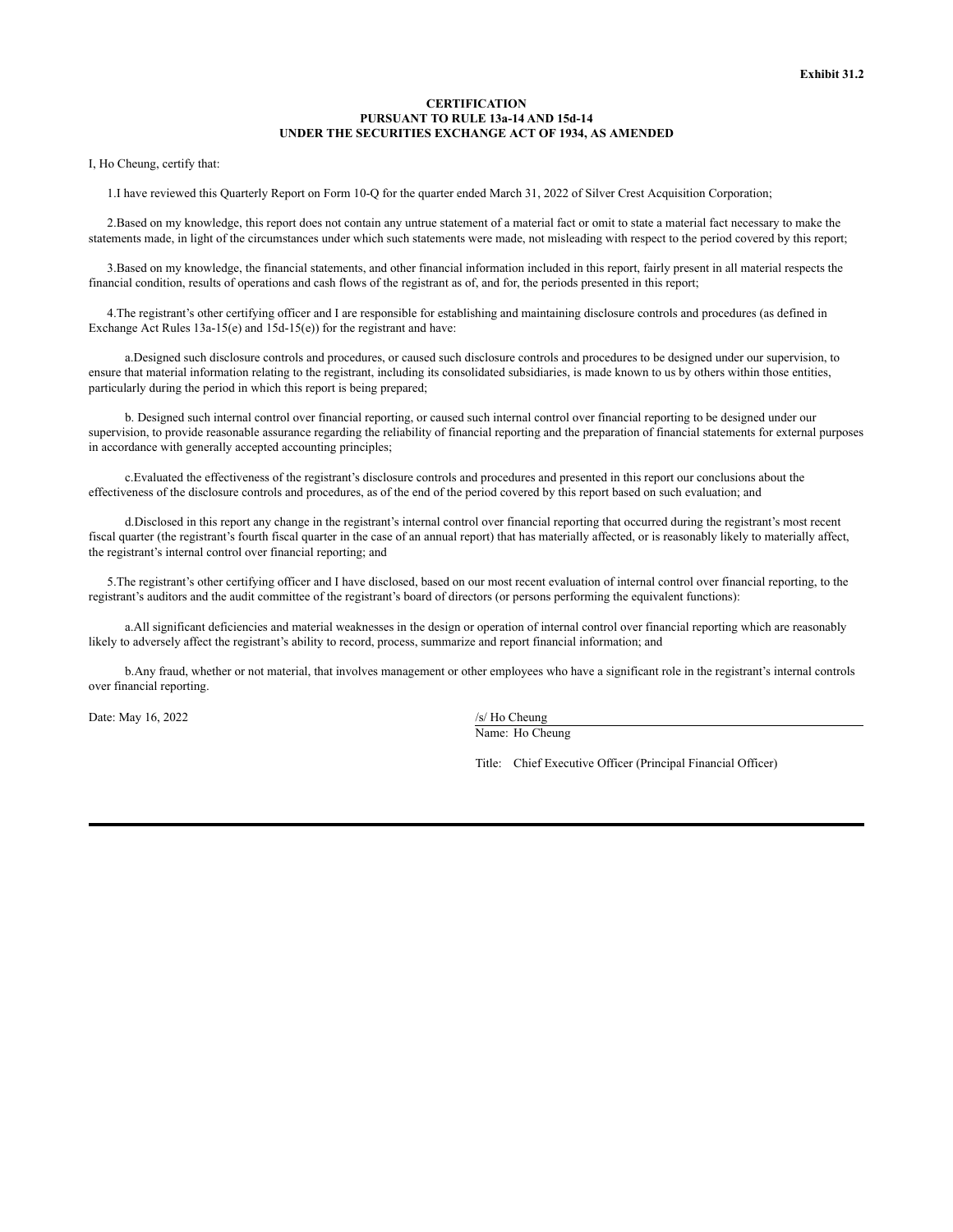# **CERTIFICATION PURSUANT TO 18 U.S.C. 1350 (SECTION 906 OF THE SARBANES-OXLEY ACT OF 2002)**

Pursuant to 18 U.S.C. § 1350, the undersigned officer of Silver Crest Acquisition Corporation (the "Company") hereby certifies that the Company's Quarterly Report on Form 10-Q for the quarter ended March 31, 2022 (the "Report") fully complies with the requirements of Section 13(a) or 15(d), as applicable, of the Securities Exchange Act of 1934 and that the information contained in the Report fairly presents, in all material respects, the financial condition and results of operations of the Company.

Date: May 16, 2022 /s/ Ho Cheung

Name: Ho Cheung Title: Chief Executive Officer (Principal Executive Officer)